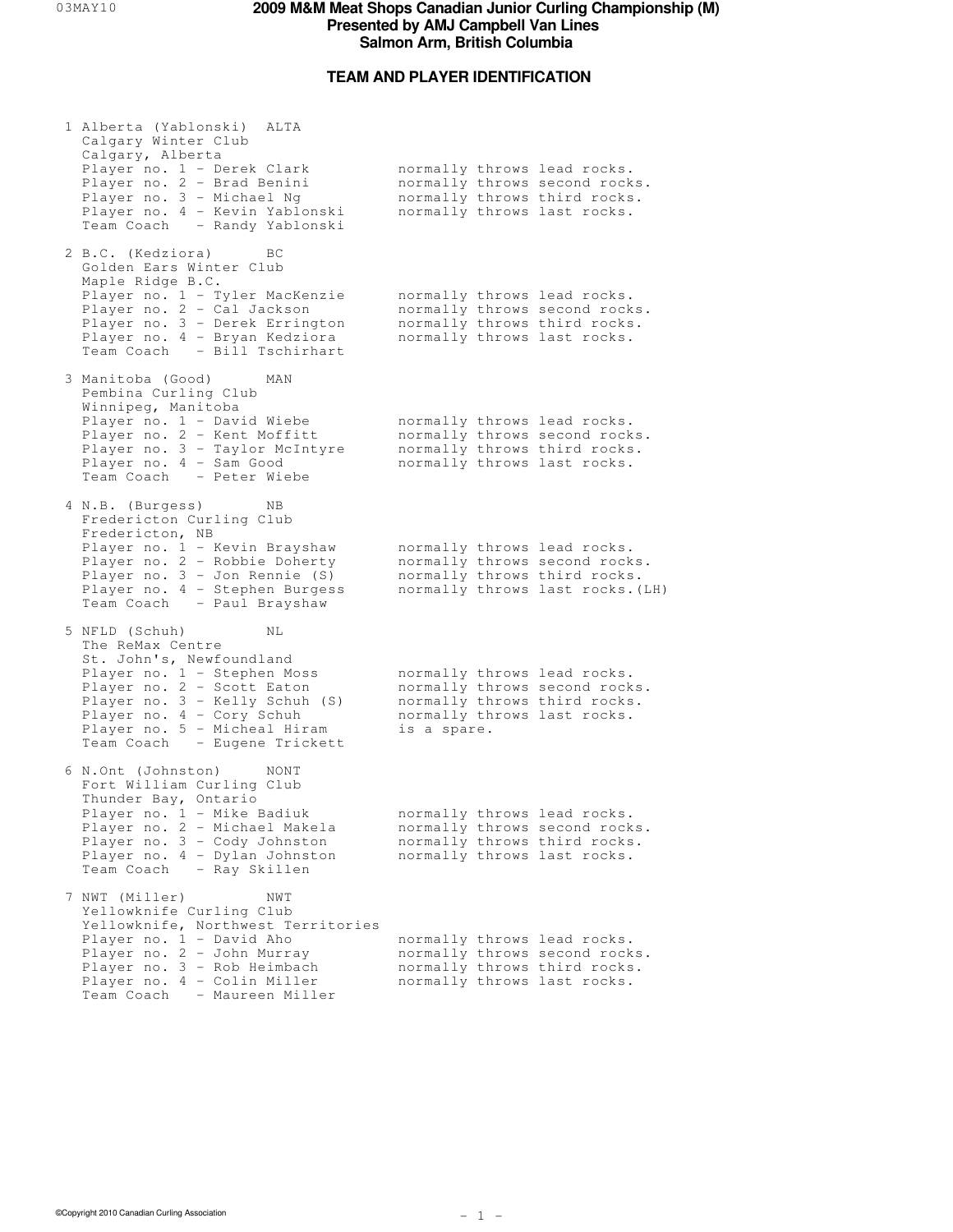# **TEAM AND PLAYER IDENTIFICATION REPORT CONTINUED**

| 8 Nova Scotia (Dexter) NS<br>Highlander Curling Club<br>St. Andrew's, Nova Scotia<br>Player no. 1 - Josh MacInnis<br>Player no. 2 - Alex MacFadyen<br>Player no. 3 - Robby McLean<br>Player no. 4 - Paul Dexter<br>Team Coach - Paul McLean                   |  | normally throws lead rocks.<br>normally throws second rocks.<br>normally throws third rocks.<br>normally throws last rocks.      |
|---------------------------------------------------------------------------------------------------------------------------------------------------------------------------------------------------------------------------------------------------------------|--|----------------------------------------------------------------------------------------------------------------------------------|
| 9 Ontario (Abbis-Mills) ONT<br>Kitchener-Waterloo Granite Club<br>Kitchener-Waterloo, Onatrio<br>Player no. 1 - Terry Arnold<br>Player no. 2 - Scott Hindle<br>Player no. 3 - Scott McGregor<br>Player no. 4 - Bowie Abbis-Mills<br>Team Coach - Jamie Arnold |  | normally throws lead rocks.<br>normally throws second rocks.<br>normally throws third rocks.<br>normally throws last rocks.      |
| 10 P.E.I. (Gallant)<br>PEI<br>Charlottetown Curling Club<br>Charlottetown, Prince Edward Island<br>Player no. 1 - Jamie Danbrook<br>Player no. 2 - Anson Carmody<br>Player no. 3 - Adam Casey<br>Player no. 4 - Brett Gallant<br>Team Coach - Peter Gallant   |  | normally throws lead rocks.<br>normally throws second rocks.<br>normally throws third rocks.<br>normally throws last rocks.      |
| 11 Quebec (Leigh)<br>QUE<br>Lachine Curling Club<br>Lachine, Quebec<br>Player no. 1 - Brad Hamelin<br>Player no. 2 - Mathieu Westphal<br>Player no. 3 - Benoit Vezeau<br>Player no. 4 - Andrew Leigh<br>Team Coach - A M Legault-Lapierre                     |  | normally throws lead rocks.<br>normally throws second rocks.<br>normally throws third rocks.<br>normally throws last rocks. (LH) |
| 12 Sask (Armstrong)<br>SASK<br>Granite Curling Club<br>Saskatoon, Saskatchewan<br>Player no. 1 - Jordan Raymond<br>Player no. 2 - Tyson Armstrong<br>Player no. 3 - Tyler Lang<br>Player no. 4 - Mike Armstrong<br>Team Coach - Don Greer                     |  | normally throws lead rocks. (LH)<br>normally throws second rocks.<br>normally throws third rocks.<br>normally throws last rocks. |
| 13 Yukon (Scoffin)<br>ΥT<br>Whitehorse Curling Club<br>Whitehorse, Yukon<br>Player no. 1 - Mitchell Young<br>Player no. 2 - Nicholas Koltun<br>Player no. 3 - Will Mahoney<br>Player no. 4 - Thomas Scoffin<br>Team Coach<br>- Wade Scoffin                   |  | normally throws lead rocks.<br>normally throws second rocks.<br>normally throws third rocks. (LH)<br>normally throws last rocks. |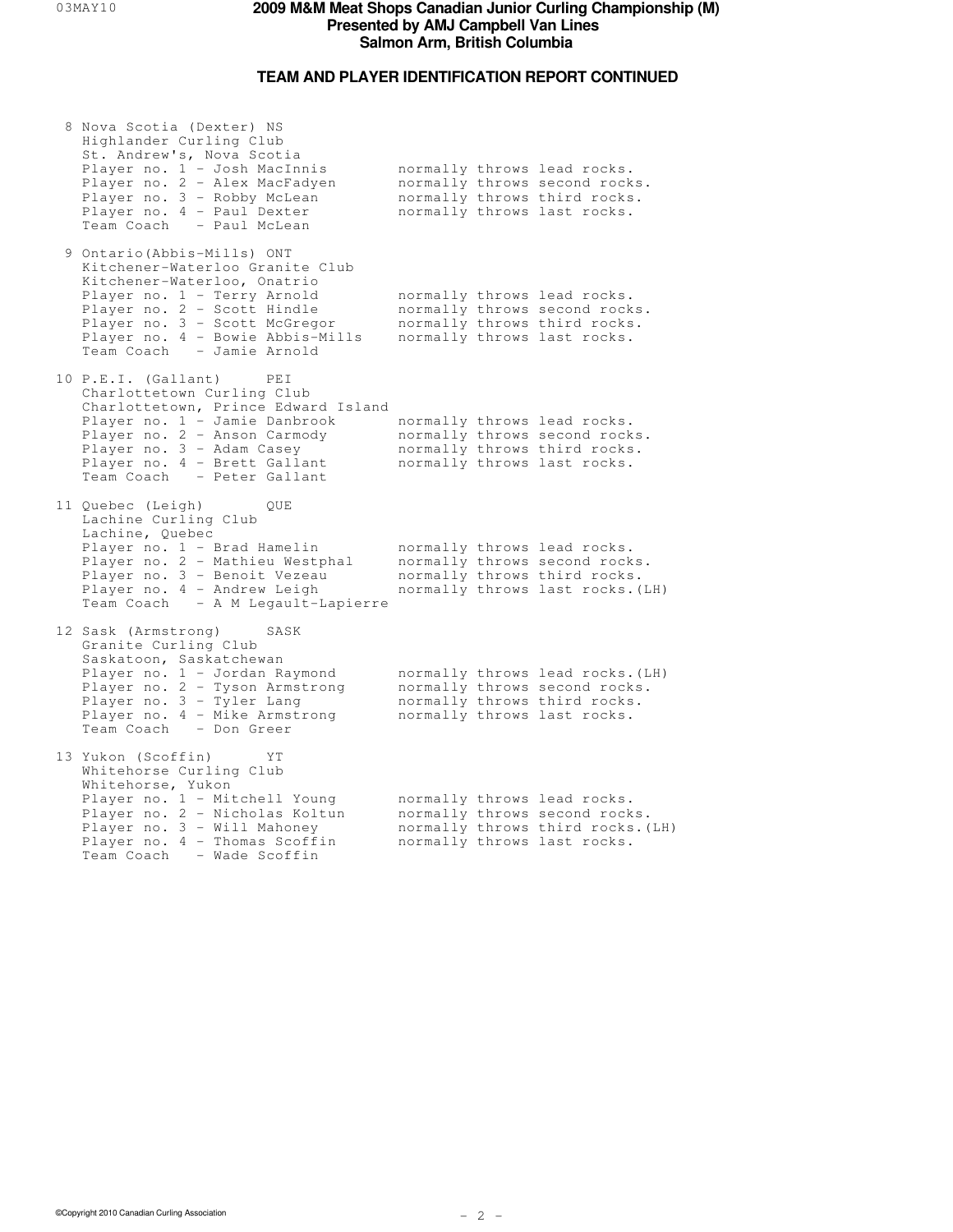### **GAME SCORES BY DRAW**

| DRAW            | Α                                                  |                               | $\, {\bf B}$                            |                                   | $\mathsf C$                                                                               |                                 | $\mathbb D$                                                          |                      | $\mathbf E$                        |                               | $\mathbf F$               |                                | G                        |                                   | $\rm H$                |                                   |
|-----------------|----------------------------------------------------|-------------------------------|-----------------------------------------|-----------------------------------|-------------------------------------------------------------------------------------------|---------------------------------|----------------------------------------------------------------------|----------------------|------------------------------------|-------------------------------|---------------------------|--------------------------------|--------------------------|-----------------------------------|------------------------|-----------------------------------|
| $\mathbf{1}$    |                                                    |                               | $\mathop{\rm ONT}\nolimits$<br>$*$ NONT | 7<br>$\overline{9}$               |                                                                                           |                                 | $\ensuremath{\mathop{\rm PE}}\ensuremath{\mathbbm{1}}$<br>$*$ SASK 7 | 6                    | $\star$ NB<br>NWT                  | 8<br>$\overline{4}$           |                           |                                |                          |                                   |                        |                                   |
| $\mathbf{2}$    |                                                    |                               | *SASK<br>NS                             | $\overline{9}$<br>$7\phantom{.0}$ | $\star$ BC<br>$\ensuremath{\mathop{\rm P}\mathbb{E}}\ensuremath{\mathop{\rm I}\nolimits}$ | 3<br>8                          |                                                                      |                      |                                    |                               | NL<br>$\star$ MAN         | $\mathbf{2}$<br>$\,8\,$        |                          |                                   | YT<br>$\star$ NONT     | $\circ$<br>8                      |
| 3               |                                                    |                               | QUE 10<br>$*$ MAN                       | $\overline{\phantom{a}}$          | ${}^\star \rm NL$<br>ΥT                                                                   | 6<br>4                          |                                                                      |                      |                                    |                               | $\star{}_{\rm NS}$<br>NWT | 8<br>$\ensuremath{\mathsf{3}}$ |                          |                                   | $^\star$ ONT<br>NB     | $\overline{4}$<br>$7\phantom{.0}$ |
| $\overline{4}$  | MAN<br>$*PEI$                                      | 4<br>$\,8\,$                  |                                         |                                   | NONT<br>$\star$ QUE                                                                       | $\mathsf 5$<br>3                |                                                                      |                      | *ALTA 11<br>ONT                    | $\overline{4}$                |                           |                                |                          |                                   |                        |                                   |
| 5               | $^\star\!\!\!\!\!\!\!\mathbb{N}\mathbb{B}$<br>ALTA | $\mathsf S$<br>$\overline{4}$ |                                         |                                   |                                                                                           |                                 | $\star$ QUE<br>ONT                                                   | 7<br>$\mathcal{G}$   | $*_{\rm NS}$<br>ΝL                 | 3<br>$\,8\,$                  |                           |                                |                          |                                   | NWT<br>$*$ BC          | 2<br>14                           |
| 6               | NL<br>*SASK 7                                      | $\,8\,$                       |                                         |                                   |                                                                                           |                                 | YT<br>$\star$ NB                                                     | $\overline{4}$<br>8  | $\operatorname{BC}$<br>$\star$ MAN | $\mathsf 9$<br>$7\phantom{.}$ |                           |                                | $^{\star}$ NWT<br>NONT 9 | $\sqrt{2}$                        |                        |                                   |
| $7\phantom{.0}$ |                                                    |                               |                                         |                                   |                                                                                           |                                 | MAN 11<br>$*ALTA$ 7                                                  |                      |                                    |                               | $*$ BC<br>$_{\rm NB}$     | 10<br>$\,8\,$                  |                          |                                   | $*_{\rm NS}$<br>QUE    | 6<br>$7\phantom{.0}$              |
| 8               |                                                    |                               | *ALTA 14<br>NWT <sub>4</sub>            |                                   |                                                                                           |                                 |                                                                      |                      |                                    |                               | $\star$ ONT<br>YT         | 15<br>3                        | *SASK<br>MAN             | 6<br>$\overline{4}$               |                        |                                   |
| 9               |                                                    |                               | $*PEI$<br>QUE                           | 12<br>$\overline{5}$              |                                                                                           |                                 | $^{\star}$ NWT<br>$\rm NL$                                           | 8<br>$7\phantom{.0}$ | NONT<br>*SASK                      | 9<br>$\,8\,$                  |                           |                                | $*$ BC<br>ΥT             | $\mathsf 9$<br>$\sqrt{4}$         |                        |                                   |
| 10              |                                                    |                               | $*_{\rm NL}$<br>BC                      | $\ensuremath{\mathsf{3}}$<br>11   |                                                                                           |                                 |                                                                      |                      | $*$ Y T<br>ALTA 8                  | $\sqrt{6}$                    |                           |                                | $*_{\rm NS}$<br>ONT      | $\mathsf S$<br>8                  |                        |                                   |
| 11              | QUE<br>$*_{\rm NL}$                                | 8<br>$7\phantom{.0}$          |                                         |                                   | $*PEI$<br>NB                                                                              | 8<br>3                          |                                                                      |                      |                                    |                               | $*NONT$ 6<br>NS           | $\mathsf 9$                    |                          |                                   |                        |                                   |
| 12              | *ALTA 10<br>NONT 5                                 |                               |                                         |                                   | $^{\star}$ NWT<br>SASK                                                                    | $\overline{4}$<br>$\mathcal{E}$ |                                                                      |                      | $^\star$ ON T<br>PEI               | $\mathsf 3$<br>$\overline{9}$ |                           |                                | QUE<br>$*$ NB            | $\frac{3}{7}$                     |                        |                                   |
| 13              |                                                    |                               | NWT<br>$*_{\Upsilon\Upsilon}$           | $\mathbf{1}$<br>$\sqrt{4}$        |                                                                                           |                                 | $\star{}$ NS<br>BC                                                   | 6<br>$\mathfrak{Z}$  |                                    |                               |                           |                                |                          |                                   | $\star$ PEI<br>NL      | 8<br>$7\phantom{.0}$              |
| 14              | $\star$ Y T<br>ΝS                                  | 6<br>$\overline{4}$           |                                         |                                   | MAN<br>$*$ ONT                                                                            | 10<br>$\overline{4}$            |                                                                      |                      |                                    |                               |                           |                                |                          |                                   | $\star$ SASK<br>ALTA 4 | $\overline{7}$                    |
| 15              | $^\star$ ONT<br>BC                                 | $\boldsymbol{7}$<br>6         |                                         |                                   |                                                                                           |                                 | $^\star$ NONT<br>MAN                                                 | 6<br>$\mathsf S$     |                                    |                               | *SASK 5<br>QUE 10         |                                | ALTA<br>$*PEI$           | $7\phantom{.0}$<br>$\overline{4}$ |                        |                                   |
| 16              |                                                    |                               | $_{\rm NB}$<br>*SASK 8                  | $\mathsf S$                       |                                                                                           |                                 | $*$ ONT<br>NWT                                                       | 9<br>$\overline{4}$  |                                    |                               | ΥT<br>$*PEI$              | $\overline{4}$<br>8            | $*$ MAN<br>NS            | $\boldsymbol{7}$<br>$\sqrt{2}$    |                        |                                   |
| 17              |                                                    |                               |                                         |                                   | BC<br>$*NONT$ 9                                                                           | 3                               |                                                                      |                      |                                    |                               | ALTA 11<br>$*_{\rm NL}$   | $\overline{\phantom{a}}$ 3     |                          |                                   | $*_{\rm NB}$<br>MAN    | 4<br>3                            |
| 18              | $*PEI$ 13<br>NWT                                   | $5^{\circ}$                   |                                         |                                   | $*_{\rm NS}$<br>ALTA 7                                                                    | $\,8\,$                         |                                                                      |                      | QUE 6<br>$*$ BC                    | 9                             |                           |                                | NONT 5<br>$*_{\rm NL}$   | 6                                 |                        |                                   |
|                 |                                                    |                               |                                         |                                   |                                                                                           |                                 |                                                                      |                      | --- END OF ROUND ROBIN ---         |                               |                           |                                |                          |                                   |                        |                                   |
| 19              |                                                    |                               |                                         |                                   | ALTA 3<br>$*PEI$ 13                                                                       |                                 |                                                                      |                      |                                    |                               |                           |                                |                          |                                   |                        |                                   |
| 20              |                                                    |                               |                                         |                                   | $*NONT$ 6<br>$PEI$ 7                                                                      |                                 |                                                                      |                      |                                    |                               |                           |                                |                          |                                   |                        |                                   |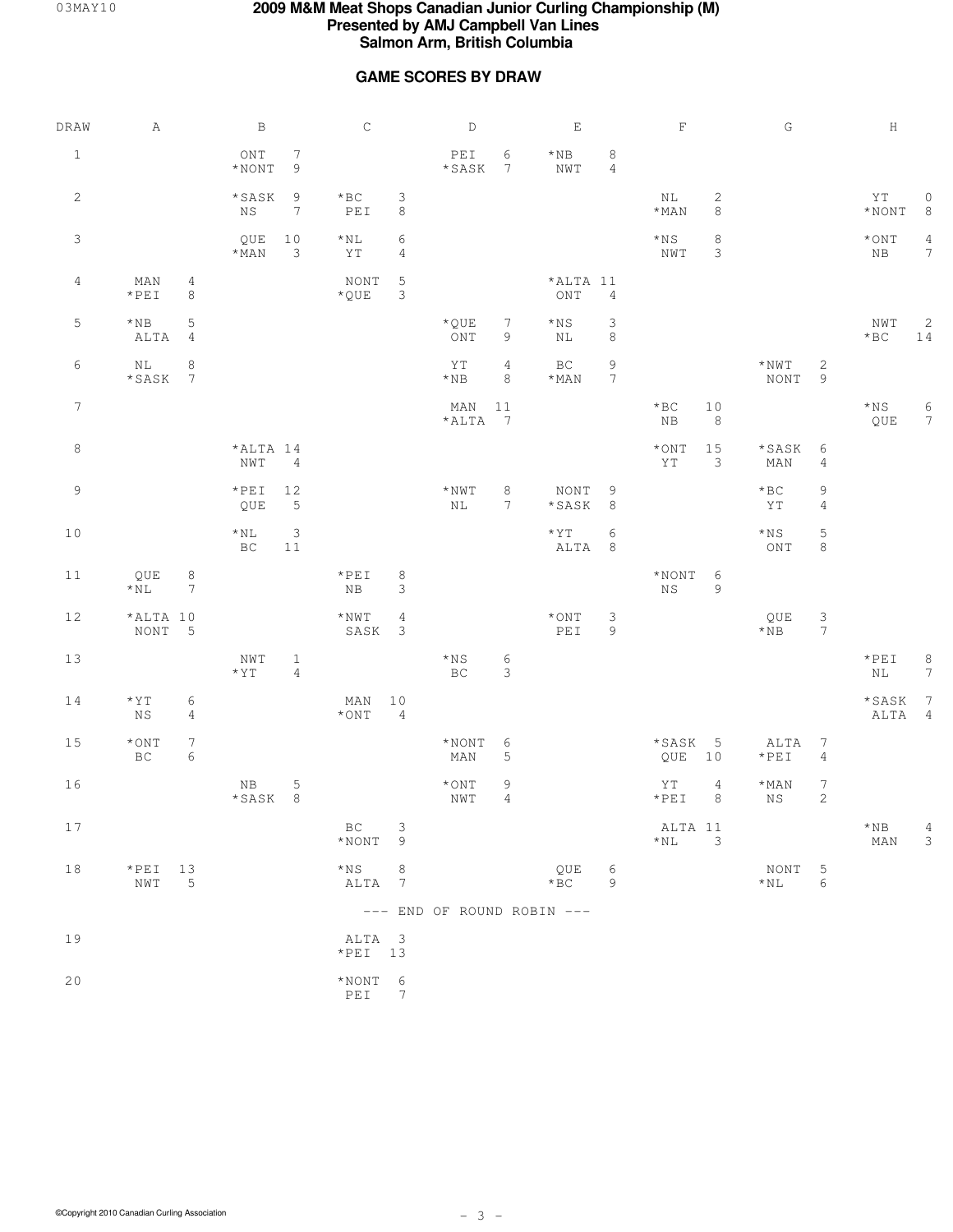# **TEAM STANDINGS AFTER 18 DRAWS**

| TEAM                  | WINS           | LOSSES         | RANK           |
|-----------------------|----------------|----------------|----------------|
| N.Ont (Johnston)      | 9              | 3              | 1              |
| P.E.I. (Gallant)      | 9              | 3              | $\overline{2}$ |
| Alberta (Yablonski)   | 8              | $\overline{4}$ | 3              |
| N.B. (Burgess)        | $\overline{7}$ | 5              | $\overline{4}$ |
| Ontario (Abbis-Mills) | 6              | 6              | 5              |
| B.C. (Kedziora)       | 6              | 6              | 6              |
| Quebec (Leigh)        | 6              | 6              | 7              |
| Manitoba (Good)       | 6              | 6              | 8              |
| Sask (Armstrong)      | 6              | 6              | 8              |
| NFLD (Schuh)          | 6              | 6              | 8              |
| Nova Scotia (Dexter)  | $\overline{4}$ | 8              | 11             |
| Yukon (Scoffin)       | 3              | 9              | 12             |
| NWT (Miller)          | $\overline{2}$ | 10             | 13             |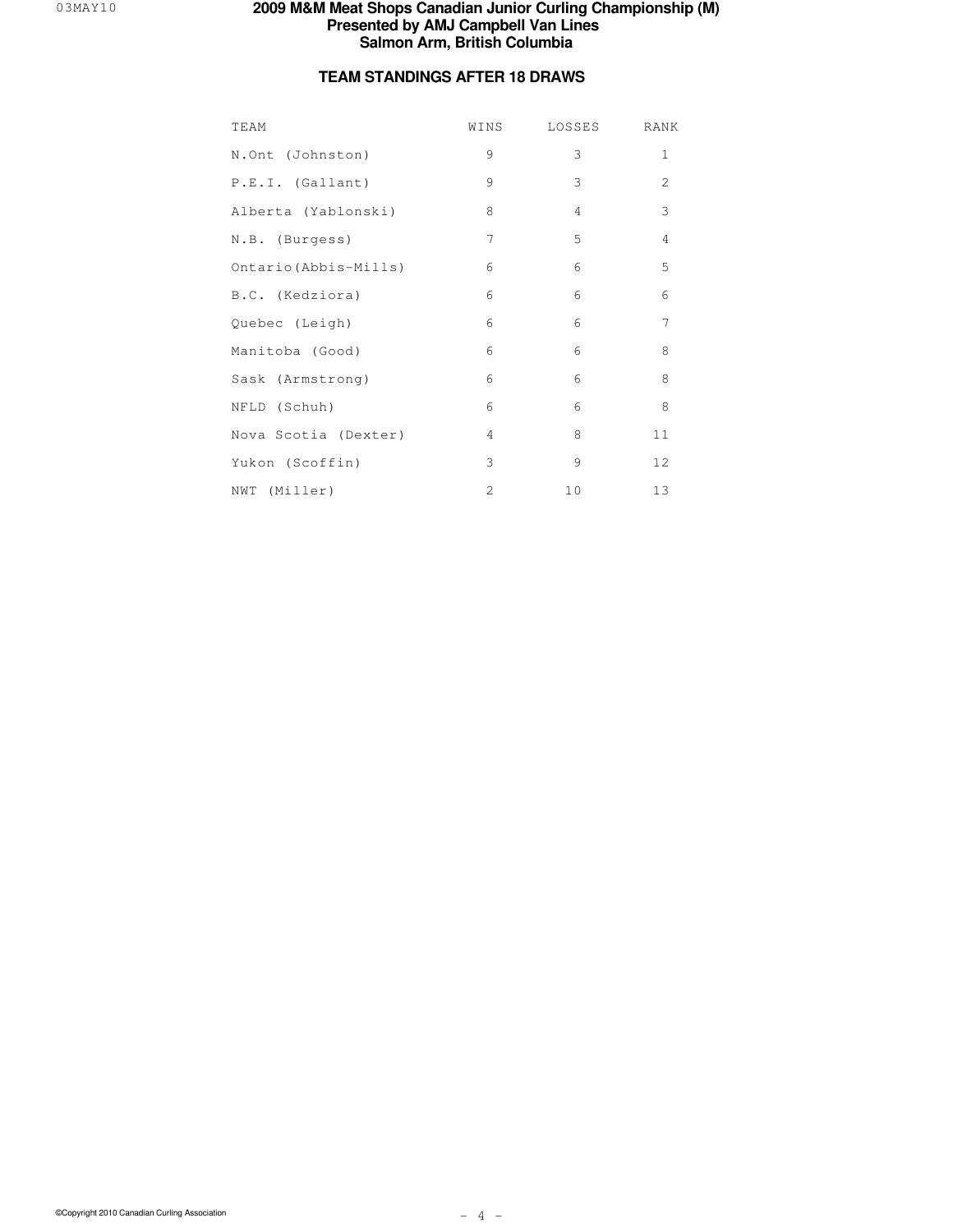# **TEAM WIN/LOSS GRID AFTER 18 DRAWS**

|                             | ALTA        | $\operatorname{BC}$ | MAN            | NB             | $\rm NL$       | <b>NONT</b> | NWT            | $_{\rm NS}$    | $\overline{\text{ONT}}$ | PEI         | QUE            | $_{\rm SASK}$  | ΥT          |
|-----------------------------|-------------|---------------------|----------------|----------------|----------------|-------------|----------------|----------------|-------------------------|-------------|----------------|----------------|-------------|
| ALTA                        | $\star$     | $\rm W$             | $\mathbb L$    | $\mathbf L$    | $\hbox{W}$     | W           | $\mathbb W$    | $\mathbf L$    | ${\rm W}$               | W           | $\mbox{W}$     | $\mathbf L$    | $\mathbf W$ |
| $\operatorname{BC}$         | $\mathbb L$ | $^{\star}$          | $\hbox{\it W}$ | $\hbox{W}$     | $\hbox{\it W}$ | $\mathbb L$ | ${\rm W}$      | $\mathbf L$    | $\mathbb L$             | $\mathbb L$ | $\mbox{W}$     | $\mathbf L$    | $\mathbf W$ |
| MAN                         | W           | $\mathbf L$         | $\star$        | $\mathbb L$    | $\hbox{\it W}$ | $\mathbb L$ | ${\tt W}$      | $\hbox{\it W}$ | $\hbox{\it W}$          | $\mathbb L$ | $\mathbf L$    | $\mathbb L$    | W           |
| ${\rm NB}$                  | W           | $\mathbb L$         | ${\tt W}$      | $\star$        | $\mathbb L$    | $\mathbb L$ | ${\tt W}$      | $\hbox{\it W}$ | $\hbox{\it W}$          | $\mathbb L$ | ${\rm W}$      | $\mathbb L$    | $\hbox{W}$  |
| $\rm NL$                    | $\mathbb L$ | $\mathbf L$         | $\mathbf L$    | W              | $\star$        | W           | $\mathbb L$    | W              | $\hbox{W}$              | $\mathbf L$ | $\mathbf L$    | $\hbox{\it W}$ | ${\tt W}$   |
| <b>NONT</b>                 | $\mathbb L$ | $\rm W$             | $\hbox{\it W}$ | $\hbox{\it W}$ | $\mathbb L$    | $\star$     | $\hbox{\it W}$ | $\mathbf L$    | $\rm W$                 | $\rm W$     | $\hbox{\it W}$ | $\hbox{\it W}$ | $\mathbb W$ |
| NWT                         | $\mathbb L$ | $\mathbf L$         | $\mathbb L$    | $\mathbf L$    | $\hbox{W}$     | $\mathbf L$ | $\star$        | $\mathbf L$    | $\mathbf L$             | $\mathbf L$ | $\mathbf L$    | ${\rm W}$      | $\mathbb L$ |
| $_{\rm NS}$                 | $\mbox{W}$  | $\rm W$             | $\mathbb L$    | $\mathbb L$    | $\mathbf L$    | W           | W              | $\star$        | $\mathbb L$             | $\mathbb L$ | $\mathbb L$    | $\mathbf L$    | $\mathbf L$ |
| $\mathop{\rm ONT}\nolimits$ | $\mathbb L$ | W                   | $\mathbb L$    | $\mathbf L$    | $\mathbb L$    | $\mathbb L$ | ${\tt W}$      | $\hbox{\it W}$ | $\star$                 | $\mathbb L$ | ${\rm W}$      | $\hbox{\it W}$ | $\mathbb W$ |
| PEI                         | $\mathbb L$ | W                   | ${\tt W}$      | $\hbox{\it W}$ | $\hbox{\it W}$ | $\mathbb L$ | ${\tt W}$      | $\hbox{\it W}$ | $\hbox{\it W}$          | $\star$     | $\hbox{\it W}$ | $\mathbb L$    | $\hbox{W}$  |
| QUE                         | $\mathbb L$ | $\mathbf L$         | $\hbox{W}$     | $\mathbb L$    | ${\tt W}$      | $\mathbb L$ | ${\tt W}$      | $\hbox{\it W}$ | $\mathbb L$             | $\mathbf L$ | $\star$        | W              | $\mathbb W$ |
| SASK                        | W           | W                   | $\hbox{W}$     | $\hbox{\it W}$ | $\mathbb L$    | $\mathbf L$ | $\mathbb L$    | $\hbox{\it W}$ | $\mathbb L$             | $\rm W$     | $\mathbf L$    | $\star$        | $\mathbb L$ |
| $\Upsilon\,\Upsilon$        | L           | $\mathbf L$         | $\mathbb L$    | $\mathbf L$    | $\mathbf L$    | $\mathbb L$ | W              | W              | $\mathbb L$             | $\mathbf L$ | $\mathbf L$    | W              | $\star$     |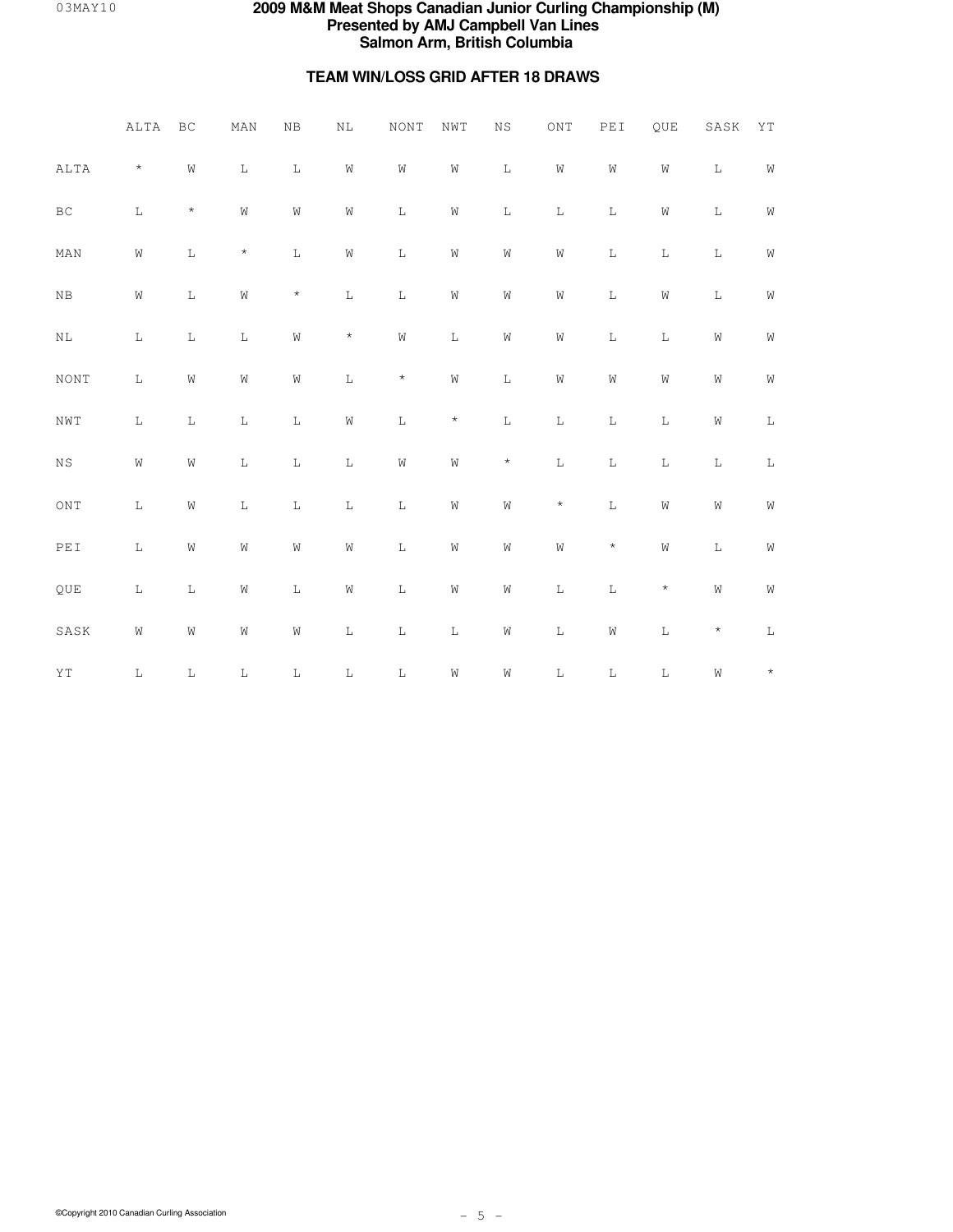# **POSITIONAL CUMULATIVE PERCENTAGES REPORT**

|              |                                                                                                                                                                                                                                                                            | $DRAW-----$                                                                                        | 1                                                                                            | 2                                                                             | 3                                                                                                                                                                                                                                                                                                                                                                                                                                                                                                                                                                                                                       | 4                          | 5                                                                                                                                                                                                                                                                                                                                   | 6  | 7                      | 8                                                                                                                                                                                     |    |             |                               |                                                    |                             |                                                                 |                                                                                 |                                                                     | 9 10 11 12 13 14 15 16 17 18 AVG                                                 |
|--------------|----------------------------------------------------------------------------------------------------------------------------------------------------------------------------------------------------------------------------------------------------------------------------|----------------------------------------------------------------------------------------------------|----------------------------------------------------------------------------------------------|-------------------------------------------------------------------------------|-------------------------------------------------------------------------------------------------------------------------------------------------------------------------------------------------------------------------------------------------------------------------------------------------------------------------------------------------------------------------------------------------------------------------------------------------------------------------------------------------------------------------------------------------------------------------------------------------------------------------|----------------------------|-------------------------------------------------------------------------------------------------------------------------------------------------------------------------------------------------------------------------------------------------------------------------------------------------------------------------------------|----|------------------------|---------------------------------------------------------------------------------------------------------------------------------------------------------------------------------------|----|-------------|-------------------------------|----------------------------------------------------|-----------------------------|-----------------------------------------------------------------|---------------------------------------------------------------------------------|---------------------------------------------------------------------|----------------------------------------------------------------------------------|
| $\mathbf{1}$ | LEADS<br>+ Micheal Hiram<br>Jamie Danbrook<br>2 Mitchell Young<br>2 Josh MacInnis<br>2 Mike Badiuk<br>2 David Aho<br>6 Derek Clark<br>6 Kevin Brayshaw<br>8 Stephen Moss<br>8 Tyler MacKenzie<br>10 Terry Arnold<br>11 David Wiebe<br>12 Jordan Raymond<br>13 Brad Hamelin | ΝL<br>PEI<br>ΥT<br>ΝS<br>NONT<br>NWT<br>ALTA<br>NΒ<br>ΝL<br>ВC<br>ONT<br>MAN<br>SASK<br><b>OUE</b> | $\star\star$<br>$\star\,\star$<br>$\star\,\star$<br>$\star\,\star$<br>$\star\star$           | * * * *<br>81 72<br>83<br>79 78<br>$73***$<br>61 **<br>65 **<br>69<br>$76***$ | 73 65 80 ** 84 ** 79 86 85 ** 89 85 81 **<br>64<br>61 71 ** 82 80 99 ** 77 89 71 ** ** ** **<br>70 88 64 **<br>72 84 ** 74 ** 79 ** 68 78 ** 75 85 ** 78 78<br>68 ** 77 70 69 ** 98 ** 73 ** 59 67 ** 79 79 **                                                                                                                                                                                                                                                                                                                                                                                                          |                            | ** ** ** ** ** ** ** ** ** ** ** 85 ** 94 ** **<br>** 83 ** 75 ** 86 81 ** 81 89 92 ** 75 90 ** 84<br>65 ** 83 78 71 ** 81 93 78 ** 88 86<br>$***$ 88 **<br>83 ** 94 79 ** 86 80 83 ** 76 80 89 ** 82<br>77 86 93 ** 85 86 **<br>** 86 82 81<br>84 ** 89 89 72 ** 86 67 72 ** 91 ** 74 **<br>60 73 85 ** 80 80 ** 75 ** 78 ** 78 85 | 76 | $\star \star$<br>85 78 | 77 91 ** 83 81 88 ** 85 **<br>$84***$                                                                                                                                                 |    |             | 61 ** 70 **                   | 83 ** 84 ** 83 86 **<br>** 79 ** 96 86 92 ** 70 89 | $\star \star$<br>84 85      | 79<br>$\star\star$<br>78 ** 90<br>67<br>$73***$                 | 86 85 **<br>$\star \star$<br>70 74<br>$\star\star$<br>71 68<br>$70***$<br>75 73 | * *<br>86<br>70<br>75 81<br>91 68<br>$80**$<br>72                   | 89<br>83<br>81<br>81<br>81<br>81<br>80<br>80<br>79<br>79<br>78<br>77<br>76<br>73 |
|              | SECONDS<br>1 Robbie Doherty<br>2 Anson Carmody<br>3 Brad Benini<br>3 Michael Makela<br>3 Alex MacFadyen<br>6 Scott Hindle<br>7 Tyson Armstrong<br>7 Mathieu Westphal<br>9 Kent Moffitt<br>9 Cal Jackson<br>11 Scott Eaton<br>12 Nicholas Koltun<br>13 John Murray          | ΝB<br>PEI<br>ALTA<br><b>NONT</b><br>N S<br>ONT<br>SASK<br>QUE<br>MAN<br>ВC<br>ΝL<br>ΥT<br>NWT      | $\star\star$<br>69<br>$\star \star$<br>$\star\,\star$<br>$\star \star$<br>* *                | $8285**$<br>57 80 **<br>68 **<br>$\star \star$<br>$51***$                     | 78 ** 66 ** 63 93 75 ** 88 ** 92 81 59 ** 77 78 80 **<br>70 ** 80 77 81 ** 75 70 ** 66 ** 81 ** 78 71 **<br>81 84 **<br>77 88 ** 78 ** 65 **<br>68 63<br>64 57 68<br>51 71 ** 60 70 70 ** 61 83 64 ** 79 **<br>52 70 ** 95 68 53 ** 68 70 63 ** 80 ** 67 **<br>58 57 75 **                                                                                                                                                                                                                                                                                                                                              | 76                         | 76 ** 84 ** 84 61 ** 77 81 76 ** 49<br>$\star \star$<br>63 55 81 ** 81 89 ** 86 ** 59 ** 77 60<br>72<br>** 74 68 69 ** 64 ** 80 **<br>65 ** 58 74 ** 66 64 52 ** 70 59 69 **                                                                                                                                                        |    |                        | 90 ** 73 67 ** 80 84 70 ** 85 **<br>64 69 76 ** 71 74 88 ** 79 83 ** 63 **<br>71 61 ** 65 78 ** 73 61<br>** 74 ** 59 ** 66 69 **<br>65 ** 70 56 59 ** 72 79 66 ** 51                  |    |             |                               | 69<br>67                                           | 73<br>77<br>66              | $79***$<br>$72**$<br>$\star \star$<br>74<br>$\star\star$        | 86<br>$72***64$<br>$70**$<br>49 ** 34                                           | 83<br>75<br>79 64<br>64<br>70<br>91 71<br>73 83<br>71 66<br>$74***$ | 77<br>76<br>75<br>75<br>75<br>72<br>71<br>71<br>70<br>70<br>69<br>65<br>59       |
|              | THIRDS<br>1 Adam Casey<br>2 Taylor McIntyre<br>3 Cody Johnston<br>3 Robby McLean<br>5 Michael Ng<br>6 Benoit Vezeau<br>6 Tyler Lang<br>8 Kelly Schuh (S)<br>9 Jon Rennie (S)<br>9 Scott McGregor<br>11 Derek Errington<br>11 Rob Heimbach<br>13 Will Mahoney               | PEI<br>MAN<br>NONT<br>ΝS<br>ALTA<br>OUE<br>SASK<br>ΝL<br>ΝB<br>ONT<br>ВC<br>NWT<br>ΥT              | $\star\star$<br>$\star\star$<br>83<br>$\star\,\star$<br>64<br>$\star\star$<br>$\star\,\star$ | 88 81<br>$\star\star$<br>64 **<br>$\star \star$<br>60 **<br>64 **             | 84 70 75 ** 71 79 74 ** 86 ** 80 **<br>65 67 ** 75 **<br>55 84 ** 65 69 74 ** 71 75 81 ** 89 83 **<br>71<br>75 84 ** 65<br>58 75 ** 86<br>$59***$<br>66<br>65 57 ** 88 65 69 ** 78 63 61 ** 73 ** 71 **<br>73 ** 58 75 ** 64 63<br>73 73 73 ** 64 ** 73 67 61 ** 55 88 74 **                                                                                                                                                                                                                                                                                                                                            | ** 83<br>75 80<br>70<br>70 | $73***$<br>** 76 ** 83 80 ** 57 81 ** 71<br>78<br>68                                                                                                                                                                                                                                                                                | 79 |                        | ** 67 ** 68 80 ** 71 80 81 ** 68 61 **<br>89 ** 55 82 ** 79 81 70 ** 81 **<br>65 83 **<br>90 ** 79 ** 55 ** 61 74 ** 83 64 **<br>72 78 ** 68 67 70 ** 59 **<br>$69$ **<br>** 71 88 ** | 71 | 78 ** 69 ** | $71***80**$<br>** 81 85 53 ** | 73 65<br>73 ** 69 83 59 **                         | $67805190**$<br>65 65<br>45 | $75***$<br>$\star \star$<br>$7067**$<br>80 ** 77 71<br>84<br>76 | 91<br>$81***$<br>** 69<br>$69$ ** $67$<br>$63\ 57**$                            | 91<br>80 80<br>79<br>91 69<br>73<br>59<br>61 84                     | 77<br>76<br>75<br>75<br>74<br>73<br>73<br>72<br>71<br>71<br>69<br>69<br>68       |
|              | SKIPS<br>1 Kevin Yablonski<br>1 Brett Gallant<br>3 Sam Good<br>4 Dylan Johnston<br>5 Andrew Leigh<br>6 Stephen Burgess<br>7 Cory Schuh<br>7 Bryan Kedziora<br>7 Thomas Scoffin<br>7 Bowie Abbis-Mills<br>7 Paul Dexter<br>12 Mike Armstrong<br>13 Colin Miller             | ALTA<br>PEI<br>MAN<br>NONT<br>QUE<br>ΝB<br>ΝL<br>BC<br>ΥT<br>ONT<br>ΝS<br>SASK<br>NWT              | * *                                                                                          | 68 **                                                                         | 71 ** 95 80 75 ** 71 77 ** 76 ** 91 ** 75 79 ** 80 70<br>74 82 ** 83<br>** 75 61 72 ** 64 71 71 ** 95 ** 84 ** 75 88 74 86 **<br>76 87 ** 74 ** 91 ** 73 71 ** 63 53 65 ** 90 ** 89 84<br>61 ** 80 65 79 ** 73 ** 59 ** 68 82 ** 77 80 ** 83 75<br>71 ** 79 83 65 ** 74 ** 48 80 52 ** 67 67 85 **<br>** 63 78 **<br>54 59 **<br>** 63 68 86 ** 71 ** 55 64 63 ** 55 78 83 ** 67 71 **<br>57 ** 55 50 76 ** 58 83 ** 80 ** 72 ** 55 68 97 **<br>** 56 82 ** 68 59 76 ** 71 71 68 ** 94 70 ** 50 ** 59<br>85 67 ** 63 ** 68 ** 78 55 ** 74 73 ** 70 47 84 ** 55<br>56 ** 60 ** 42 53 ** 53 61 38 ** 84 72 45 ** 64 ** 50 |                            | 79 75 75 ** 72 44 68 ** 82 ** 72 ** 50 63                                                                                                                                                                                                                                                                                           |    |                        | ** 73 ** 73 83 ** 79 88 87 ** 61 75 **<br>90 71 61 ** 88 73 78 ** 76 ** 54 ** 55 79                                                                                                   |    |             |                               |                                                    |                             |                                                                 |                                                                                 | 77<br>75                                                            | 78<br>78<br>77<br>76<br>73<br>71<br>69<br>69<br>69<br>69<br>69<br>68<br>58       |

\*\*did not play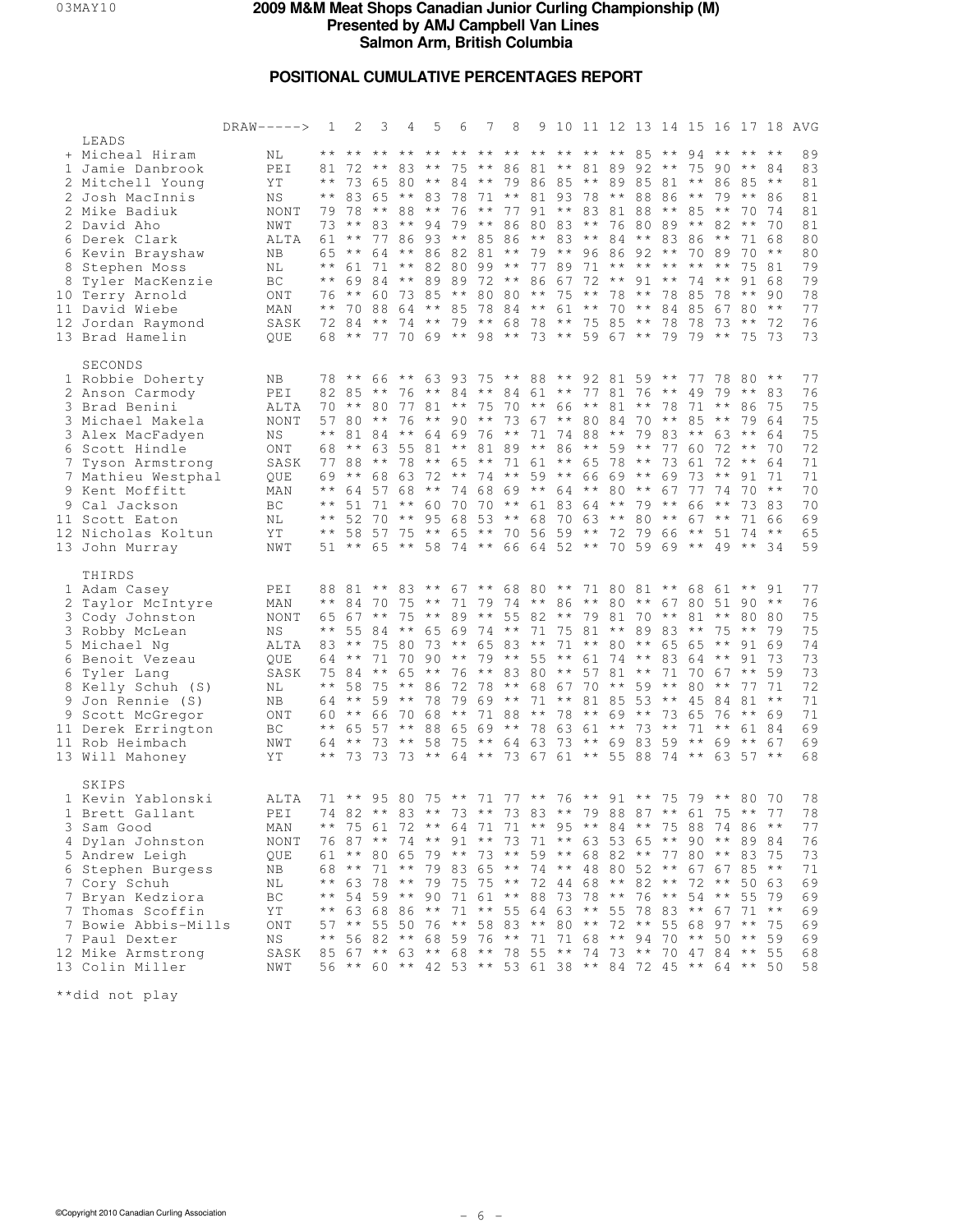### **POSITIONAL CUMULATIVE PERCENTAGES REPORT CONTINUED**

| DRAW-----> 1            |               | $\mathcal{L}$                                      | - 3       | 4            | 5     | 6 | 8                                         | 9 |  | 10 11 12 13 14 15 16 17 18 |           |          |               |          |              | AVG |
|-------------------------|---------------|----------------------------------------------------|-----------|--------------|-------|---|-------------------------------------------|---|--|----------------------------|-----------|----------|---------------|----------|--------------|-----|
| TEAMS                   |               |                                                    |           |              |       |   |                                           |   |  |                            |           |          |               |          |              |     |
| 1 P.E.I. (Gallant)      |               | 80 ** 82 ** 75 ** 78 76 ** 77 84 84 ** 63 76 ** 84 |           |              |       |   |                                           |   |  |                            |           |          |               |          |              | 78  |
| 2 N.Ont (Johnston)      | 69            | 78                                                 |           | $***$ 78     |       |   | ** 87 ** 69 78 ** 76 75 73 ** 85 ** 79    |   |  |                            |           |          |               |          | 75           | 77  |
| 2 Alberta (Yablonski)   | 71            |                                                    | $**82.81$ |              | 80    |   | ** 74 79 ** 74 ** 84 ** 75 75             |   |  |                            |           |          | $\star \star$ | 82 70    |              | 77  |
| 4 Nova Scotia (Dexter)  | $\star\star$  | 6979                                               |           | $\star\star$ |       |   | 70 69 74 ** 74 78 79 ** 87                |   |  |                            | 80        | $***$ 67 |               | $***$ 72 |              | 75  |
| 4 Manitoba (Good)       |               | $***$ 73                                           | 6970      |              |       |   | ** 73 74 74 ** 77 ** 79 ** 73 82 66       |   |  |                            |           |          |               | $82**$   |              | 75  |
| 4 N.B. (Burgess)        |               | 69 ** 65 ** 76 84 73 ** 78 ** 79 83 64             |           |              |       |   |                                           |   |  |                            | $*$ 65 80 |          |               | 79       | $\star\star$ | 75  |
| 7 Ouebec (Leigh)        |               | 66 ** 74                                           |           | 67           |       |   | 77 ** 81 ** 62 ** 63 73 ** 77 74          |   |  |                            |           |          |               | ** 85 73 |              | 73  |
| 7 NFLD (Schuh)          |               | ** 58 73 ** 86 74 76 ** 71 68 68 ** 76 ** 78       |           |              |       |   |                                           |   |  |                            |           |          | $\star\star$  | 68 71    |              | 73  |
| 9 Ontario (Abbis-Mills) |               | 65 ** 61 62 78 ** 73 85 ** 80 ** 70 ** 71 69 81    |           |              |       |   |                                           |   |  |                            |           |          |               | $***$ 76 |              | 72  |
| 9 Sask (Armstrong)      |               | 7781                                               | $***$ 70  |              |       |   | ** 72 ** 75 68 ** 68 79 ** 73 64 74 ** 63 |   |  |                            |           |          |               |          |              | 72  |
| 9 B.C. (Kedziora)       | $\star \star$ | 60                                                 | 68        | $\star\star$ | 81 74 |   | 68 ** 78 71 69 ** 80                      |   |  |                            | $***$ 66  |          | $\star\star$  | 70.79    |              | 72  |
| 12 Yukon (Scoffin)      |               | $**$ 67 66 78                                      |           |              |       |   | ** 71 ** 69 68 67 ** 68 82 76             |   |  |                            |           | * *      |               | 67 72 ** |              | 71  |
| 13 NWT (Miller)         |               | 61 ** 70 ** 63 70 ** 67 67 61 ** 75 73 66 **       |           |              |       |   |                                           |   |  |                            |           |          |               | 66 ** 55 |              | 67  |
|                         |               |                                                    |           |              |       |   |                                           |   |  |                            |           |          |               |          |              |     |

\*\*did not play

+player unranked due to insufficient games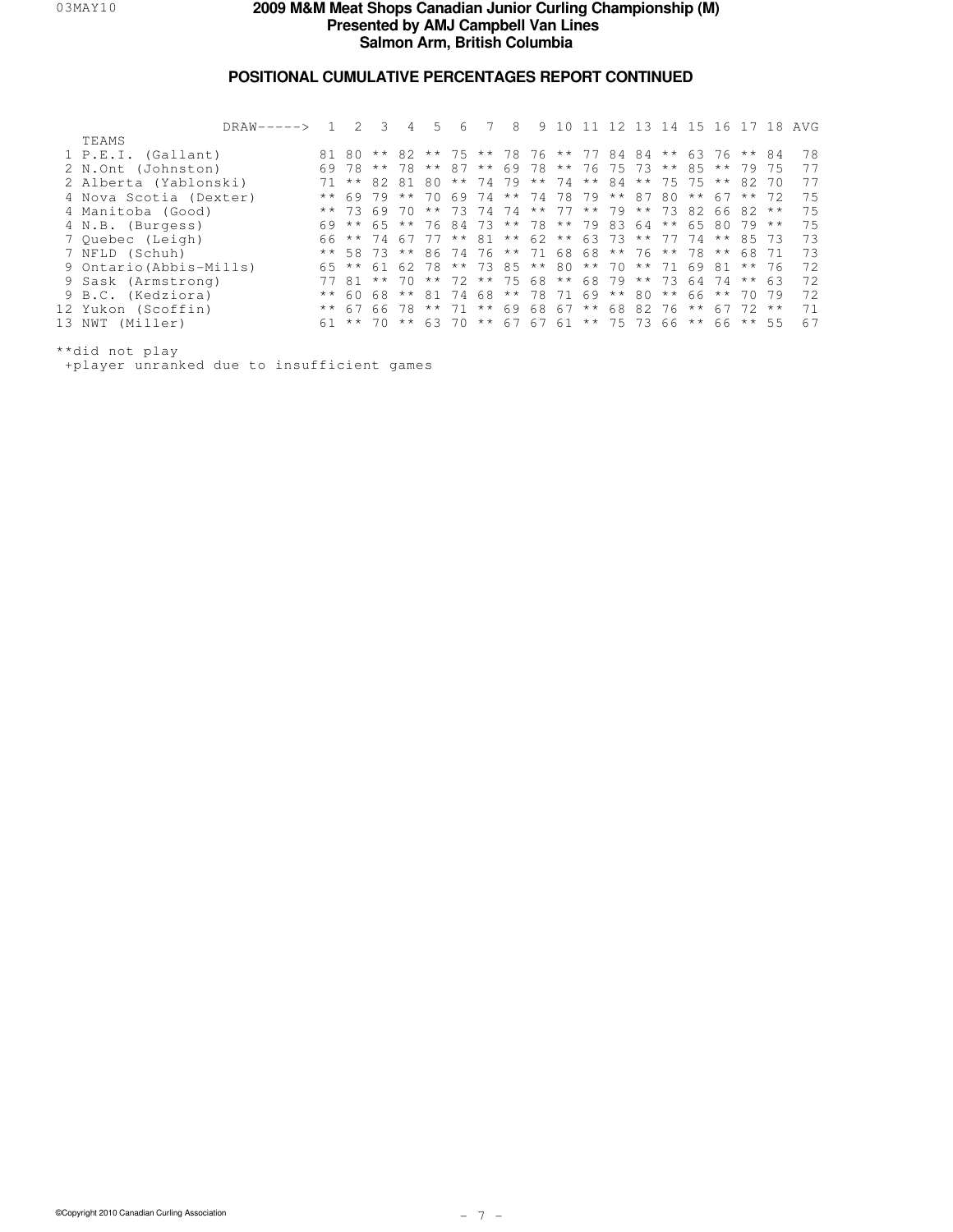## **PLUS/MINUS STATISTICS AFTER DRAW 18**

|                                  | $DRAW-----$ | 1                        | 2                        | 3                        | 4                        | 5                        | 6                        | 7                        | 8                        | 9                        | 10                       |                          |                          | 11 12 13 14 15           |                          |                          | 16                       | 17                       | 18                       | TOT         |
|----------------------------------|-------------|--------------------------|--------------------------|--------------------------|--------------------------|--------------------------|--------------------------|--------------------------|--------------------------|--------------------------|--------------------------|--------------------------|--------------------------|--------------------------|--------------------------|--------------------------|--------------------------|--------------------------|--------------------------|-------------|
| LEADS                            |             |                          |                          |                          |                          |                          |                          |                          |                          |                          |                          |                          |                          |                          |                          |                          |                          |                          |                          |             |
| Jamie Danbrook                   | PEI         | $^{+}$                   | 0                        | $^{\star}$               | $+$                      | $\star$                  | 0                        | $\star$                  | $^{+}$                   | $^{+}$                   | $\star$                  |                          | $^{+}$                   | $^{+}$                   | $^\star$                 | $\qquad \qquad -$        | 0                        | $\star$                  | $^{+}$                   | $+5$        |
| Stephen Moss                     | ΝL          | $^\star$                 | $\overline{\phantom{0}}$ | $^{+}$                   | $\star$                  | $\Omega$                 | $\Omega$                 | $^{+}$                   | $^{\star}$               | $\mathbf{0}$             | $^{+}$                   | $^{+}$                   | $\star$                  | $\star$                  | $\star$                  | $\star$                  | $\star$                  | $\Omega$                 | $+$                      | $+4$        |
| David Aho                        | NWT         | $^{+}$                   | $\star$                  | $^{+}$                   | $\star$                  | $^{+}$                   | $\Omega$                 | $\star$                  | $\Omega$                 | $\mathbf{0}$             | $^{+}$                   | $^{\star}$               | $\qquad \qquad -$        |                          | $^{+}$                   | $\star$                  | $\Omega$                 | $\star$                  | $\overline{\phantom{0}}$ | $+2$        |
| Derek Clark                      | ALTA        | $\overline{\phantom{0}}$ | $\star$                  | $\overline{\phantom{0}}$ | $+$                      | $^{+}$                   | $\star$                  | $^{+}$                   | $\mathbf{0}$             | $\star$                  | $\Omega$                 | $\star$                  | 0                        | $\star$                  | $^{+}$                   | $^{+}$                   | $\star$                  | 0                        | $\overline{\phantom{a}}$ | $+2$        |
| Mike Badiuk                      | NONT        | 0                        | $^{+}$                   | $\star$                  | $+$                      | $\star$                  | $\Omega$                 | $\star$                  | $\overline{\phantom{0}}$ | $^{+}$                   | $\star$                  | $^{+}$                   | 0                        | 0                        | $\star$                  | 0                        | $\star$                  | $\overline{\phantom{0}}$ | $\overline{\phantom{0}}$ | $+1$        |
| Josh MacInnis                    | ΝS          | $\star$                  | $\Omega$                 | $\overline{\phantom{0}}$ | $\star$                  | $\Omega$                 | 0                        |                          | $^{\star}$               | $\mathbf{0}$             | $^{+}$                   | $\overline{\phantom{0}}$ | $\star$                  | $\Omega$                 | $^{+}$                   | $\star$                  | $^{+}$                   | $\star$                  | $^{+}$                   | $+1$        |
| Mitchell Young                   | ΥT          | $\star$                  | $\equiv$                 |                          | $+$                      | $\star$                  | $\Omega$                 | $\star$                  | $\Omega$                 | 0                        | $\Omega$                 | $\star$                  | $^{+}$                   | $^{+}$                   |                          | $\star$                  | $\Omega$                 | $^{+}$                   | $\star$                  | $+1$        |
| Kevin Brayshaw                   | ΝB          |                          | $\star$                  | $\Omega$                 | $\star$                  | $\overline{\phantom{0}}$ | $\Omega$                 | $^{+}$                   | $^{\star}$               | $\Omega$                 | $\star$                  | $^{+}$                   | $+$                      | 0                        | $\star$                  | $\overline{\phantom{0}}$ | $^{+}$                   | $\overline{\phantom{0}}$ | $\star$                  | $\circ$     |
| David Wiebe                      | MAN         | $^\star$                 | $^{+}$                   | $^{+}$                   |                          | $\star$                  | $\Omega$                 | $\overline{\phantom{0}}$ | $^{+}$                   | $\star$                  |                          | $\star$                  | $\overline{\phantom{0}}$ | $\star$                  | $^{+}$                   | $\mathbf{0}$             |                          | $^{+}$                   | $\star$                  | $\circ$     |
| Terry Arnold                     | ONT         | 0                        | $\star$                  | $\mathbf{0}$             | $\qquad \qquad -$        | $+$                      | $\star$                  | $\overline{\phantom{0}}$ | $\Omega$                 | $\star$                  | $\overline{\phantom{0}}$ | $^{\star}$               | $\overline{\phantom{0}}$ | $\star$                  | $\overline{\phantom{0}}$ | $^{+}$                   | $\Omega$                 | $\star$                  | $^{+}$                   | $-2$        |
| Tyler MacKenzie                  | BC          | $^\star$                 | $\Omega$                 | $^{+}$                   | $\star$                  | $\overline{a}$           | $\Omega$                 |                          | $\star$                  | $\Omega$                 |                          | 0                        | $\star$                  | $\Omega$                 | $^{\star}$               |                          | $\star$                  | $^{+}$                   | $\overline{\phantom{a}}$ | $-3$        |
| Brad Hamelin                     | QUE         | $^{+}$                   | $\star$                  | $\overline{\phantom{0}}$ | $\overline{\phantom{a}}$ | $\overline{\phantom{0}}$ | $\star$                  | $+$                      | $^{\star}$               | $\overline{\phantom{0}}$ | $\star$                  | $\overline{\phantom{0}}$ |                          | $^{\star}$               | $\overline{\phantom{0}}$ | $\Omega$                 | $\star$                  | $\overline{\phantom{0}}$ | $+$                      | $-5$        |
| Jordan Raymond                   | SASK        |                          | $\overline{O}$           | $\star$                  |                          | $\star$                  | $\Omega$                 | $\star$                  |                          |                          | $\star$                  | $\Omega$                 | $^{+}$                   | $\star$                  | $\overline{\phantom{0}}$ | 0                        |                          | $\star$                  |                          | $-6$        |
| SECONDS                          |             |                          |                          |                          |                          |                          |                          |                          |                          |                          |                          |                          |                          |                          |                          |                          |                          |                          |                          |             |
| Brad Benini                      | ALTA        | 0                        | $^\star$                 | $^{+}$                   | $^{+}$                   | $\! + \!\!\!\!$          | $^{\star}$               | $^{+}$                   | $\mathbf{0}$             | $^\star$                 | $\! +$                   | $^\star$                 | 0                        | $^{\star}$               | $^{+}$                   | $\! + \!\!\!\!$          | $^\star$                 | $^{+}$                   |                          | $+9$        |
| Robbie Doherty                   | ΝB          | $^{+}$                   | $\star$                  | 0                        | $\star$                  | $\overline{\phantom{0}}$ | $^{+}$                   | $^{+}$                   | $^\star$                 | $^{+}$                   | $\star$                  | $^{+}$                   | $^{+}$                   |                          | $\star$                  |                          | $^{+}$                   | $^{+}$                   | $\star$                  | $+7$        |
| Anson Carmody                    | PEI         | $^{+}$                   | $^{+}$                   | $\star$                  | $+$                      | $\star$                  | $^{+}$                   | $\star$                  | $^{+}$                   | 0                        | $\star$                  | $\overline{\phantom{0}}$ | $^{+}$                   | 0                        | $\star$                  | $\overline{\phantom{0}}$ | $^{+}$                   | $\star$                  | $^{+}$                   | $+6$        |
| Scott Hindle                     | ONT         | $^{+}$                   | $\star$                  | $\mathbf{0}$             | $\qquad \qquad -$        | $+$                      | $\star$                  | $^{+}$                   |                          | $\star$                  | $^{+}$                   | $\star$                  | $\overline{\phantom{0}}$ | $\star$                  | $^{+}$                   | $\overline{\phantom{0}}$ | $^{+}$                   | $\star$                  | $^{+}$                   | $+5$        |
| Michael Makela                   | NONT        |                          | $^{+}$                   | $^{\star}$               | $+$                      | $\star$                  | $^{+}$                   | $\star$                  | $\overline{\phantom{0}}$ | $^{+}$                   | $\star$                  | $\overline{\phantom{0}}$ | 0                        | $+$                      | $\star$                  | $^{+}$                   | $\star$                  | $^{+}$                   | $\circ$                  | $+4$        |
| Cal Jackson                      | BC          | $^\star$                 |                          |                          | $\star$                  | $\mathbf 0$              | 0                        | $\equiv$                 | $^{\star}$               | $^{+}$                   | $^{+}$                   | 0                        | $\star$                  | $\Omega$                 | $\star$                  | $^{+}$                   | $\star$                  | $\overline{\phantom{0}}$ | $^{+}$                   | $\circ$     |
| Mathieu Westphal                 | QUE         | 0                        | $\star$                  | $+$                      | $\qquad \qquad -$        | $\overline{\phantom{0}}$ | $\star$                  | $\Omega$                 | $^{\star}$               | $\mathbf 0$              | $\star$                  | $\Omega$                 | $\overline{\phantom{0}}$ | $\star$                  | $\Omega$                 | $^{+}$                   | $\star$                  | $^{+}$                   | $\overline{\phantom{a}}$ | $-1$        |
| Kent Moffitt                     | MAN         | $^\star$                 | $^{+}$                   | $\overline{\phantom{0}}$ |                          | $\star$                  | $\Omega$                 | $\overline{\phantom{0}}$ | $\Omega$                 | $\star$                  | $^{+}$                   | $\star$                  | $+$                      | $\star$                  | $\overline{\phantom{0}}$ | $\overline{\phantom{0}}$ | $^{+}$                   |                          | $\star$                  | $-2$        |
| Scott Eaton                      | ΝL          | $^\star$                 | $\overline{\phantom{0}}$ | $^{+}$                   | $\star$                  | $+$                      | 0                        |                          | $^{\star}$               | 0                        | $\overline{\phantom{0}}$ | $\Omega$                 | $\star$                  | $\Omega$                 | $\star$                  | $\overline{\phantom{0}}$ | $\star$                  | $\overline{a}$           | $\Omega$                 | $-3$        |
| Tyson Armstrong                  | SASK        |                          | $^{+}$                   | $\star$                  | $\Omega$                 | $\star$                  | 0                        | $\star$                  | $\Omega$                 | $\overline{\phantom{0}}$ | $\star$                  | 0                        | $+$                      | $\star$                  |                          |                          |                          | $\star$                  | $\equiv$                 | $-4$        |
| Alex MacFadyen                   | ΝS          | $^\star$                 |                          | $^{+}$                   | $^{\star}$               |                          | $\overline{\phantom{0}}$ | $\Omega$                 | $^{\star}$               | $\overline{\phantom{0}}$ |                          | $^{+}$                   | $\star$                  | $\Omega$                 | $^{+}$                   | $\star$                  | $\overline{\phantom{0}}$ | $\star$                  | $\equiv$                 | $-4$        |
| John Murray                      | NWT         |                          | $\star$                  |                          | $\star$                  | $\Omega$                 |                          | $\star$                  | $\Omega$                 | $\circ$                  |                          | $\star$                  | $\overline{\phantom{0}}$ |                          | $\circ$                  | $\star$                  |                          | $\star$                  | $\overline{\phantom{a}}$ | $-8$        |
| Nicholas Koltun                  | ΥT          | $^{\star}$               |                          |                          | $\Omega$                 | $\star$                  | $\overline{\phantom{0}}$ | $\star$                  |                          |                          |                          | $\star$                  |                          | $+$                      |                          | $^{\star}$               |                          |                          | $\star$                  | $-9$        |
| THIRDS                           |             |                          |                          |                          |                          |                          |                          |                          |                          |                          |                          |                          |                          |                          |                          |                          |                          |                          |                          |             |
| Adam Casey                       | PEI         | $^{+}$                   | $^{+}$                   | $^\star$                 | $^{+}$                   | $^\star$                 | 0                        | $\star$                  | $^{+}$                   | $\! + \!\!\!\!$          | $^\star$                 |                          | $\! + \!\!\!\!$          | $\! + \!\!\!\!$          | $^\star$                 | $\mathbf{0}$             | 0                        | $^\star$                 |                          | $+7$        |
| Cody Johnston                    | NONT        | $^{+}$                   | $\overline{\phantom{0}}$ | $^{\star}$               | $\! + \!\!\!\!$          | $\star$                  | $^{+}$                   | $\star$                  | $\overline{\phantom{0}}$ | 0                        | $\star$                  | 0                        | 0                        | $^{+}$                   | $\star$                  | 0                        | $\star$                  | $^{+}$                   | $^{+}$                   | $+4$        |
| Michael Ng                       | ALTA        | $^{+}$                   | $\star$                  | $+$                      | $+$                      | $\overline{\phantom{0}}$ | $\star$                  | $\qquad \qquad -$        | $^{+}$                   | $\star$                  | $^{+}$                   | $^{\star}$               | 0                        | $\star$                  | $\overline{\phantom{0}}$ | $\circ$                  | $\star$                  | $^{+}$                   | $\overline{\phantom{a}}$ | $+2$        |
|                                  | ΝS          | $^\star$                 | $\overline{\phantom{0}}$ | $^{+}$                   | $\star$                  | $\overline{\phantom{0}}$ | $\circ$                  | $\overline{\phantom{0}}$ | $^{\star}$               | $\mathbf 0$              | $\mathbf{0}$             | 0                        | $\star$                  | $^{+}$                   | $^{+}$                   | $\star$                  | $^{+}$                   | $\star$                  | $^{+}$                   | $+2$        |
| Robby McLean<br>Taylor McIntyre  | MAN         | $^\star$                 | $^{+}$                   | 0                        | $\qquad \qquad -$        | $\star$                  | $\! + \!$                | $^{+}$                   | $\overline{\phantom{0}}$ | $\star$                  | $^{+}$                   | $\star$                  | $^{+}$                   | $\star$                  | $\overline{\phantom{0}}$ | $\mathbf{0}$             | $\overline{\phantom{0}}$ | $\ddot{}$                | $\star$                  | $+2$        |
|                                  |             |                          | $^{+}$                   | $\star$                  |                          | $\star$                  | $\Omega$                 | $\star$                  | $^{+}$                   | $\Omega$                 | $\star$                  | $\Omega$                 | $^{+}$                   | $\star$                  | $^{+}$                   | $^{+}$                   | $\equiv$                 | $\star$                  | $\overline{\phantom{0}}$ | $+1$        |
| Tyler Lang                       | SASK        | 0                        | $\star$                  |                          | $\star$                  | $+$                      |                          | $\Omega$                 | $^{\star}$               | $\mathbf{0}$             | $\star$                  | $^{+}$                   | $+$                      | $\qquad \qquad -$        | $\star$                  | $\qquad \qquad -$        | $^{+}$                   |                          | $\star$                  | $+1$        |
| Jon Rennie (S)                   | ΝB          | $^\star$                 | $\equiv$                 | $\Omega$                 | $\star$                  | $\ddot{}$                | $^{+}$<br>0              | $^{+}$                   | $^{\star}$               | $^{+}$                   | $\Omega$                 | $^{+}$                   | $\star$                  | $\overline{\phantom{0}}$ | $\star$                  | $^{+}$                   | $\star$                  | $\equiv$                 | $\overline{\phantom{0}}$ | $+1$        |
| Kelly Schuh (S)                  | ΝL          |                          | $\star$                  | $^{+}$                   |                          |                          | $\star$                  |                          | $^{+}$                   | $\star$                  | $\Omega$                 | $\star$                  |                          | $\star$                  | $^{+}$                   | $\overline{\phantom{a}}$ | $^{+}$                   | $\star$                  | $^{+}$                   | $-1$        |
| Scott McGregor                   | ONT         | $^{\star}$               | $\overline{\phantom{0}}$ |                          | $\star$                  | $+$                      | $\overline{\phantom{0}}$ | $\Omega$                 | $^{\star}$               | $^{+}$                   | $\Omega$                 | $\Omega$                 | $\star$                  | $\overline{\phantom{0}}$ | $\star$                  | $+$                      | $\star$                  | $\equiv$                 | $+$                      | $-1$        |
| Derek Errington<br>Benoit Vezeau | ВC          |                          | $\star$                  | 0                        |                          | $+$                      | $\star$                  | $^{+}$                   | $\star$                  |                          | $\star$                  |                          |                          | $\star$                  | $^{+}$                   |                          | $\star$                  | $+$                      |                          | $-3$        |
|                                  | QUE<br>ΥT   | $^{\star}$               | $^{+}$                   | $\mathbf{0}$             | $+$                      | $\star$                  | $\equiv$                 | $\star$                  | $\overline{\phantom{0}}$ | $\overline{\phantom{0}}$ | $\equiv$                 | $\star$                  | $\overline{a}$           | $+$                      | $\overline{\phantom{0}}$ | $\star$                  | $\Omega$                 | $\overline{\phantom{0}}$ | $\star$                  | $-4$        |
| Will Mahoney<br>Rob Heimbach     | NWT         | 0                        | $\star$                  |                          |                          |                          |                          | $\star$                  |                          |                          |                          | $^{\star}$               |                          |                          |                          | $\star$                  |                          | $\star$                  |                          | $-11$       |
|                                  |             |                          |                          |                          |                          |                          |                          |                          |                          |                          |                          |                          |                          |                          |                          |                          |                          |                          |                          |             |
| SKIPS                            |             |                          |                          |                          |                          |                          |                          |                          |                          |                          |                          |                          |                          |                          |                          |                          |                          |                          |                          |             |
| Kevin Yablonski                  | ALTA        | $^{+}$                   | $^\star$                 | $^{+}$                   | $\! + \!\!\!\!$          | 0                        | $^\star$                 | $\mathbf{0}$             | $^{+}$                   |                          | $^{+}$                   |                          | $^{+}$                   |                          | $\! + \!\!\!\!$          | $\! + \!\!\!\!$          |                          | $^{+}$                   | $^{+}$                   | $+10$       |
| Brett Gallant                    | PEI         |                          | $\ddot{}$                | $\star$                  | $+$                      | $\star$                  | $^{+}$                   | $\star$                  | $\mathbf{0}$             | $\ddot{}$                | $\star$                  | $\ddot{}$                | $\ddot{}$                | $\ddot{}$                | $\star$                  |                          | $\ddot{}$                | $\star$                  | $^{+}$                   | $+7$        |
| Dylan Johnston                   | NONT        | $^{+}$                   | $^{+}$                   | $\star$                  |                          | $\star$                  |                          | $\star$                  | U                        |                          | $\star$                  |                          |                          |                          | $\star$                  | $\Omega$                 | $\star$                  | $^{+}$                   | $^{+}$                   | $+6$        |
| Andrew Leigh                     | QUE         |                          | $^\star$                 | $^{+}$                   |                          | 0                        | $^\star$                 | $\mathbf{0}$             | *                        |                          | $^\star$                 | 0                        | 0                        | $^{\star}$               |                          | $^{+}$                   | $^\star$                 | $^{+}$                   | 0                        | $+1$        |
| Cory Schuh                       | ΝL          | $^\star$                 |                          | $^{+}$                   | $^\star$                 | $^{+}$                   | $^{+}$                   | $^{+}$                   | $^\star$                 | $\! +$                   | $\overline{\phantom{0}}$ | 0                        | $\star$                  |                          | $^\star$                 |                          | $^\star$                 |                          | $\overline{\phantom{0}}$ | $+1$        |
| Sam Good                         | MAN         | $^\star$                 | $^{+}$                   | $\overline{\phantom{0}}$ |                          | $^{\star}$               | $\overline{\phantom{0}}$ | 0                        | $\overline{\phantom{0}}$ | $\star$                  | $^{+}$                   | $^\star$                 | $^{+}$                   | $\star$                  | $^{+}$                   | 0                        | $^{+}$                   | 0                        | $\star$                  | $+1$        |
| Bowie Abbis-Mills                | ONT         |                          | $^\star$                 | $\overline{\phantom{0}}$ | $\overline{\phantom{0}}$ | 0                        | $\star$                  | $\overline{\phantom{0}}$ | $^{+}$                   | $\star$                  | $^{+}$                   | $^\star$                 | $\qquad \qquad -$        | $^\star$                 | $\overline{\phantom{0}}$ | $^{+}$                   | $+$                      | $^\star$                 | $^{+}$                   | $-1$        |
| Stephen Burgess                  | NB          | $^{+}$                   | $^\star$                 | $^{+}$                   | $^\star$                 | 0                        | $^{+}$                   | $\mathbf{0}$             | $^\star$                 | 0                        | $\star$                  |                          | 0                        |                          | $^\star$                 |                          |                          | 0                        | $\star$                  | $-1$        |
| Bryan Kedziora                   | ВC          | $^\star$                 |                          |                          | $^\star$                 | $^{+}$                   | $^{+}$                   | 0                        | $^\star$                 | $^{+}$                   | $^{+}$                   | 0                        | $^\star$                 | $\overline{\phantom{0}}$ | $^\star$                 |                          | $^{\star}$               | $\overline{\phantom{0}}$ | $\Omega$                 | $^{\rm -1}$ |
| Mike Armstrong                   | SASK        | $^{+}$                   | $\overline{+}$           | $^{\star}$               |                          | $\star$                  |                          | $^{\star}$               | $^{+}$                   |                          | $^{\star}$               | 0                        |                          | $\star$                  |                          |                          | $^{+}$                   | $^{\star}$               | $\qquad \qquad -$        | $-3$        |
| Paul Dexter                      | ΝS          | $^\star$                 |                          | $^{+}$                   | $^\star$                 |                          |                          | $\mathbf{0}$             | $^\star$                 | 0                        |                          | $^{+}$                   | $^\star$                 | $^{+}$                   |                          | $^\star$                 |                          | $^\star$                 | $\overline{\phantom{0}}$ | $-4$        |
| Thomas Scoffin                   | ΥT          | $^\star$                 |                          |                          |                          | *                        |                          | $\star$                  |                          |                          |                          | $^\star$                 |                          |                          |                          | $^\star$                 |                          |                          | $^\star$                 | $-6$        |
| Colin Miller                     | NWT         |                          | $^\star$                 |                          |                          |                          |                          | $^\star$                 |                          |                          |                          |                          | $^{+}$                   |                          |                          |                          |                          |                          |                          | $-10$       |
|                                  |             |                          |                          |                          |                          |                          |                          |                          |                          |                          |                          |                          |                          |                          |                          |                          |                          |                          |                          |             |

\*did not play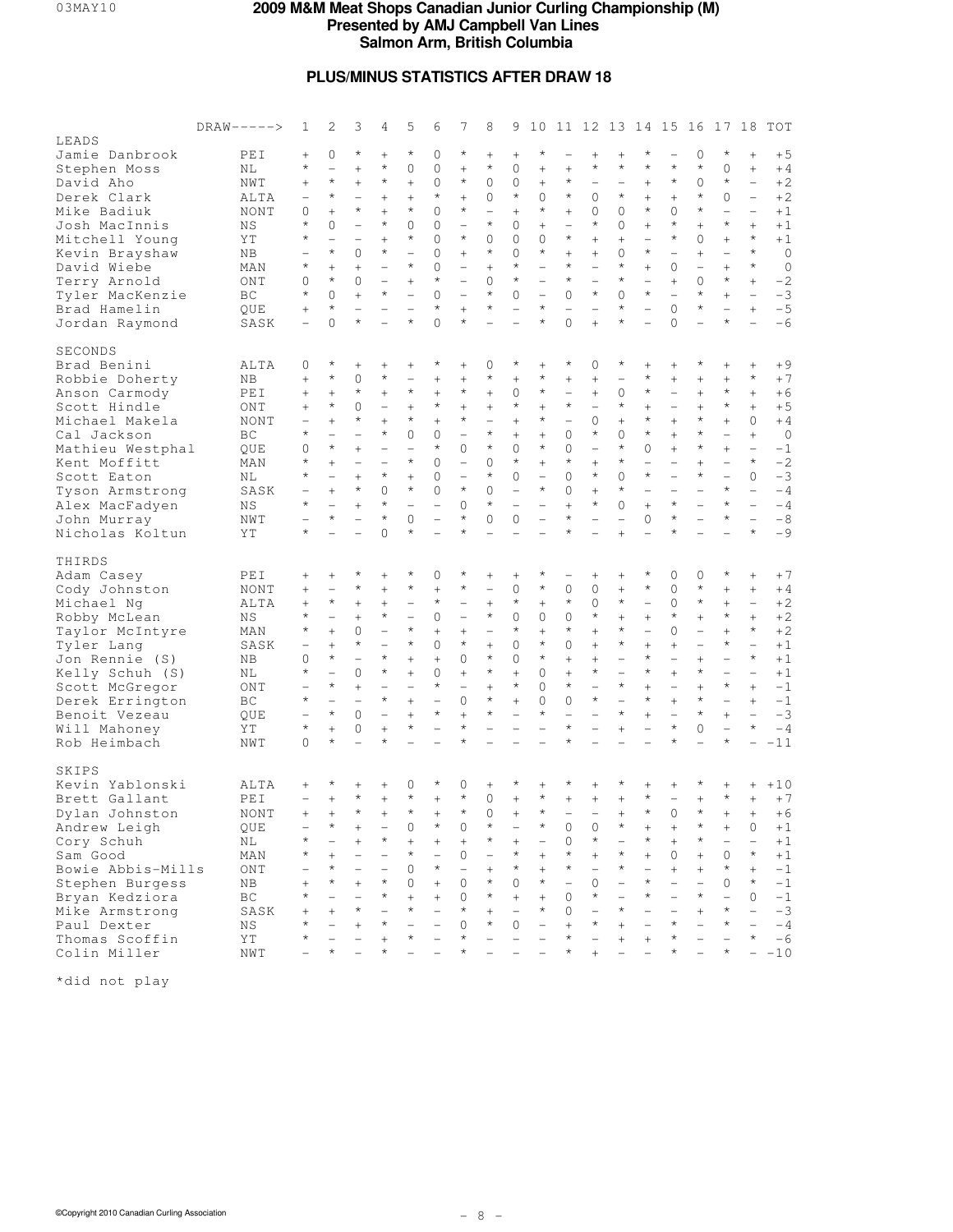# **PLUS/MINUS STATISTICS AFTER DRAW 18 CONTINUED**

|                       | $DRAW-----$ |          |         |           | 4                        | 5.      | 6                        |                          | 8        | 9                        |                          |          |                          | 13                       | -14       | 15                       | 16                       |                          | 18                       | TOT   |
|-----------------------|-------------|----------|---------|-----------|--------------------------|---------|--------------------------|--------------------------|----------|--------------------------|--------------------------|----------|--------------------------|--------------------------|-----------|--------------------------|--------------------------|--------------------------|--------------------------|-------|
| TEAMS                 |             |          |         |           |                          |         |                          |                          |          |                          |                          |          |                          |                          |           |                          |                          |                          |                          |       |
| Alberta (Yablonski)   |             |          | $\star$ |           |                          |         | $\star$                  |                          |          | $^{\star}$               |                          | $\star$  | $+$                      | $\star$                  | $\Omega$  | $^{+}$                   | *                        |                          | 0                        | $+8$  |
| P.E.I. (Gallant)      |             | 0        | $+$     | $\star$   | $+$                      | $\star$ | $+$                      | $\star$                  | $+$      | $+$                      | $\star$                  | $\Omega$ | $+$                      | $+$                      | $\star$   | $\overline{\phantom{0}}$ |                          | $\star$                  | $+$                      | $+8$  |
| N.Ont (Johnston)      |             | $\Omega$ | $+$     | $\star$   | $+$                      | $\star$ | $+$                      | $^{\star}$               |          | $^{+}$                   | $\star$                  | $\Omega$ | $\overline{\phantom{0}}$ | $+$                      | $\star$   | $\Omega$                 | $\star$                  | $+$                      | $\Omega$                 | $+4$  |
| N.B. (Burgess)        |             | $^{+}$   | $\star$ | $\bigcap$ | $\star$                  | $\cap$  | $+$                      | $+$                      | $\star$  | $\Omega$                 | $\star$                  | $\Omega$ | $+$                      | $\overline{\phantom{0}}$ | $\star$   | -                        |                          | $\Omega$                 | $\star$                  | $+3$  |
| Manitoba (Good)       |             | $\star$  |         |           |                          | $\star$ | $\Omega$                 | $\Omega$                 | $\Omega$ | $\star$                  | $+$                      | $\star$  | $+$                      | $\star$                  | $\Omega$  | $\Omega$                 | $\Omega$                 | $\Omega$                 | $\star$                  | $+1$  |
| NFLD (Schuh)          |             | $\star$  |         | $+$       | $\star$                  | $+$     | $\Omega$                 | $\Omega$                 | $\star$  | $\Omega$                 | $\Omega$                 | $+$      | $\star$                  | $\overline{\phantom{0}}$ | $\star$   | $+$                      | $\star$                  |                          | $\Omega$                 | $+1$  |
| Ontario (Abbis-Mills) |             | 0        | $\star$ | $\bigcap$ | $\overline{\phantom{m}}$ | $\cap$  | $\star$                  | $\Omega$                 | $+$      | $\star$                  | $\Omega$                 | $\star$  | $\overline{\phantom{0}}$ | $\star$                  | $\Omega$  | $\Omega$                 | $+$                      | $\star$                  | $+$                      | $+1$  |
| Ouebec (Leigh)        |             |          | $\star$ | $+$       |                          | $\cap$  | $\star$                  | $^{+}$                   | $\star$  | $\overline{\phantom{0}}$ | $\star$                  |          |                          | $\star$                  | $+$       | $+$                      | $\star$                  |                          |                          | $-1$  |
| B.C. (Kedziora)       |             | $\star$  |         |           | $\star$                  | $+$     | $\Omega$                 | $\overline{\phantom{0}}$ | $\star$  | $+$                      | $\Omega$                 | $\Omega$ | $\star$                  | $\overline{\phantom{0}}$ | $\star$   | $\cap$                   | $\star$                  | $\overline{\phantom{0}}$ | $+$                      | $-2$  |
| Nova Scotia (Dexter)  |             | $\star$  |         |           | $\star$                  |         |                          |                          | $\star$  | $\Omega$                 | $\Omega$                 | $\Omega$ | $\star$                  | $+$                      | $\Omega$  | $\star$                  | $\Omega$                 | $\star$                  | $\Omega$                 | $-2$  |
| Sask (Armstrong)      |             | 0        | $+$     | $\star$   |                          | $\star$ | $\cap$                   | $\star$                  | $\Omega$ | $\overline{\phantom{0}}$ | $\star$                  | $\Omega$ | $\bigcap$                | $\star$                  | $\bigcap$ | -                        |                          | $\star$                  |                          | $-4$  |
| Yukon (Scoffin)       |             | $\star$  |         |           | $\ddot{}$                | $\star$ | $\overline{\phantom{0}}$ | $\star$                  |          | $\overline{\phantom{0}}$ | $\overline{\phantom{m}}$ | $\star$  | $\qquad \qquad -$        | $+$                      | $\Omega$  | $\star$                  | $\overline{\phantom{a}}$ |                          | $\star$                  | $-7$  |
| NWT (Miller)          |             |          | $\star$ |           | $\star$                  |         |                          | $\star$                  |          |                          |                          | $\star$  | $\cap$                   | $\equiv$                 |           | $\star$                  |                          | $\star$                  | $\overline{\phantom{0}}$ | $-10$ |
| .                     |             |          |         |           |                          |         |                          |                          |          |                          |                          |          |                          |                          |           |                          |                          |                          |                          |       |

\*did not play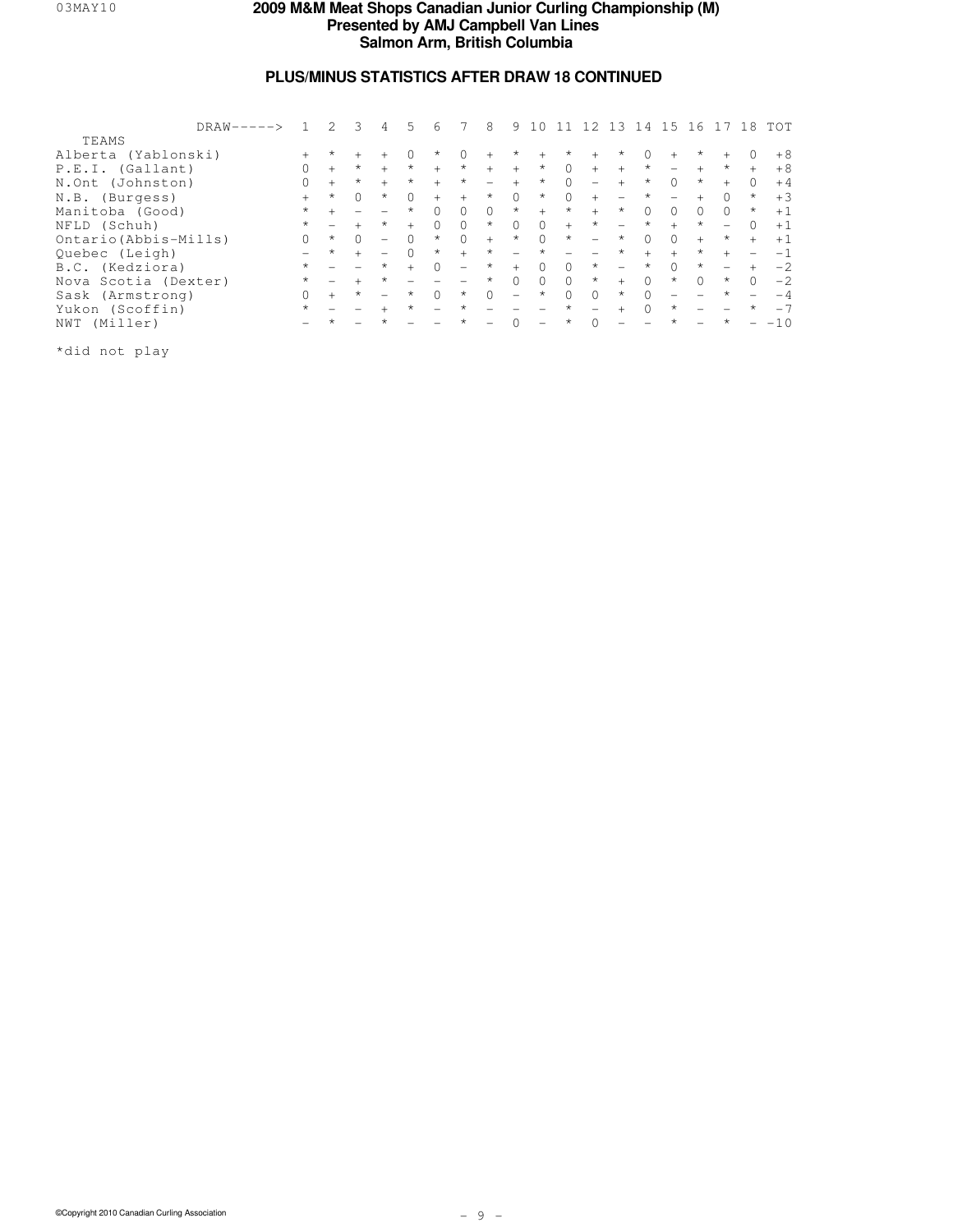# **TEAM CUMULATIVE STATISTICS AFTER DRAW 20**

|                     |            |     |     | $---DRAWS---$ |     |     | $--TAKEOUTS---$ |      | ––––ТОТАI.- |      |
|---------------------|------------|-----|-----|---------------|-----|-----|-----------------|------|-------------|------|
|                     |            | IT  | OT  | <b>TOT</b>    | IT  | OT. | <b>TOT</b>      | IT.  | OT.         | TOT  |
| Alberta (Yablonski) | #SH        | 317 | 179 | 496           | 208 | 199 | 407             | 525  | 378         | 903  |
|                     | <b>PTS</b> | 991 | 557 | 1548          | 575 | 630 | 1205            | 1566 | 1187        | 2753 |
|                     | PCT        | 78  | 78  | 78            | 69  | 79  | 74              | 75   | 79          | 76   |
| 1 Derek Clark       | #SH        | 153 | 38  | 191           | 16  | 17  | 33              | 169  | 55          | 224  |
|                     | PTS        | 496 | 130 | 626           | 38  | 50  | 88              | 534  | 180         | 714  |
|                     | PCT        | 81  | 86  | 82            | 59  | 74  | 67              | 79   | 82          | 80   |
| 2 Brad Benini       | #SH        | 63  | 49  | 112           | 56  | 60  | 116             | 119  | 109         | 228  |
|                     | PTS        | 183 | 154 | 337           | 153 | 193 | 346             | 336  | 347         | 683  |
|                     | PCT        | 73  | 79  | 75            | 68  | 80  | 75              | 71   | 80          | 75   |
| 3 Michael Ng        | #SH        | 50  | 38  | 88            | 76  | 64  | 140             | 126  | 102.        | 228  |
|                     | PTS        | 146 | 109 | 255           | 213 | 207 | 420             | 359  | 316         | 675  |
|                     | PCT        | 73  | 72  | 72            | 70  | 81  | 75              | 71   | 77          | 74   |
| 4 Kevin Yablonski   | #SH        | 51  | 54  | 105           | 60  | 58  | 118             | 111  | 112         | 223  |
|                     | <b>PTS</b> | 166 | 164 | 330           | 171 | 180 | 351             | 337  | 344         | 681  |
|                     | PCT        | 81  | 76  | 79            | 71  | 78  | 74              | 76   | 77          | 76   |

|                   |            |     | $---DRAWS-$ | $---$ |     |     | $--TAKEOUTS---$ |     | $---TOTAL-$ |            |
|-------------------|------------|-----|-------------|-------|-----|-----|-----------------|-----|-------------|------------|
|                   |            | IT  | OT          | TOT   | IT  | OT  | TOT             | IT  | OT.         | <b>TOT</b> |
| B.C. (Kedziora)   | #SH        | 180 | 281         | 461   | 158 | 208 | 366             | 338 | 489         | 827        |
|                   | PTS        | 478 | 852         | 1330  | 436 | 607 | 1043            | 914 | 1459        | 2373       |
|                   | PCT        | 66  | 76          | 72    | 69  | 73  | 71              | 68  | 75          | 72         |
| 1 Tyler MacKenzie | #SH        | 34  | 128         | 162   | 15  | 25  | 40              | 49  | 153         | 202        |
|                   | PTS        | 96  | 425         | 521   | 37  | 79  | 116             | 133 | 504         | 637        |
|                   | PCT        | 71  | 83          | 80    | 62  | 79  | 73              | 68  | 82          | 79         |
| 2 Cal Jackson     | #SH        | 41  | 51          | 92    | 49  | 69  | 118             | 90  | 120         | 210        |
|                   | PTS        | 96  | 152         | 248   | 136 | 200 | 336             | 232 | 352         | 584        |
|                   | PCT        | 59  | 75          | 67    | 69  | 72  | 71              | 64  | 73          | 70         |
| 3 Derek Errington | #SH        | 45  | 58          | 103   | 46  | 61  | 107             | 91  | 119         | 210        |
|                   | PTS        | 126 | 163         | 289   | 123 | 171 | 294             | 249 | 334         | 583        |
|                   | PCT        | 70  | 70          | 70    | 67  | 70  | 69              | 68  | 70          | 69         |
| 4 Bryan Kedziora  | #SH        | 60  | 44          | 104   | 48  | 53  | 101             | 108 | 97          | 205        |
|                   | <b>PTS</b> | 160 | 112         | 2.72  | 140 | 157 | 297             | 300 | 269         | 569        |
|                   | PCT        | 67  | 64          | 65    | 73  | 74  | 74              | 69  | 69          | 69         |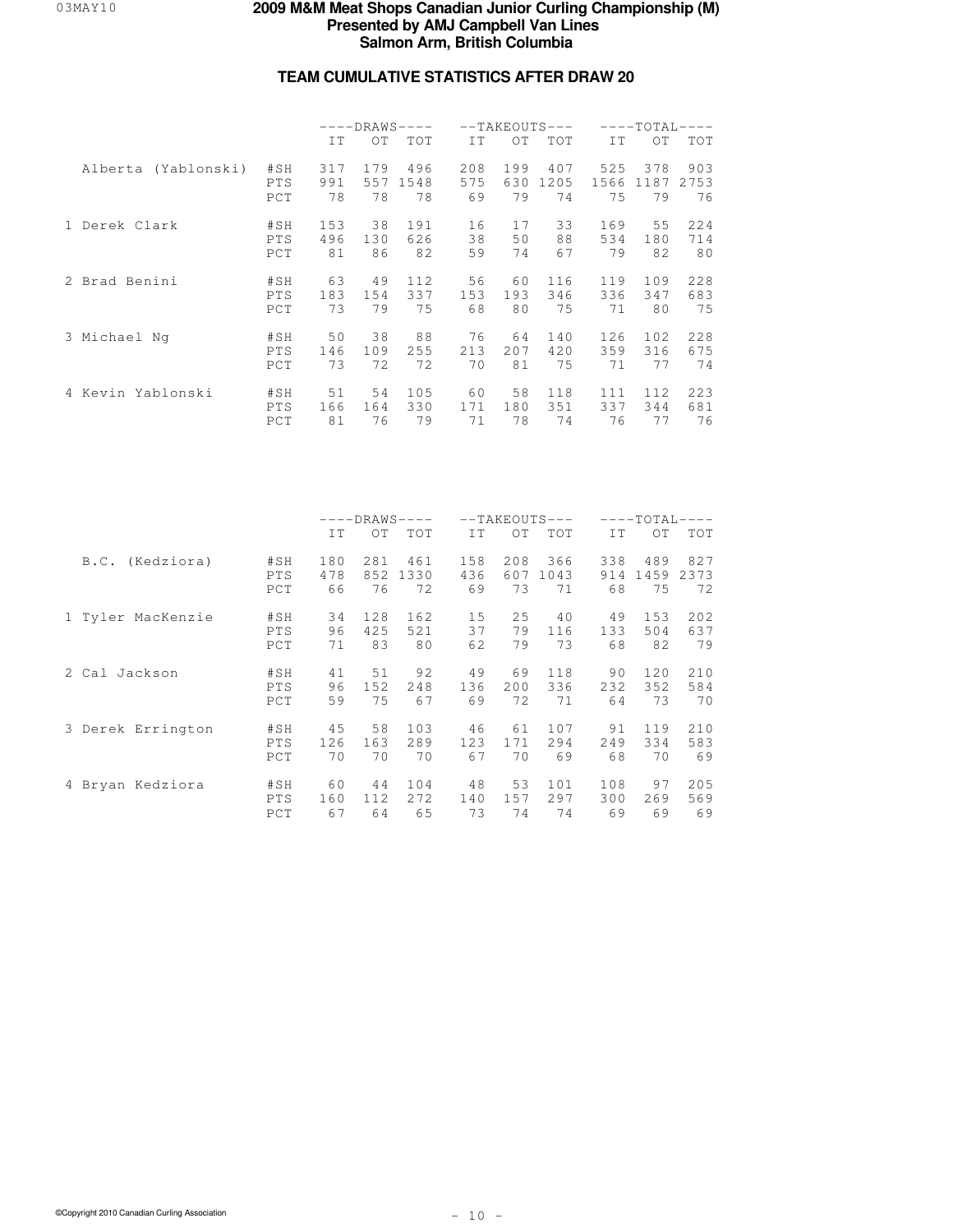|                   |            |     |     | $---DRAWS---$ |     |     | $--TAKEOUTS---$ |      | $---TOTAL-$ | $\qquad \qquad - -$ |
|-------------------|------------|-----|-----|---------------|-----|-----|-----------------|------|-------------|---------------------|
|                   |            | IT  | OT. | <b>TOT</b>    | TT. | OT  | <b>TOT</b>      | IT.  | OT.         | TOT                 |
| Manitoba (Good)   | #SH        | 226 | 240 | 466           | 177 | 203 | 380             | 403  | 443         | 846                 |
|                   | <b>PTS</b> | 649 | 729 | 1378          | 525 | 623 | 1148            | 1174 | 1352        | 2526                |
|                   | PCT        | 72  | 76  | 74            | 74  | 77  | 76              | 73   | 76          | 75                  |
| 1 David Wiebe     | #SH        | 79  | 94  | 173           | 16  | 2.3 | 39              | 95   | 117         | 212                 |
|                   | PTS        | 240 | 293 | 533           | 44  | 73  | 117             | 284  | 366         | 650                 |
|                   | PCT        | 76  | 78  | 77            | 69  | 79  | 75              | 75   | 78          | 77                  |
| 2 Kent Moffitt    | #SH        | 53  | 52  | 105           | 46  | 61  | 107             | 99   | 113         | 212                 |
|                   | <b>PTS</b> | 144 | 144 | 288           | 117 | 187 | 304             | 261  | 331         | 592                 |
|                   | PCT        | 68  | 69  | 69            | 64  | 77  | 71              | 66   | 73          | 70                  |
| 3 Taylor McIntyre | #SH        | 50  | 45  | 95            | 61  | 56  | 117             | 111  | 101         | 212                 |
|                   | <b>PTS</b> | 137 | 136 | 2.73          | 194 | 174 | 368             | 331  | 310         | 641                 |
|                   | PCT        | 69  | 76  | 72            | 80  | 78  | 79              | 75   | 77          | 76                  |
| 4 Sam Good        | #SH        | 44  | 49  | 93            | 54  | 63  | 117             | 98   | 112.        | 210                 |
|                   | <b>PTS</b> | 128 | 156 | 284           | 170 | 189 | 359             | 298  | 345         | 643                 |
|                   | PCT        | 73  | 80  | 76            | 79  | 75  | 77              | 76   | 77          | 77                  |

|                   |                   | $---DRAWS-$<br>$\qquad \qquad - -$<br>IT<br>ОT |                  |                   |                  | $--TAKEOUTS$<br>$\qquad \qquad - -$ |                   |                   | ----TOTAL         |                   |  |  |
|-------------------|-------------------|------------------------------------------------|------------------|-------------------|------------------|-------------------------------------|-------------------|-------------------|-------------------|-------------------|--|--|
|                   |                   |                                                |                  | TOT               | IT               | OT                                  | <b>TOT</b>        | IT                | OT.               | <b>TOT</b>        |  |  |
| N.B.<br>(Burgess) | #SH<br>PTS<br>PCT | 204<br>603<br>74                               | 244<br>741<br>76 | 448<br>1344<br>75 | 182<br>553<br>76 | 220<br>637<br>72                    | 402<br>1190<br>74 | 386<br>1156<br>75 | 464<br>1378<br>74 | 850<br>2534<br>75 |  |  |
| 1 Kevin Brayshaw  | #SH               | 61                                             | 99               | 160               | 23               | 26                                  | 49                | 84                | 125               | 209               |  |  |
|                   | PTS               | 207                                            | 317              | 524               | 76               | 65                                  | 141               | 283               | 382               | 665               |  |  |
|                   | PCT               | 85                                             | 80               | 82                | 83               | 63                                  | 72                | 84                | 76                | 80                |  |  |
| 2 Robbie Doherty  | #SH               | 44                                             | 53               | 97                | 52               | 69                                  | 121               | 96                | 122               | 218               |  |  |
|                   | PTS               | 116                                            | 176              | 292               | 161              | 219                                 | 380               | 2.77              | 395               | 672               |  |  |
|                   | PCT               | 66                                             | 83               | 75                | 77               | 79                                  | 79                | 72                | 81                | 77                |  |  |
| 3 Jon Rennie (S)  | #SH               | 59                                             | 37               | 96                | 52               | 69                                  | 12.1              | 111               | 106               | 217               |  |  |
|                   | PTS               | 159                                            | 106              | 265               | 150              | 199                                 | 349               | 309               | 305               | 614               |  |  |
|                   | PCT               | 67                                             | 72               | 69                | 72               | 72                                  | 72                | 70                | 72                | 71                |  |  |
| 4 Stephen Burgess | #SH               | 40                                             | 55               | 95                | 55               | 56                                  | 111               | 95                | 111               | 206               |  |  |
|                   | PTS               | 121                                            | 142              | 263               | 166              | 154                                 | 320               | 287               | 296               | 583               |  |  |
|                   | PCT               | 76                                             | 65               | 69                | 75               | 69                                  | 72                | 76                | 67                | 71                |  |  |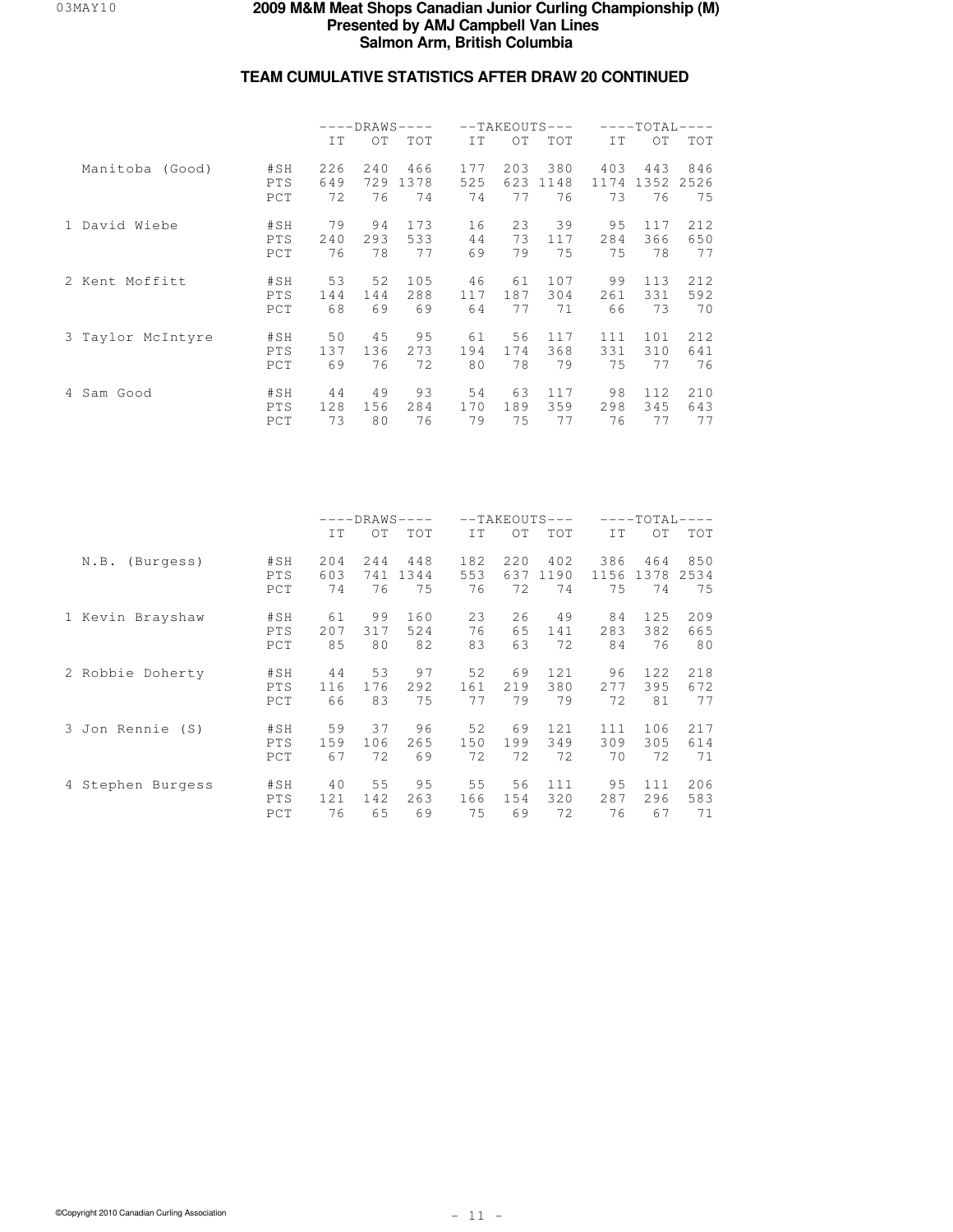|                   |                   |                  |                  | $---DRAWS---$     |                  |                  | $--TAKEOUTS---$   |                   | $---TOTAI -$      |                   |
|-------------------|-------------------|------------------|------------------|-------------------|------------------|------------------|-------------------|-------------------|-------------------|-------------------|
|                   |                   | IT               | $\bigcirc$ T     | TOT               | TT.              | OT               | TOT               | IT                | $\Omega$          | TOT               |
| (Schuh)<br>NFLD   | #SH<br>PTS<br>PCT | 249<br>760<br>76 | 218<br>638<br>73 | 467<br>1398<br>75 | 214<br>608<br>71 | 213<br>593<br>70 | 427<br>1201<br>70 | 463<br>1368<br>74 | 431<br>1231<br>71 | 894<br>2599<br>73 |
| 1 Stephen Moss    | #SH               | 87               | 61               | 148               | 21               | 16               | 37                | 108               | 77                | 185               |
|                   | PTS               | 304              | 168              | 472               | 66               | 46               | 112               | 370               | 214               | 584               |
|                   | PCT               | 87               | 69               | 80                | 79               | 72               | 76                | 86                | 69                | 79                |
| 2 Scott Eaton     | #SH               | 45               | 62               | 107               | 55               | 64               | 119               | 100               | 126               | 226               |
|                   | PTS               | 133              | 164              | 297               | 151              | 176              | 327               | 284               | 340               | 624               |
|                   | PCT               | 74               | 66               | 69                | 69               | 69               | 69                | 71                | 67                | 69                |
| 3 Kelly Schuh (S) | #SH               | 44               | 48               | 92                | 65               | 67               | 132               | 109               | 115               | 224               |
|                   | PTS               | 114              | 153              | 267               | 184              | 191              | 375               | 298               | 344               | 642               |
|                   | PCT               | 65               | 80               | 73                | 71               | 71               | 71                | 68                | 75                | 72                |
| 4 Cory Schuh      | #SH               | 48               | 38               | 86                | 72               | 63               | 135               | 120               | 101               | 221               |
|                   | PTS               | 122              | 119              | 241               | 203              | 170              | 373               | 325               | 289               | 614               |
|                   | PCT               | 64               | 78               | 70                | 70               | 67               | 69                | 68                | 72                | 69                |
| 5 Micheal Hiram   | #SH               | 25               | 9                | 34                | 1.               | 3                | 4                 | 26                | $12 \overline{c}$ | 38                |
|                   | PTS               | 87               | 34               | 121               | 4                | 10               | 14                | 91                | 44                | 135               |
|                   | PCT               | 87               | 94               | 89                | 100              | 83               | 88                | 88                | 92                | 89                |

|                     |                   | ----DRAWS-<br>$--TAKFOUTS$<br>IT<br>IT<br>OT.<br>TOT<br>ОT |                  |                   |                  | $---TOTAI$        |                   |                   |                   |                   |
|---------------------|-------------------|------------------------------------------------------------|------------------|-------------------|------------------|-------------------|-------------------|-------------------|-------------------|-------------------|
|                     |                   |                                                            |                  |                   |                  |                   | TOT               | IT                | OT                | <b>TOT</b>        |
| (Johnston)<br>N.Ont | #SH<br>PTS<br>PCT | 232<br>704<br>76                                           | 320<br>982<br>77 | 552<br>1686<br>76 | 218<br>671<br>77 | 2.04<br>638<br>78 | 422<br>1309<br>78 | 450<br>1375<br>76 | 524<br>1620<br>77 | 974<br>2995<br>77 |
| 1 Mike Badiuk       | #SH               | 81                                                         | 114              | 195               | 25               | 25                | 50                | 106               | 139               | 245               |
|                     | PTS               | 261                                                        | 373              | 634               | 90               | 77                | 167               | 351               | 450               | 801               |
|                     | PCT               | 81                                                         | 82               | 81                | 90               | 77                | 84                | 83                | 81                | 82                |
| 2 Michael Makela    | #SH               | 41                                                         | 75               | 116               | 66               | 64                | 130               | 107               | 139               | 246               |
|                     | PTS               | 117                                                        | 215              | 332               | 197              | 2.02.             | 399               | 314               | 417               | 731               |
|                     | PCT               | 71                                                         | 72               | 72                | 75               | 79                | 77                | 73                | 75                | 74                |
| 3 Cody Johnston     | #SH               | 57                                                         | 71               | 128               | 64               | 53                | 117               | 121               | 124               | 245               |
|                     | PTS               | 166                                                        | 2.07             | 373               | 193              | 171               | 364               | 359               | 378               | 737               |
|                     | PCT               | 73                                                         | 73               | 73                | 75               | 81                | 78                | 74                | 76                | 75                |
| 4 Dylan Johnston    | #SH               | 53                                                         | 60               | 113               | 63               | 62                | 125               | 116               | 122               | 238               |
|                     | PTS               | 160                                                        | 187              | 347               | 191              | 188               | 379               | 351               | 375               | 726               |
|                     | PCT               | 75                                                         | 78               | 77                | 76               | 76                | 76                | 76                | 77                | 76                |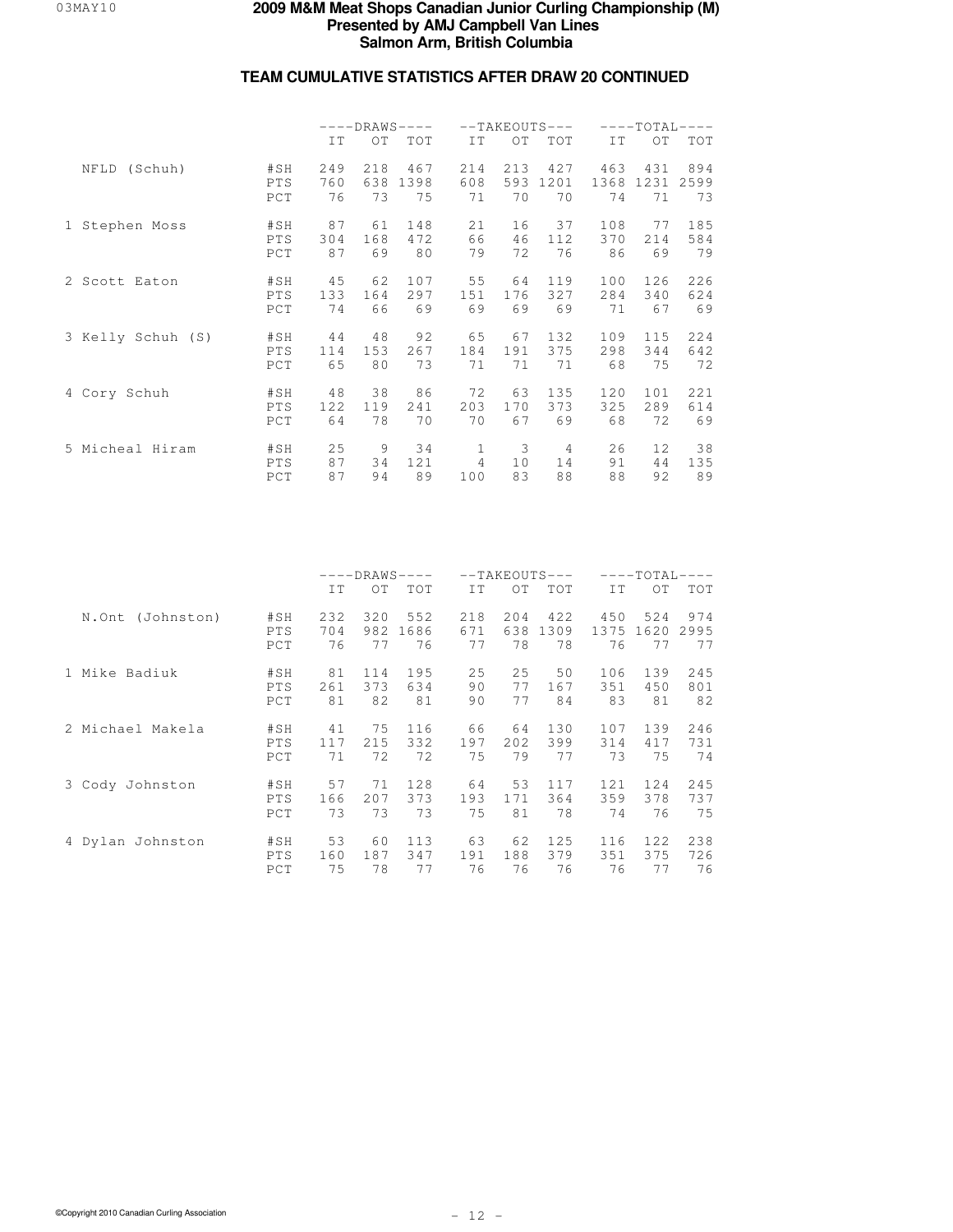|                 |                          | $---DRAWS---$<br>IT<br>OT.<br>237<br>212<br>551<br>612<br>65<br>65<br>94<br>54<br>179<br>316<br>83<br>84<br>58<br>46<br>134<br>81<br>58<br>44 |                 |                   |                  |                  | $--TAKEOUTS---$   |                   | $---TOTAL-$       | $---$             |
|-----------------|--------------------------|-----------------------------------------------------------------------------------------------------------------------------------------------|-----------------|-------------------|------------------|------------------|-------------------|-------------------|-------------------|-------------------|
|                 |                          |                                                                                                                                               |                 | <b>TOT</b>        | IT.              | OT.              | TOT               | IT.               | $\overline{O}T$   | TOT               |
| (Miller)<br>NWT | #SH<br>PTS<br>PCT        |                                                                                                                                               |                 | 449<br>1163<br>65 | 164<br>456<br>70 | 231<br>630<br>68 | 395<br>1086<br>69 | 376<br>1007<br>67 | 468<br>1242<br>66 | 844<br>2249<br>67 |
| 1 David Aho     | #SH<br>PTS<br>PCT        |                                                                                                                                               |                 | 148<br>495<br>84  | 32<br>92<br>72   | 32<br>97<br>76   | 64<br>189<br>74   | 86<br>2.71<br>79  | 126<br>413<br>82  | 212<br>684<br>81  |
| 2 John Murray   | #SH<br>PTS<br>PCT        |                                                                                                                                               |                 | 104<br>215<br>52  | 47<br>120<br>64  | 63<br>174<br>69  | 110<br>294<br>67  | 105<br>254<br>60  | 109<br>255<br>58  | 214<br>509<br>59  |
| 3 Rob Heimbach  | #SH<br>PTS<br>PCT        | 50<br>138<br>69                                                                                                                               | 48<br>136<br>71 | 98<br>2.74<br>70  | 43<br>122.<br>71 | 72<br>188<br>65  | 115<br>310<br>67  | 93<br>260<br>70   | 120<br>324<br>68  | 213<br>584<br>69  |
| 4 Colin Miller  | #SH<br><b>PTS</b><br>PCT | 50<br>100<br>50                                                                                                                               | 49<br>79<br>40  | 99<br>179<br>45   | 42<br>122<br>73  | 64<br>171<br>67  | 106<br>293<br>69  | 92<br>222<br>60   | 113<br>250<br>55  | 205<br>472<br>58  |

|                      |                   | $---DRAWS-$<br>$---$<br>OT<br>IT<br>TOT<br>233<br>210<br>443 |           |            |                  |                   | $--TAKEOUTS---$   |                   | $---TOTAL-$       |                   |  |  |
|----------------------|-------------------|--------------------------------------------------------------|-----------|------------|------------------|-------------------|-------------------|-------------------|-------------------|-------------------|--|--|
|                      |                   |                                                              |           |            | IT               | OT                | TOT               | IT                | OT.               | <b>TOT</b>        |  |  |
| Nova Scotia (Dexter) | #SH<br>PTS<br>PCT | 701<br>75                                                    | 628<br>75 | 1329<br>75 | 194<br>579<br>75 | 2.76<br>830<br>75 | 470<br>1409<br>75 | 427<br>1280<br>75 | 486<br>1458<br>75 | 913<br>2738<br>75 |  |  |
| 1 Josh MacInnis      | #SH               | 88                                                           | 65        | 153        | 25               | 45                | 70                | 113               | 110               | 223               |  |  |
|                      | PTS               | 299                                                          | 206       | 505        | 78               | 142               | 220               | 377               | 348               | 725               |  |  |
|                      | PCT               | 85                                                           | 79        | 83         | 78               | 79                | 79                | 83                | 79                | 81                |  |  |
| 2 Alex MacFadyen     | #SH               | 47                                                           | 47        | 94         | 55               | 84                | 139               | 102               | 131               | 233               |  |  |
|                      | PTS               | 130                                                          | 148       | 2.78       | 160              | 258               | 418               | 290               | 406               | 696               |  |  |
|                      | PCT               | 69                                                           | 79        | 74         | 73               | 77                | 75                | 71                | 77                | 75                |  |  |
| 3 Robby McLean       | #SH               | 46                                                           | 51        | 97         | 62               | 73                | 135               | 108               | 124               | 232               |  |  |
|                      | PTS               | 136                                                          | 149       | 285        | 195              | 217               | 412.              | 331               | 366               | 697               |  |  |
|                      | PCT               | 74                                                           | 73        | 73         | 79               | 74                | 76                | 77                | 74                | 75                |  |  |
| 4 Paul Dexter        | #SH               | 52                                                           | 47        | 99         | 52               | 74                | 126               | 104               | 121               | 225               |  |  |
|                      | <b>PTS</b>        | 136                                                          | 125       | 261        | 146              | 213               | 359               | 282               | 338               | 620               |  |  |
|                      | PCT               | 65                                                           | 66        | 66         | 70               | 72                | 71                | 68                | 70                | 69                |  |  |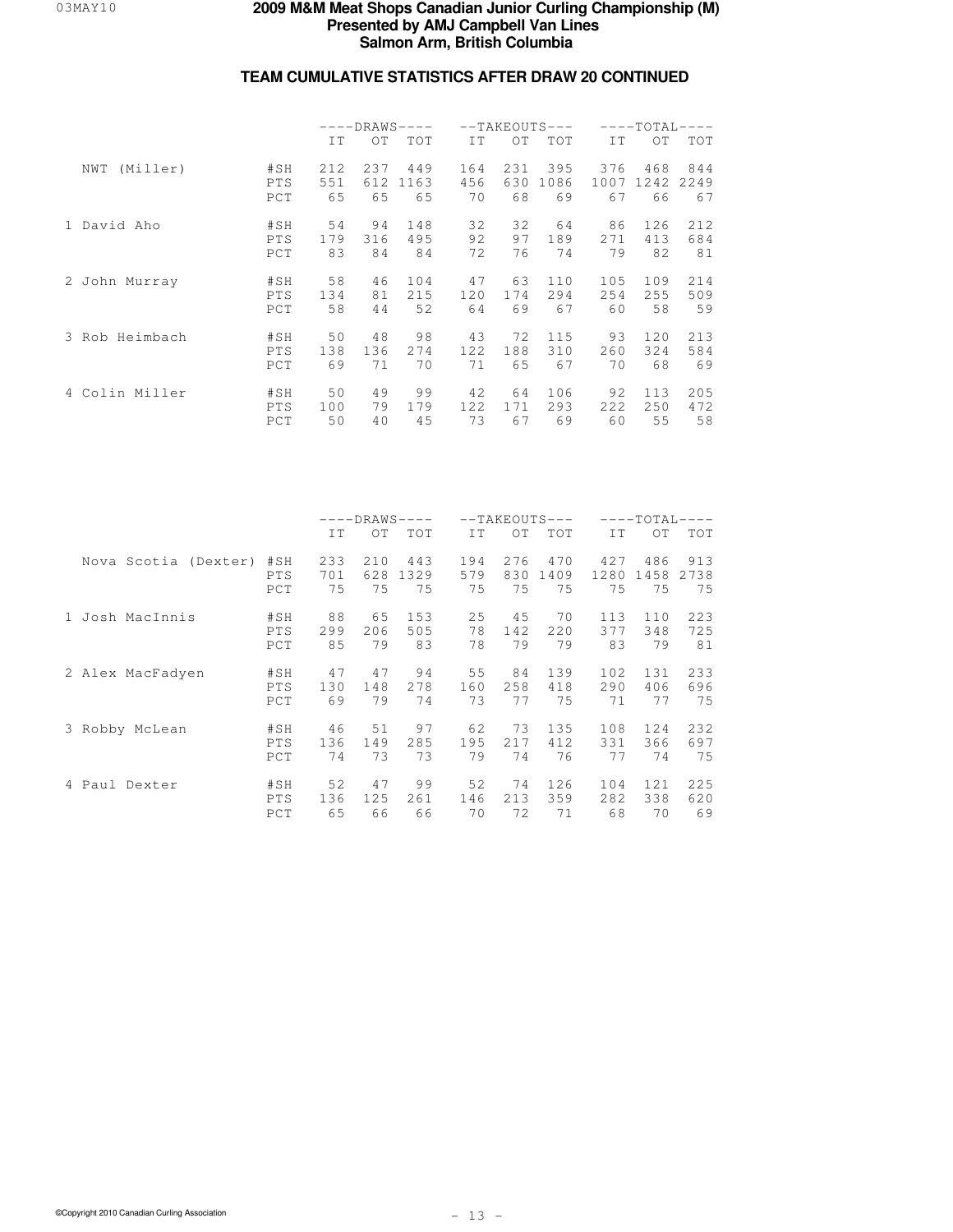|                       |                   | $---DRAWS---$    |                  |                   | $--TAKEOUTS$     |                  |                    |                   |                   |                   |  |
|-----------------------|-------------------|------------------|------------------|-------------------|------------------|------------------|--------------------|-------------------|-------------------|-------------------|--|
|                       |                   | IT               | OT               | <b>TOT</b>        | TT.              | OT               | <b>TOT</b>         | IT.               | OT.               | TOT               |  |
| Ontario (Abbis-Mills) | #SH<br>PTS<br>PCT | 178<br>524<br>74 | 256<br>753<br>74 | 434<br>1277<br>74 | 196<br>547<br>70 | 222<br>645<br>73 | 418<br>1192<br>71  | 374<br>1071<br>72 | 478<br>1398<br>73 | 852<br>2469<br>72 |  |
| 1 Terry Arnold        | #SH<br>PTS<br>PCT | 61<br>178<br>73  | 99<br>322<br>81  | 160<br>500<br>78  | 23<br>75<br>82   | 29<br>88<br>76   | 52<br>163<br>78    | 84<br>253<br>75   | 128<br>410<br>80  | 212<br>663<br>78  |  |
| 2 Scott Hindle        | #SH<br>PTS<br>PCT | 40<br>108<br>68  | 47<br>135<br>72  | 87<br>2.43<br>70  | 60<br>170<br>71  | 69<br>209<br>76  | 129<br>379<br>73   | 100<br>2.78<br>70 | 116<br>344<br>74  | 216<br>622<br>72  |  |
| 3 Scott McGregor      | #SH<br>PTS<br>PCT | 33<br>99<br>75   | 60<br>173<br>72  | 93<br>2.72<br>73  | 57<br>159<br>70  | 65<br>176<br>68  | 12.2.<br>335<br>69 | 90<br>258<br>72   | 125<br>349<br>70  | 215<br>607<br>71  |  |
| 4 Bowie Abbis-Mills   | #SH<br>PTS<br>PCT | 44<br>139<br>79  | 50<br>123<br>62  | 94<br>262<br>70   | 56<br>143<br>64  | 59<br>172<br>73  | 115<br>315<br>68   | 100<br>282<br>71  | 109<br>295<br>68  | 209<br>577<br>69  |  |

|                  |                   | $---DRANS---$<br>OT<br>IT |                   |                   |                  | $--TAKEOUTS---$   |                   |                   | $---TOTAL-$<br>$---$ |                        |  |  |
|------------------|-------------------|---------------------------|-------------------|-------------------|------------------|-------------------|-------------------|-------------------|----------------------|------------------------|--|--|
|                  |                   |                           |                   | TOT               | IT               | OT                | TOT               | IT                | OT.                  | <b>TOT</b>             |  |  |
| P.E.I. (Gallant) | #SH<br>PTS<br>PCT | 178<br>560<br>79          | 348<br>1075<br>77 | 526<br>1635<br>78 | 200<br>588<br>74 | 2.74<br>929<br>85 | 474<br>1517<br>80 | 378<br>1148<br>76 | 2004<br>81           | 622 1000<br>3152<br>79 |  |  |
| 1 Jamie Danbrook | #SH               | 57                        | 150               | 207               | 13               | 27                | 40                | 70                | 177                  | 247                    |  |  |
|                  | PTS               | 186                       | 492               | 678               | 37               | 98                | 135               | 223               | 590                  | 813                    |  |  |
|                  | PCT               | 82                        | 82                | 82                | 71               | 91                | 84                | 80                | 83                   | 82                     |  |  |
| 2 Anson Carmody  | #SH               | 44                        | 60                | 104               | 66               | 82                | 148               | 110               | 142                  | 252                    |  |  |
|                  | PTS               | 126                       | 186               | 312               | 195              | 2.78              | 473               | 321               | 464                  | 785                    |  |  |
|                  | PCT               | 72                        | 78                | 75                | 74               | 85                | 80                | 73                | 82                   | 78                     |  |  |
| 3 Adam Casey     | #SH               | 35                        | 72                | 107               | 57               | 88                | 145               | 92                | 160                  | 252                    |  |  |
|                  | PTS               | 105                       | 194               | 299               | 173              | 309               | 482               | 2.78              | 503                  | 781                    |  |  |
|                  | PCT               | 75                        | 67                | 70                | 76               | 88                | 83                | 76                | 79                   | 77                     |  |  |
| 4 Brett Gallant  | #SH               | 42                        | 66                | 108               | 64               | 77                | 141               | 106               | 143                  | 249                    |  |  |
|                  | <b>PTS</b>        | 143                       | 203               | 346               | 183              | 244               | 427               | 326               | 447                  | 773                    |  |  |
|                  | PCT               | 85                        | 77                | 80                | 71               | 79                | 76                | 77                | 78                   | 78                     |  |  |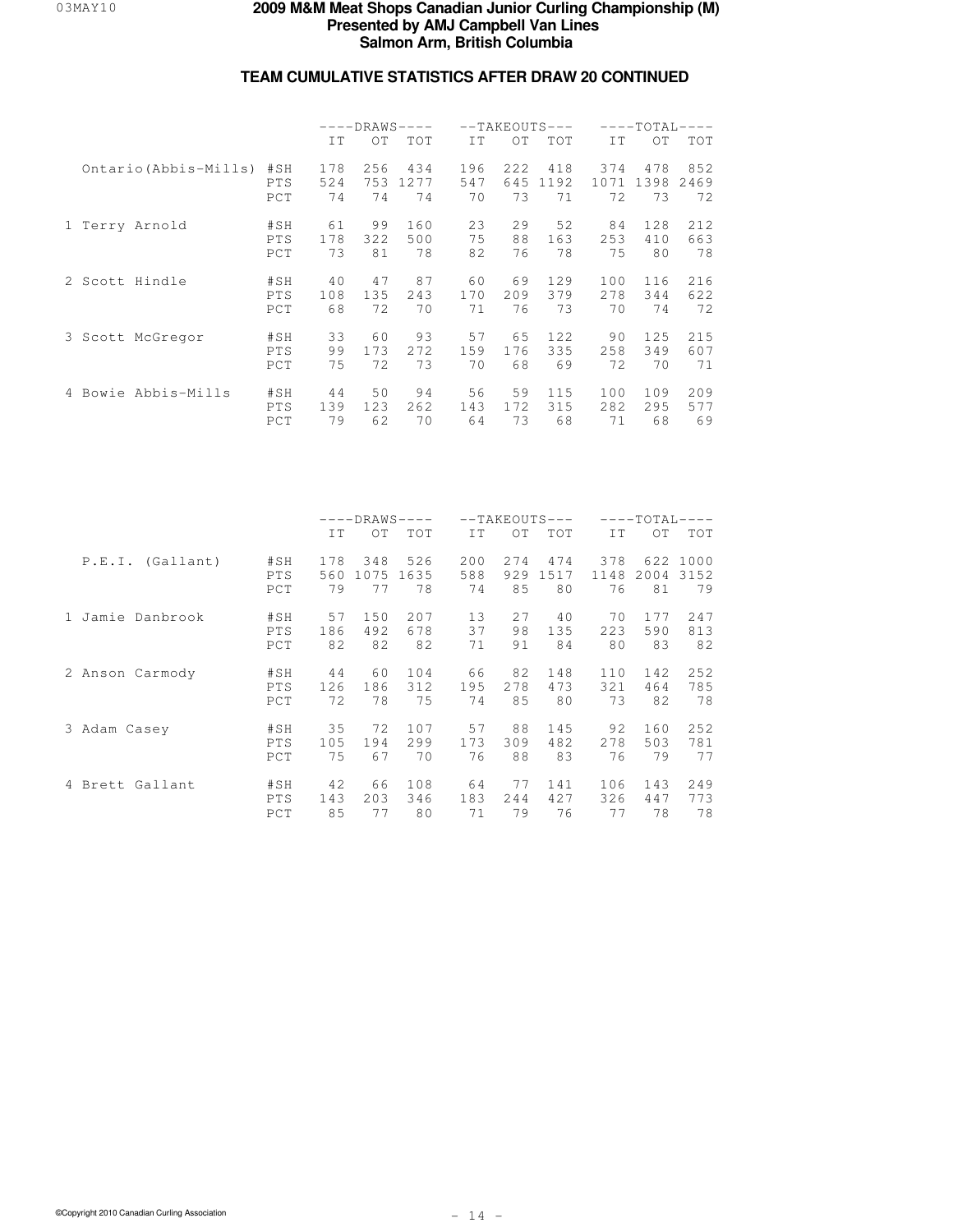|                    |                   | $---DRAWS-$<br>$\qquad \qquad - -$<br>IT<br>ОT<br>TOT<br>255<br>179<br>434<br>1226 |           |     | $--TAKEOUTS---$  |                  |                   | $---TOTAL-$<br>$---$ |                   |                   |  |
|--------------------|-------------------|------------------------------------------------------------------------------------|-----------|-----|------------------|------------------|-------------------|----------------------|-------------------|-------------------|--|
|                    |                   |                                                                                    |           |     | IT.              | OT               | TOT               | IT                   | OT.               | TOT               |  |
| Quebec (Leigh)     | #SH<br>PTS<br>PCT | 743<br>73                                                                          | 483<br>67 | 71  | 178<br>510<br>72 | 261<br>802<br>77 | 439<br>1312<br>75 | 433<br>1253<br>72    | 440<br>1285<br>73 | 873<br>2538<br>73 |  |
| 1 Brad Hamelin     | #SH               | 117                                                                                | 45        | 162 | 17               | 38               | 55                | 134                  | 83                | 217               |  |
|                    | PTS               | 354                                                                                | 114       | 468 | 52               | 117              | 169               | 406                  | 231               | 637               |  |
|                    | PCT               | 76                                                                                 | 63        | 72  | 76               | 77               | 77                | 76                   | 70                | 73                |  |
| 2 Mathieu Westphal | #SH               | 53                                                                                 | 39        | 92  | 44               | 86               | 130               | 97                   | 125               | 222               |  |
|                    | <b>PTS</b>        | 153                                                                                | 105       | 258 | 124              | 245              | 369               | 2.77                 | 350               | 627               |  |
|                    | PCT               | 72                                                                                 | 67        | 70  | 70               | 71               | 71                | 71                   | 70                | 71                |  |
| 3 Benoit Vezeau    | #SH               | 46                                                                                 | 51        | 97  | 49               | 75               | 12.4              | 95                   | 126               | 221               |  |
|                    | PTS               | 118                                                                                | 139       | 257 | 151              | 2.41             | 392               | 269                  | 380               | 649               |  |
|                    | PCT               | 64                                                                                 | 68        | 66  | 77               | 80               | 79                | 71                   | 75                | 73                |  |
| 4 Andrew Leigh     | #SH               | 39                                                                                 | 44        | 83  | 68               | 62               | 130               | 107                  | 106               | 213               |  |
|                    | <b>PTS</b>        | 118                                                                                | 125       | 243 | 183              | 199              | 382               | 301                  | 324               | 625               |  |
|                    | PCT               | 76                                                                                 | 71        | 73  | 67               | 80               | 73                | 70                   | 76                | 73                |  |

|                   |                   | $---DRAWS-$<br>$---$<br>IT<br>OT<br>TOT<br>259<br>475<br>216 |           |            | $--TAKEOUTS---$  |                  |                   | $---TOTAL-$       |                   |                   |  |
|-------------------|-------------------|--------------------------------------------------------------|-----------|------------|------------------|------------------|-------------------|-------------------|-------------------|-------------------|--|
|                   |                   |                                                              |           |            | IT               | OT               | <b>TOT</b>        | IT                | OT.               | <b>TOT</b>        |  |
| Sask (Armstrong)  | #SH<br>PTS<br>PCT | 770<br>74                                                    | 581<br>67 | 1351<br>71 | 240<br>712<br>74 | 210<br>607<br>72 | 450<br>1319<br>73 | 499<br>1482<br>74 | 426<br>1188<br>70 | 925<br>2670<br>72 |  |
| 1 Jordan Raymond  | #SH               | 121                                                          | 61        | 182        | 32               | 13               | 45                | 153               | 74                | 227               |  |
|                   | PTS               | 381                                                          | 182       | 563        | 98               | 32               | 130               | 479               | 214               | 693               |  |
|                   | PCT               | 79                                                           | 75        | 77         | 77               | 62               | 72                | 78                | 72                | 76                |  |
| 2 Tyson Armstrong | #SH               | 44                                                           | 63        | 107        | 61               | 66               | 127               | 105               | 129               | 234               |  |
|                   | PTS               | 12.2.                                                        | 159       | 281        | 192              | 193              | 385               | 314               | 352               | 666               |  |
|                   | PCT               | 69                                                           | 63        | 66         | 79               | 73               | 76                | 75                | 68                | 71                |  |
| 3 Tyler Lang      | #SH               | 42                                                           | 48        | 90         | 72               | 72               | 144               | 114               | 120               | 234               |  |
|                   | PTS               | 129                                                          | 134       | 263        | 208              | 211              | 419               | 337               | 345               | 682               |  |
|                   | PCT               | 77                                                           | 70        | 73         | 72               | 73               | 73                | 74                | 72                | 73                |  |
| 4 Mike Armstrong  | #SH               | 52                                                           | 44        | 96         | 75               | 59               | 134               | 127               | 103               | 230               |  |
|                   | <b>PTS</b>        | 138                                                          | 106       | 244        | 214              | 171              | 385               | 352               | 2.77              | 629               |  |
|                   | PCT               | 66                                                           | 60        | 64         | 71               | 72               | 72                | 69                | 67                | 68                |  |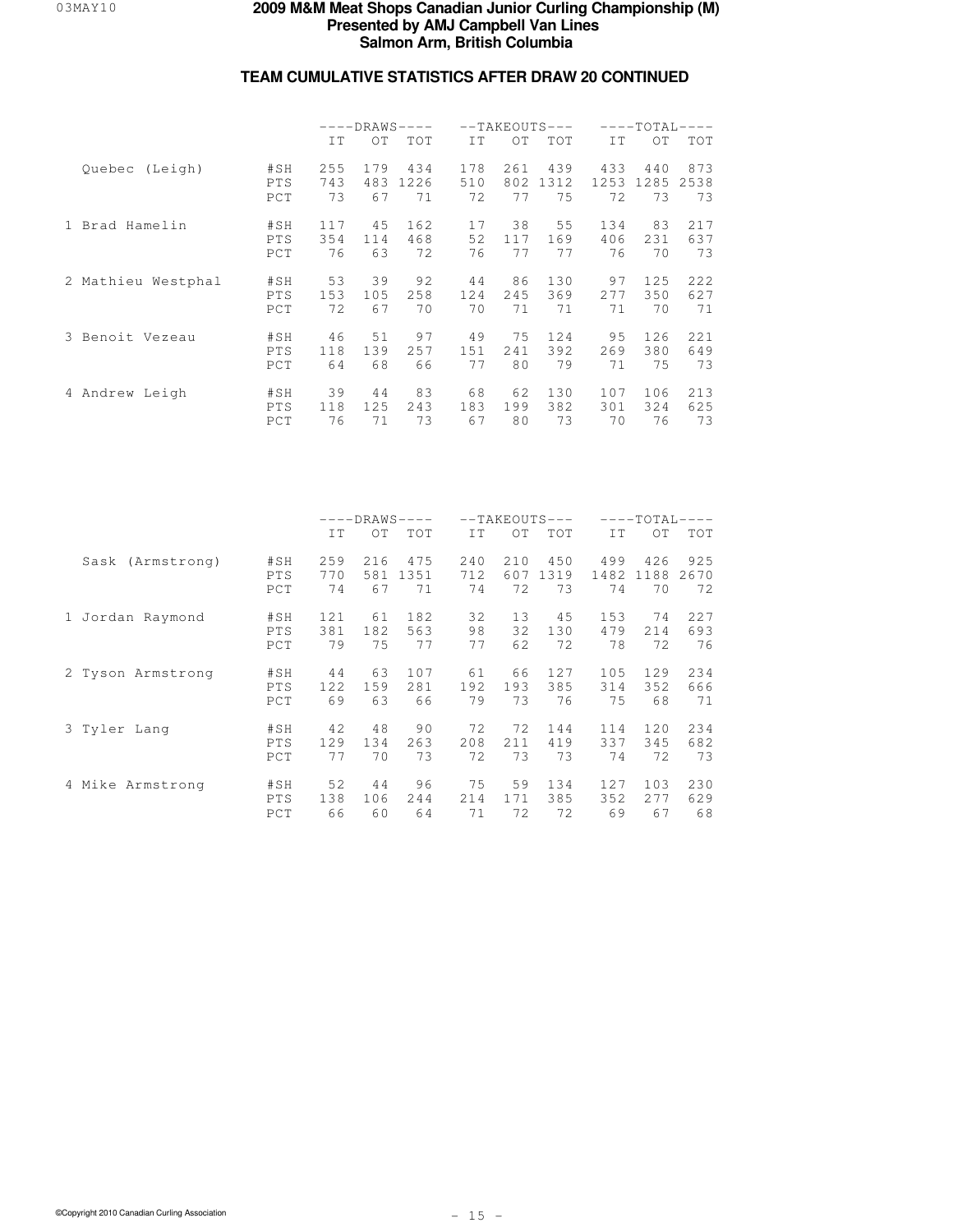|                     |                          | $---DRAWS---$<br>IT.<br>OT.<br>283<br>180<br>782<br>493 |                 |                   |                  | $--TAKEOUTS---$  |                   |                   | $---TOTAI-$<br>$---$ |                   |  |
|---------------------|--------------------------|---------------------------------------------------------|-----------------|-------------------|------------------|------------------|-------------------|-------------------|----------------------|-------------------|--|
|                     |                          |                                                         |                 | <b>TOT</b>        | TT.              | OT               | TOT               | IT.               | 0T                   | <b>TOT</b>        |  |
| Yukon (Scoffin)     | #SH<br><b>PTS</b><br>PCT | 69                                                      | 68              | 463<br>1275<br>69 | 196<br>563<br>72 | 215<br>648<br>75 | 411<br>1211<br>74 | 479<br>1345<br>70 | 395<br>1141<br>72    | 874<br>2486<br>71 |  |
| 1 Mitchell Young    | #SH<br><b>PTS</b><br>PCT | 121<br>387<br>80                                        | 46<br>153<br>83 | 167<br>540<br>81  | 25<br>81<br>81   | 26<br>89<br>86   | 51<br>170<br>83   | 146<br>468<br>80  | 72<br>242<br>84      | 218<br>710<br>81  |  |
| 2 Nicholas Koltun   | #SH<br><b>PTS</b><br>PCT | 76<br>193<br>63                                         | 39<br>98<br>63  | 115<br>291<br>63  | 47<br>120<br>64  | 58<br>164<br>71  | 105<br>284<br>68  | 123<br>313<br>64  | 97<br>262<br>68      | 220<br>575<br>65  |  |
| Mahoney<br>3 Will   | #SH<br><b>PTS</b><br>PCT | 43<br>100<br>58                                         | 50<br>127<br>64 | 93<br>227<br>61   | 67<br>197<br>74  | 60<br>178<br>74  | 127<br>375<br>74  | 110<br>297<br>68  | 110<br>305<br>69     | 220<br>602<br>68  |  |
| Thomas Scoffin<br>4 | #SH<br><b>PTS</b><br>PCT | 43<br>102<br>59                                         | 45<br>115<br>64 | 88<br>217<br>62   | 57<br>165<br>72  | 71<br>217<br>76  | 128<br>382<br>75  | 100<br>267<br>67  | 116<br>332<br>72     | 216<br>599<br>69  |  |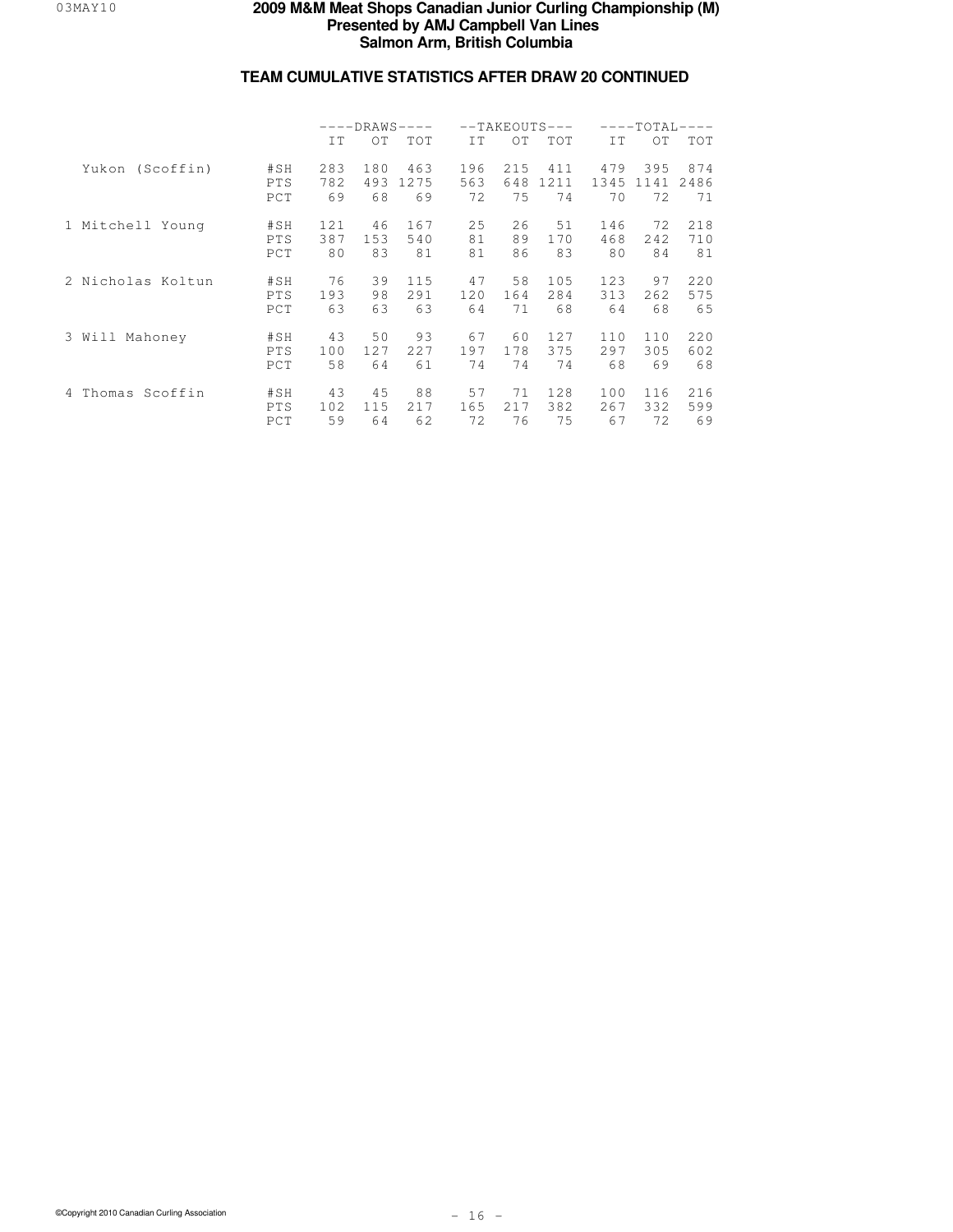### **TOP SCORERS AFTER 20 DRAWS**

|                                                                      |                                                                                                                                                                                                                                       |                                                                                           | SHOTS                                                                | DRAW                                                                           |                                                                                                                                                       | $---GAME SCORE---$                                                                                                                                                                    |
|----------------------------------------------------------------------|---------------------------------------------------------------------------------------------------------------------------------------------------------------------------------------------------------------------------------------|-------------------------------------------------------------------------------------------|----------------------------------------------------------------------|--------------------------------------------------------------------------------|-------------------------------------------------------------------------------------------------------------------------------------------------------|---------------------------------------------------------------------------------------------------------------------------------------------------------------------------------------|
| 99<br>98<br>96<br>94<br>94<br>93<br>93<br>92<br>92<br>91<br>91<br>91 | LEADS<br>Stephen Moss<br>Brad Hamelin<br>Kevin Brayshaw<br>David Aho<br>Micheal Hiram<br>Derek Clark<br>Josh MacInnis<br>Kevin Brayshaw<br>Jamie Danbrook<br>Tyler MacKenzie<br>Tyler MacKenzie<br>Mike Badiuk                        | ΝL<br>QUE<br>NB<br>NWT<br>NL<br>ALTA<br>ΝS<br>ΝB<br>PEI<br>BC<br>BC<br>NONT               | 19<br>20<br>12<br>12<br>16<br>20<br>20<br>16<br>22<br>20<br>14<br>22 | 7<br>$7\phantom{.}$<br>11<br>5<br>15<br>5<br>10<br>13<br>13<br>13<br>17<br>9   | 8<br>ΝL<br>ΝS<br>6<br>PEI<br>8<br>NWT<br>2<br>7<br>NL<br>5<br>ΝB<br>5<br>ΝS<br>4<br>NB<br>8<br>PEI<br>ΝS<br>6<br>3<br>ВC<br><b>NONT</b><br>9          | 5<br>ONT<br>$\boldsymbol{7}$<br>QUE<br>3<br>ΝB<br>ВC<br>14<br>3<br>ΝB<br>4<br>ALTA<br>8<br>ONT<br>$\,8\,$<br><b>NONT</b><br>$\overline{7}$<br>ΝL<br>3<br>BC<br>9<br>NONT<br>8<br>SASK |
| 95<br>93<br>92<br>91<br>90<br>89<br>88<br>88<br>88<br>88             | SECONDS<br>Scott Eaton<br>Robbie Doherty<br>Robbie Doherty<br>Mathieu Westphal<br>Michael Makela<br>Scott Hindle<br>Anson Carmody<br>Tyson Armstrong<br>Robbie Doherty<br>Alex MacFadyen                                              | NL<br>ΝB<br>NB.<br>QUE<br>NONT<br>ONT<br>PEI<br>SASK<br>NB.<br>ΝS                         | 20<br>20<br>12<br>20<br>18<br>14<br>20<br>20<br>20<br>20             | 5<br>6<br>11<br>17<br>6<br>8<br>20<br>2<br>9<br>11                             | $_{\rm NS}$<br>3<br>ΥT<br>4<br>8<br>PEI<br>ΥT<br>3<br>2<br>NWT<br>ONT<br>15<br>6<br>NONT<br>SASK<br>9<br>5<br>ΝB<br>NONT<br>6                         | 8<br>ΝL<br>8<br>ΝB<br>3<br>ΝB<br>$\overline{4}$<br>QUE<br>9<br>NONT<br>3<br>ΥT<br>$\boldsymbol{7}$<br>PEI<br>$\boldsymbol{7}$<br>ΝS<br>3<br>ΝS<br>9<br>ΝS                             |
| 91<br>91<br>91<br>90<br>90<br>89<br>89<br>88<br>88<br>88<br>88       | THIRDS<br>Benoit Vezeau<br>Michael Nq<br>Adam Casey<br>Taylor McIntyre<br>Benoit Vezeau<br>Cody Johnston<br>Robby McLean<br>Scott McGregor<br>Adam Casey<br>Derek Errington<br>Will Mahoney                                           | QUE<br>ALTA<br>PEI<br>MAN<br>QUE<br>NONT<br>ΝS<br>ONT<br>PEI<br>ВC<br>ΥT                  | 20<br>14<br>16<br>20<br>22<br>18<br>20<br>14<br>22<br>12<br>20       | 17<br>17<br>18<br>17<br>5<br>6<br>13<br>8<br>$\mathbf{1}$<br>5<br>13           | 3<br>ΥT<br>ALTA 11<br>PEI<br>13<br>ΝB<br>4<br>7<br>QUE<br>NWT<br>2<br>NS<br>6<br>15<br>ONT<br>6<br>PEI<br>2<br>NWT<br>$\mathbf{1}$<br>NWT             | QUE<br>4<br>3<br>ΝL<br>$\mathsf S$<br>NWT<br>$\mathsf 3$<br>MAN<br>9<br>ONT<br>9<br><b>NONT</b><br>3<br>ВC<br>$\ensuremath{\mathsf{3}}$<br>ΥT<br>7<br>SASK<br>ВC<br>14<br>4<br>ΥT     |
| 97<br>95<br>95<br>94<br>91<br>91<br>90<br>90<br>89<br>88<br>88<br>88 | SKIPS<br>Bowie Abbis-Mills<br>Sam Good<br>Kevin Yablonski<br>Paul Dexter<br>Dylan Johnston<br>Kevin Yablonski<br>Dylan Johnston<br>Bryan Kedziora<br>Dylan Johnston<br>Brett Gallant<br>Bryan Kedziora<br>Sam Good                    | ONT<br>MAN<br>ALTA<br>ΝS<br>NONT<br>ALTA<br><b>NONT</b><br>BC<br>NONT<br>PEI<br>ВC<br>MAN | 18<br>16<br>14<br>18<br>17<br>16<br>21<br>12<br>14<br>16<br>16<br>22 | 16<br>10<br>3<br>13<br>6<br>12<br>15<br>$\mathsf S$<br>$1\,7$<br>12<br>9<br>15 | ONT<br>9<br>MAN<br>11<br>ALTA<br>8<br>6<br>ΝS<br>NWT<br>2<br>ALTA 10<br>NONT<br>6<br>NWT<br>2<br>$_{\rm BC}$<br>3<br>3<br>ONT<br>ВC<br>9<br>NONT<br>6 | NWT<br>4<br>$\mathbf{1}$<br>NWT<br>BC<br>1<br>3<br>ВC<br>$\mathsf 9$<br>NONT<br>5<br>NONT<br>5<br>MAN<br>ВC<br>14<br>9<br>NONT<br>9<br>PEI<br>ΥT<br>4<br>5<br>MAN                     |
| 87<br>87<br>86<br>85<br>85<br>85<br>84<br>84<br>84<br>84<br>84       | TEAMS<br>Nova Scotia (Dexter)<br>N.Ont (Johnston)<br>NFLD (Schuh)<br>N.Ont (Johnston)<br>Quebec (Leigh)<br>Ontario (Abbis-Mills)<br>P.E.I. (Gallant)<br>N.B. (Burgess)<br>Alberta (Yablonski)<br>P.E.I. (Gallant)<br>P.E.I. (Gallant) |                                                                                           | 76<br>71<br>75<br>87<br>78<br>54<br>64<br>75<br>64<br>87<br>61       | 13<br>6<br>$\mathsf S$<br>15<br>17<br>8<br>12<br>6<br>12<br>13<br>18           | ΝS<br>6<br>2<br>NWT<br>ΝS<br>3<br><b>NONT</b><br>6<br>ΥT<br>3<br>15<br>ONT<br>3<br>ONT<br>ΥT<br>4<br>ALTA 10<br>8<br>PEI<br>13<br>PEI                 | ВC<br>3<br>9<br>NONT<br>8<br>ΝL<br>$\mathsf S$<br>MAN<br>$\overline{4}$<br>QUE<br>3<br>ΥT<br>9<br>PEI<br>8<br>ΝB<br>$\mathsf S$<br>NONT<br>$\boldsymbol{7}$<br>ΝL<br>5<br>NWT         |

NOTE: Minimum shots - Players 10, Teams 40.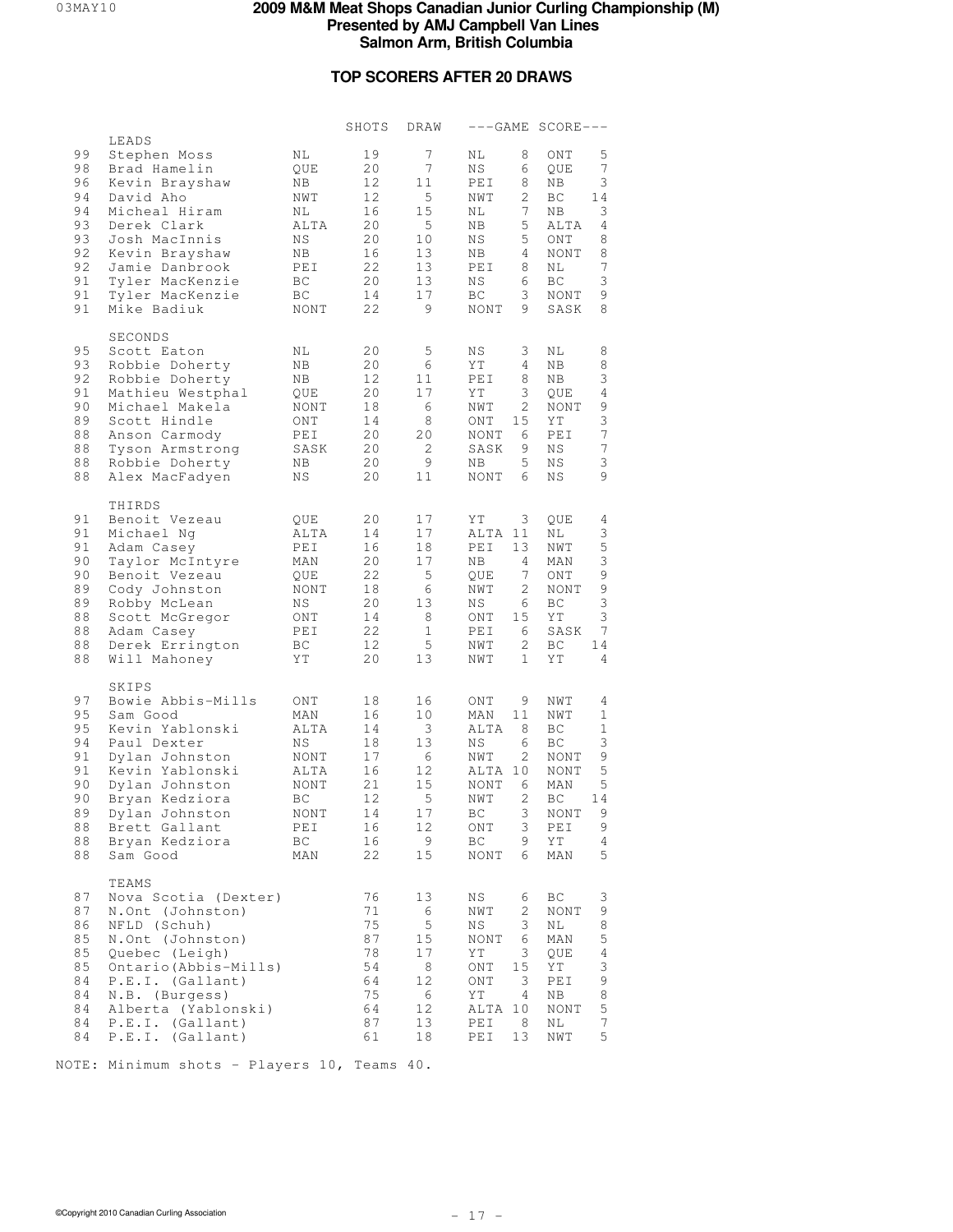# **SCORING ANALYSIS AFTER 20 DRAWS**

|             | TEAM GAMES ENDS |     |                    | ENDS                 | BLANK STOLEN<br>ENDS               | $\mathbf{1}$ | 2                    | 3                 | ---POINTS SCORED--------<br>$\overline{4}$ | 5                             | > 5                          | TOT              | AVG          | STL                  |
|-------------|-----------------|-----|--------------------|----------------------|------------------------------------|--------------|----------------------|-------------------|--------------------------------------------|-------------------------------|------------------------------|------------------|--------------|----------------------|
| ALTA        | 13              | 114 | FOR<br>AGAINST     | $\overline{1}$<br>11 | 17<br>$7\phantom{.0}\phantom{.0}7$ | 26<br>25     | 17<br>9              | 7<br>9            | $\overline{4}$<br>$\mathbf{1}$             | $\mathbf{1}$<br>$\Omega$      | $\circ$<br>$\Omega$          | 102<br>74        | 7.8<br>5.7   | 33<br>- 9            |
| BC          | 12              | 105 | FOR<br>AGAINST     | 5<br>8               | 9<br>14                            | 16<br>30     | 12<br>13             | 10<br>3           | 3<br>$\mathbf{1}$                          | 0<br>$\mathbf{1}$             | $\circ$<br>$\Omega$          | 82<br>74         | 6.8<br>6.2   | 15<br>19             |
| MAN         | 12              | 106 | FOR<br>AGAINST     | 12<br>5              | 19<br>5                            | 29<br>20     | 15<br>13             | 4<br>4            | 3<br>$\mathbf{1}$                          | $\mathbf{0}$<br>$\Omega$      | $\circ$<br>$\Omega$          | 83<br>62         | 6.9<br>5.2   | $2\,8$<br>7          |
| $_{\rm NB}$ | 12              | 109 | FOR<br>AGAINST     | 10<br>8              | 13<br>15                           | 25<br>31     | 14<br>$\overline{9}$ | 3<br>3            | 0<br>$\mathbf{2}$                          | $\mathbf{1}$<br>$\Omega$      | $\mathbf 0$<br>$\mathbf{0}$  | 67<br>66         | 5.6<br>$5.5$ | 19<br>21             |
| NL          | 12              | 113 | FOR<br>AGAINST     | 8<br>6               | 19<br>15                           | 36<br>23     | 10<br>16             | 4<br>6            | $\mathbf{1}$<br>$\mathfrak{D}$             | $\mathbf{0}$<br>$\Omega$      | 0<br>$\Omega$                | 72<br>81         | 6.0<br>6.8   | 25<br>23             |
| NONT        | 13              | 123 | FOR<br>AGAINST     | 10<br>14             | 18<br>$7\phantom{.0}$              | 31<br>22     | 18<br>13             | 6<br>4            | 1<br>3                                     | $\mathbf{1}$<br>$\Omega$      | $\mathbf{0}$<br>$\Omega$     | 94<br>72         | 7.2<br>$5.5$ | 23<br>13             |
| NWT         | 12              | 107 | FOR<br>AGAINST     | 13<br>11             | $\overline{4}$<br>23               | 18<br>17     | 9<br>20              | $\mathbf{2}$<br>6 | $\mathbf 0$<br>$\overline{7}$              | $\mathbb O$<br>$\mathfrak{D}$ | $\mathbf{0}$<br>$\Omega$     | 42<br>113        | 3.5<br>9.4   | $\overline{4}$<br>43 |
| ΝS          | 12              | 117 | FOR<br>AGAINST     | 10<br>6              | 15<br>23                           | 29<br>35     | 11<br>12             | 3<br>5            | $\mathbf{1}$<br>$\mathbf{1}$               | $\mathbb O$<br>$\Omega$       | $\mathbf{0}$<br>$\Omega$     | 64<br>78         | 5.3<br>6.5   | $2\,4$<br>33         |
| ONT         | 12              | 108 | FOR<br>AGAINST     | 11<br>7              | 11<br>16                           | 17<br>19     | 13<br>19             | 8<br>6            | 3<br>$\overline{c}$                        | $\mathbb O$<br>$\Omega$       | $\mathbf{1}$<br>$\Omega$     | 86<br>83         | 7.2<br>6.9   | 18<br>24             |
| PEI         | 14              | 126 | FOR<br>AGAINST     | 3<br>6               | 16<br>11                           | 27<br>40     | 19<br>10             | 13<br>3           | 3<br>$\Omega$                              | $\mathbf{1}$<br>$\Omega$      | $\mathbf{0}$<br>$\Omega$     | 121<br>69        | 8.6<br>4.9   | 27<br>13             |
| QUE         | 12              | 111 | FOR<br>AGAINST     | 13<br>$\overline{4}$ | 17<br>9                            | 25<br>24     | 16<br>11             | 2<br>8            | $\overline{4}$<br>$\overline{2}$           | $\mathbf{0}$<br>$\Omega$      | 0<br>$\Omega$                | 79<br>78         | 6.6<br>6.5   | 26<br>14             |
| SASK        | 12              | 117 | FOR<br>AGAINST     | $\overline{4}$<br>8  | 14<br>22                           | 33<br>36     | 12<br>12             | 3<br>3            | 2<br>$\overline{2}$                        | 0<br>$\Omega$                 | $\circledcirc$<br>$\Omega$   | 74<br>77         | $6.2$<br>6.4 | 15<br>25             |
| ΥT          | 12              | 110 | FOR<br>AGAINST     | 10<br>16             | 10<br>15                           | 30<br>20     | 8<br>17              | $\circ$<br>5      | $\circ$<br>$\mathbf{1}$                    | $\circ$<br>$\mathbf{1}$       | $\mathbf{0}$<br>$\mathbf{1}$ | 46<br>85         | 3.8<br>7.1   | 10<br>23             |
| TOTAL       | 80              | 733 | FOR<br>AGAINST 110 | 110                  | 182<br>182                         | 342<br>342   | 174<br>174           | 65<br>65          | 25<br>25                                   | 4<br>$\overline{4}$           |                              | 1 1012<br>1 1012 | 6.3<br>6.3   | 267<br>267           |
|             |                 |     |                    |                      |                                    |              |                      |                   |                                            |                               |                              |                  |              |                      |

NOTES:

AVG is average score per game. STL is points from stolen ends.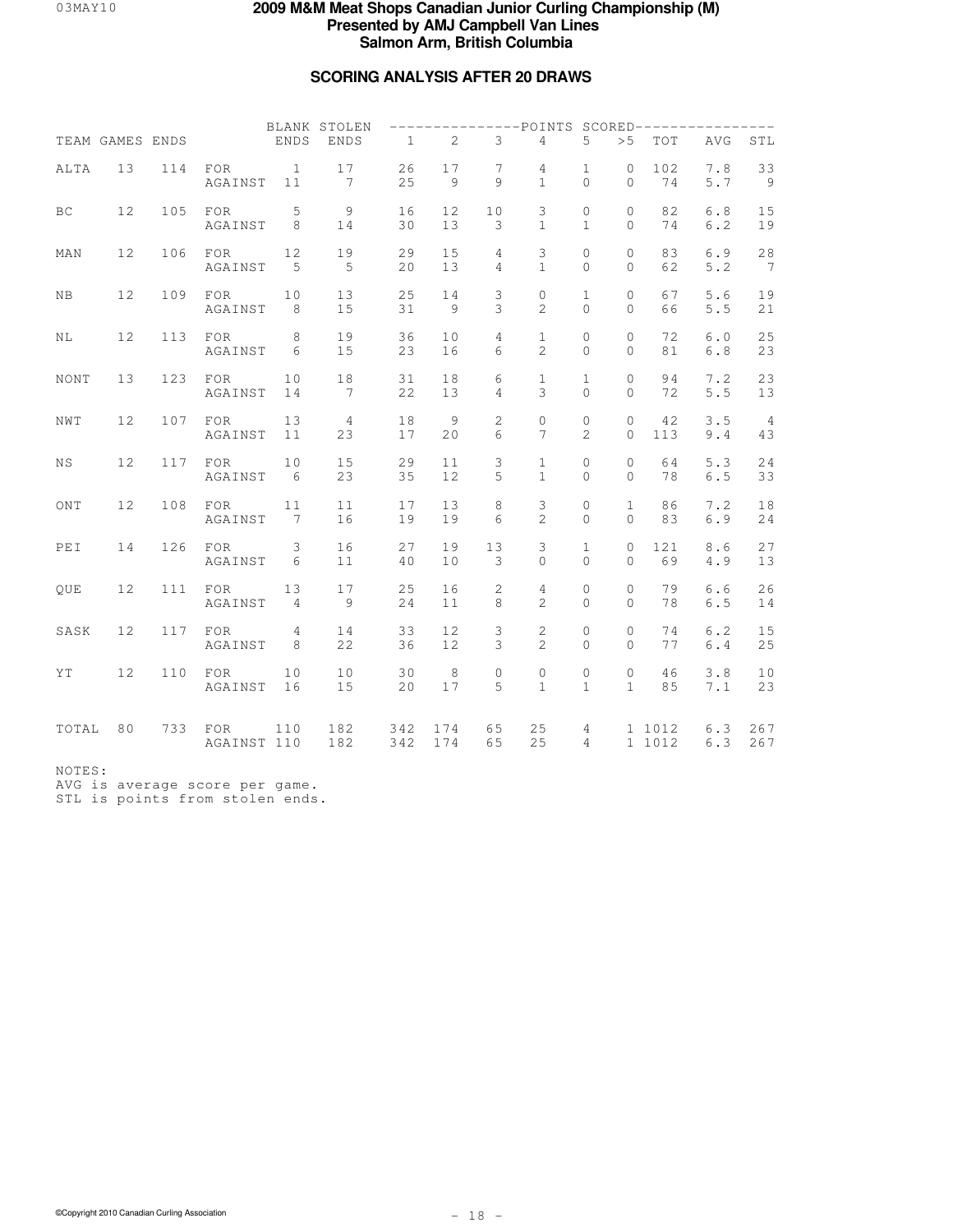#### **03MAY10 <b>93MAY10 93MAY10 93MAY10 93MAY10 93MAY10 93MAY10 95 Presented by AMJ Campbell Van Lines Salmon Arm, British Columbia**

### **SCORING RECORDS AFTER 20 DRAWS**

NUMBER OF GAMES PLAYED: 80 HIGHEST SCORE, ONE TEAM, ONE GAME: 15 DRAW 8 ONT 15 YT 3 LOWEST SCORE, ONE TEAM, ONE GAME: 0 DRAW 2 YT 0 NONT 8 HIGHEST COMBINED SCORE, BOTH TEAMS, ONE GAME: 18 DRAW 7 MAN 11 ALTA 7<br>DRAW 7 BC 10 NB 8 DRAW 7 BC 10 NB 8<br>
DRAW 8 ALTA 14 NWT 4<br>
DRAW 8 ONT 15 YT 3 ALTA 14 NWT DRAW 8 ONT 15 YT 3 DRAW 18 PEI 13 NWT 5 LOWEST COMBINED SCORE, BOTH TEAMS, ONE GAME: 5 DRAW 13 NWT 1 YT 4 HIGHEST END SCORE WITH HAMMER: 7 DRAW 8 ONT 15 YT 3 ONT SCORED 7 IN THE 7TH END HIGHEST END SCORE WITHOUT HAMMER: 4 DRAW 5 NS 3 NL 8 NL SCORED 4 IN THE SECOND END DRAW 10 MAN 11 NWT 1 MAN SCORED 4 IN THE 8TH END DRAW 11 PEI 8 NB 3 PEI SCORED 4 IN THE 4TH END DRAW 12 ALTA 10 NONT 5 ALTA SCORED 4 IN THE THIRD END ALTA SCORED 4 IN THE 7TH END MOST BLANK ENDS, ONE GAME: 7 DRAW 13 NWT 1 YT 4 NUMBER OF BLANK ENDS IN EVENT: 110 MOST BLANK ENDS ONE DRAW: 11 DRAW 13 MOST CONSECUTIVE BLANK ENDS, ONE GAME: 4 DRAW 13 NWT 1 YT 4 BY YT BEGINNING IN END 5 MOST STOLEN ENDS, BOTH TEAMS, ONE GAME: 5 DRAW 2 SASK 9 NS 7<br>DRAW 6 NL 8 SASK 7 DRAW 6 NL 8 SASK 7<br>DRAW 7 BC 10 NB 8 DRAW 7 BC 10 NB 8 DRAW 8 NONT 9 PEI 8 DRAW 14 YT 6 NS 4 MOST CONSECUTIVE STOLEN ENDS, ONE TEAM, ONE GAME: 4 DRAW 14 NWT 4 QUE 13 BY QUE BEGINNING IN END 2 MOST POINTS FROM STOLEN ENDS, ONE TEAM, ONE GAME: 8 DRAW 10 MAN 11 NWT 1 BY MAN<br>DRAW 14 NWT 4 OUE 13 BY OUE 4 QUE 13 LARGEST COME FROM BEHIND VICTORY: 4 DRAW 7 NS 6 QUE 7 QUE WAS DOWN 4 AFTER 5 ENDS DRAW 9 NONT 9 SASK 8 NONT WAS DOWN 4 AFTER 5 ENDS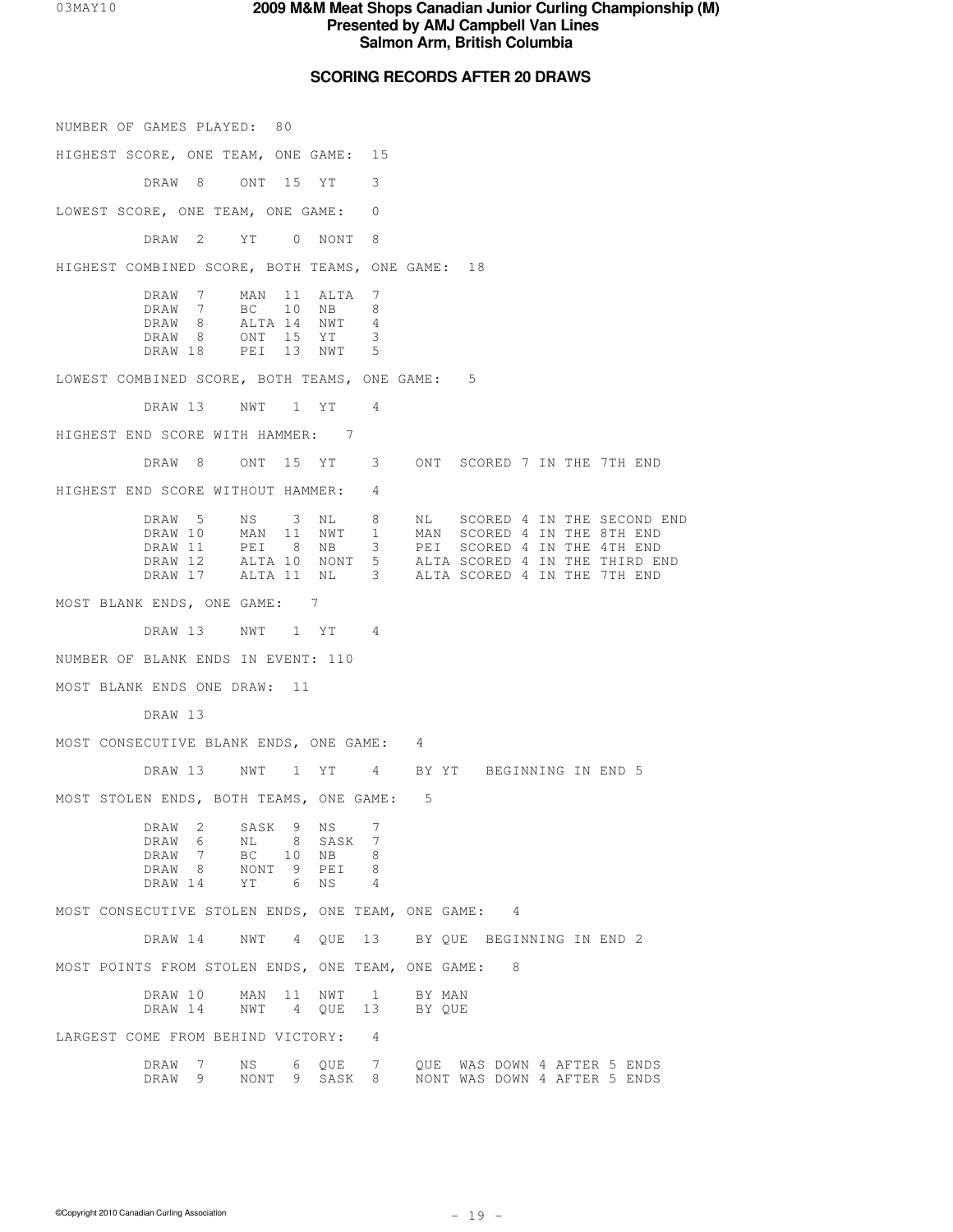## **SCORING RECORDS AFTER 20 DRAWS CONTINUED**

NUMBER OF EXTRA END GAMES: 8

MOST ENDS PLAYED IN ONE GAME: 11

| DRAW |      | PEI         | 6 | SASK | 7 |
|------|------|-------------|---|------|---|
| DRAW | 5    | OUE         |   | ONT  | 9 |
| DRAW | 6    | ΝL          | 8 | SASK | 7 |
| DRAW | 8    | <b>NONT</b> | 9 | PET  | 8 |
| DRAW | 9    | NWT         | 8 | NT.  | 7 |
| DRAW | 9    | NONT        | 9 | SASK | 8 |
| DRAW | 13   | PET         | 8 | ΝL   | 7 |
| DRAW | - 15 | <b>NONT</b> | 6 | MAN  | 5 |
|      |      |             |   |      |   |

FEWEST ENDS PLAYED IN ONE GAME: 6

| DRAW        | $\overline{a}$ | NM | $\sim$ |  |
|-------------|----------------|----|--------|--|
| <b>DRAM</b> |                | レド | ΝR     |  |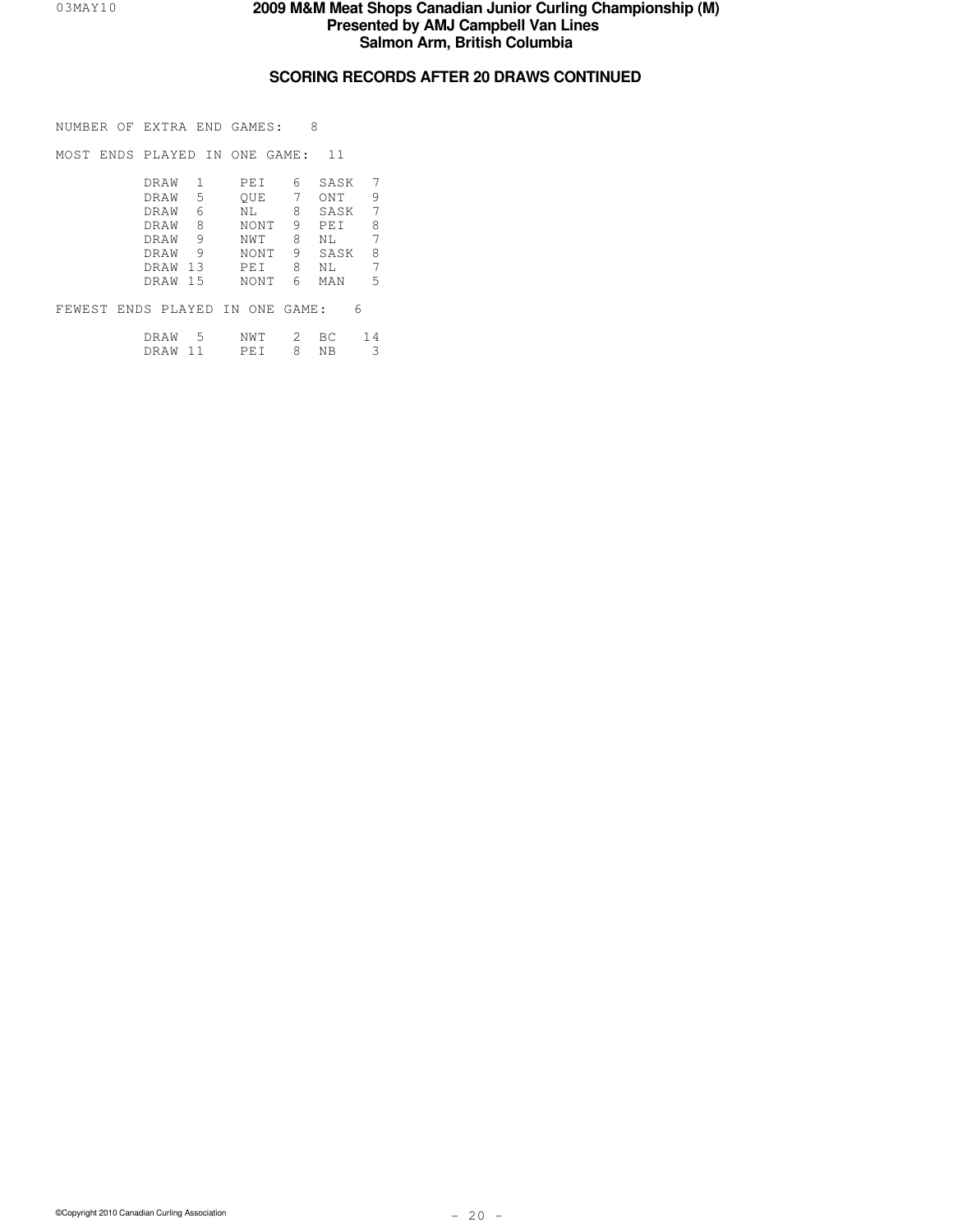### **SCORING AND PERCENTAGES SUMMARY FOR DRAW 1**

| B Ontario (Abbis-Mills)<br>N.Ont (Johnston)                                                                                     | $\mathbf{1}$<br>$\Omega$<br>$*$ 0 | $\overline{2}$<br>$\Omega$<br>$\Omega$ | 3<br>$\Omega$<br>$\mathcal{L}$                | 4<br>$\overline{4}$<br>$\Omega$  | 5<br>$\circ$<br>$\mathcal{L}$ | 6<br>$\overline{c}$<br>$\Omega$ | 7<br>$\circ$<br>$\Omega$       | 8<br>$\mathbb O$<br>$\mathcal{L}$                                                               | 9<br>$\mathbf{1}$<br>$\Omega$  | 0<br>3                   | 10 TOTAL                                                                      | 7<br>9              | 03:32<br>10:16 |                            |                                               |                            |
|---------------------------------------------------------------------------------------------------------------------------------|-----------------------------------|----------------------------------------|-----------------------------------------------|----------------------------------|-------------------------------|---------------------------------|--------------------------------|-------------------------------------------------------------------------------------------------|--------------------------------|--------------------------|-------------------------------------------------------------------------------|---------------------|----------------|----------------------------|-----------------------------------------------|----------------------------|
| Ontario (Abbis-Mills) #SH PTS PCT<br>1 Terry Arnold<br>2 Scott Hindle<br>3 Scott McGregor<br>4 Bowie Abbis-Mills<br>Team Totals |                                   | 20<br>2.0<br>20<br>18                  | 61<br>54<br>48<br>41<br>78 204                | 76<br>68<br>60<br>57<br>65       |                               |                                 |                                | 1 Mike Badiuk<br>3 Cody Johnston<br>Team Totals                                                 |                                |                          | N.Ont (Johnston)<br>2 Michael Makela<br>4 Dylan Johnston                      |                     |                | 19<br>2.0<br>20<br>19      | #SH PTS PCT<br>60<br>46<br>52<br>58<br>78 216 | 79<br>57<br>65<br>76<br>69 |
| D P.E.I. (Gallant)<br>Sask (Armstrong)                                                                                          | 1<br>$\mathbf{1}$<br>$*$ 0        | 2<br>$\circ$<br>$\mathfrak{D}$         | 3<br>$\circ$<br>$\mathbf{1}$                  | 4<br>$\mathbb O$<br>$\mathbf{1}$ | 5<br>3<br>$\Omega$            | 6<br>0<br>$\mathbf{1}$          | 7<br>$\mathbf{1}$<br>$\Omega$  | 8<br>0<br>$\mathbf{1}$                                                                          | 9<br>$\circ$<br>$\Omega$       | $\mathbf{1}$<br>$\Omega$ | $\circ$<br>$\mathbf{1}$                                                       | 10 11 TOTAL         | 6<br>7         | 01:12<br>01:38             |                                               |                            |
| P.E.I. (Gallant)<br>1 Jamie Danbrook<br>2 Anson Carmody<br>3 Adam Casey<br>4 Brett Gallant<br>Team Totals                       |                                   | 22<br>22<br>2.2.<br>22                 | #SH PTS PCT<br>71<br>72<br>77<br>65<br>88 285 | 81<br>82<br>88<br>74<br>81       |                               | 3.                              |                                | Tyler Lang<br>Team Totals                                                                       |                                |                          | Sask (Armstrong)<br>1 Jordan Raymond<br>2 Tyson Armstrong<br>4 Mike Armstrong |                     |                | 22<br>22<br>2.2.<br>22     | #SH PTS PCT<br>63<br>68<br>66<br>75<br>88 272 | 72<br>77<br>75<br>85<br>77 |
| E N.B. (Burgess)<br>NWT (Miller)                                                                                                | 1<br>$*2$<br>$\Omega$             | 2<br>$\overline{c}$<br>$\Omega$        | 3<br>$\mathbf{1}$<br>$\Omega$                 | 4<br>0<br>$\mathbf{1}$           | 5<br>2<br>$\Omega$            | 6<br>$\circ$<br>$\mathcal{L}$   | 7<br>$\circ$<br>$\mathbf{1}$   | 8<br>$\circ$<br>$\Omega$                                                                        | 9<br>$\mathbf{1}$<br>$\Omega$  | X<br>X                   | 10 TOTAL                                                                      | 8<br>$\overline{4}$ | 14:56          | 04:51                      |                                               |                            |
| N.B. (Burgess)<br>1 Kevin Brayshaw<br>2 Robbie Doherty<br>3 Jon Rennie (S)<br>4 Stephen Burgess<br>Team Totals                  |                                   | 17<br>20<br>20<br>17<br>74             | #SH PTS PCT<br>44<br>62<br>51<br>46<br>203    | 65<br>78<br>64<br>68<br>69       |                               |                                 |                                | NWT (Miller)<br>1 David Aho<br>2 John Murray<br>3 Rob Heimbach<br>4 Colin Miller<br>Team Totals |                                |                          |                                                                               |                     |                | 20<br>20<br>19<br>18<br>77 | #SH PTS PCT<br>58<br>41<br>49<br>40<br>188    | 73<br>51<br>64<br>56<br>61 |
| J Quebec (Leigh)<br>Alberta (Yablonski)                                                                                         | 1<br>0<br>$*1$                    | 2<br>$\circ$<br>$\circ$                | 3<br>$\circ$<br>$\circ$                       | 4<br>$\mathbf{1}$<br>$\Omega$    | 5<br>$\mathbf{1}$<br>$\Omega$ | 6<br>$\circ$<br>$\mathbf{1}$    | 7<br>$\circ$<br>$\overline{c}$ | 8<br>$\mathbf{1}$<br>$\Omega$                                                                   | 9<br>$\circ$<br>$\overline{4}$ | Χ<br>X                   | 10 TOTAL                                                                      | 3<br>8              | 08:13<br>13:48 |                            |                                               |                            |
| Quebec (Leigh)<br>1 Brad Hamelin<br>2 Mathieu Westphal<br>3 Benoit Vezeau<br>4 Andrew Leigh<br>Team Totals                      |                                   | 20<br>20<br>19<br>18                   | #SH PTS PCT<br>54<br>55<br>49<br>44<br>77 202 | 68<br>69<br>64<br>61<br>66       |                               |                                 |                                | 1 Derek Clark<br>2 Brad Benini<br>3 Michael Ng<br>Team Totals                                   |                                |                          | 4 Kevin Yablonski                                                             | Alberta (Yablonski) |                | 18<br>20<br>20<br>18       | #SH PTS PCT<br>44<br>56<br>66<br>51<br>76 217 | 61<br>70<br>83<br>71<br>71 |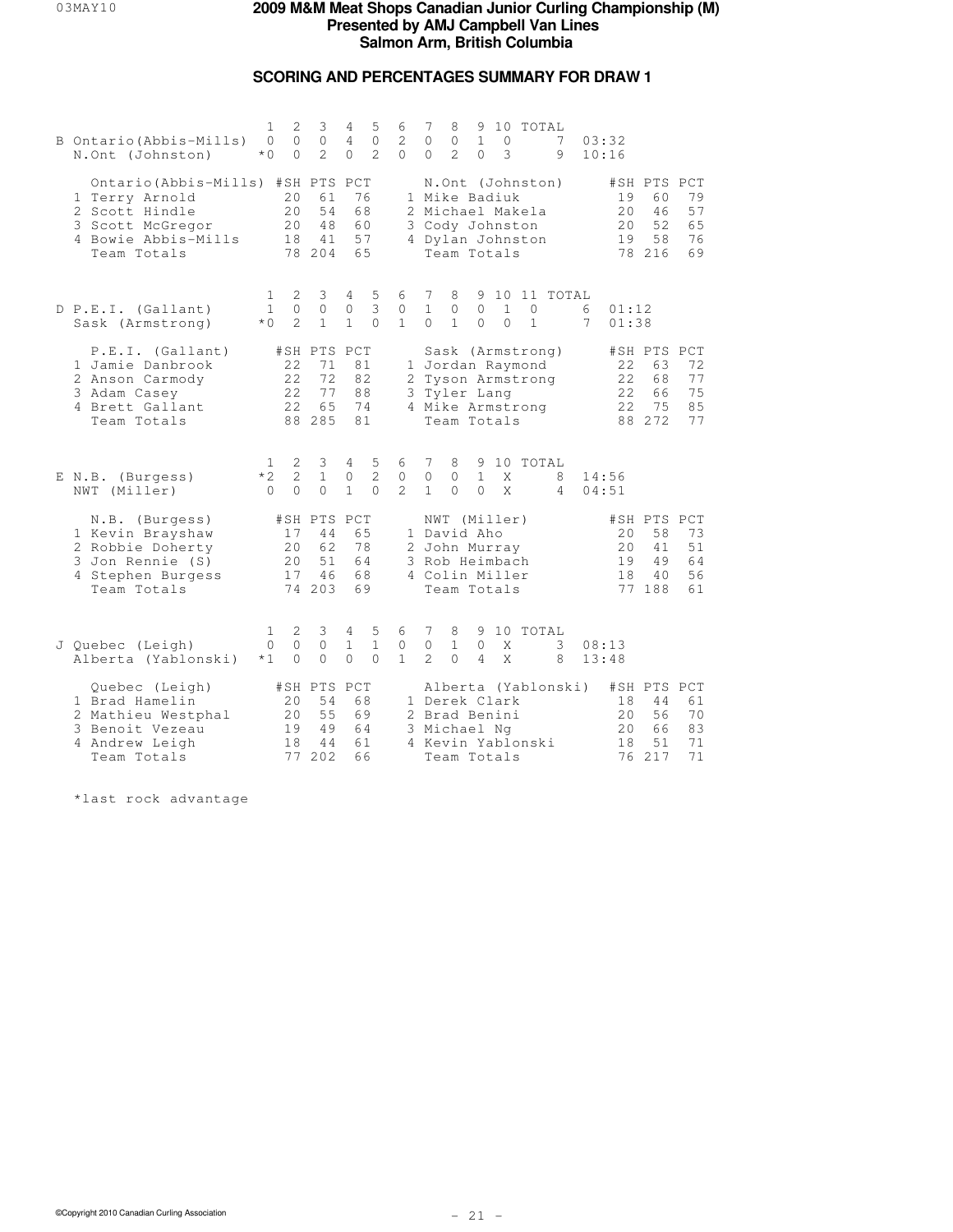# **SCORING AND PERCENTAGES SUMMARY FOR DRAW 2**

| B Sask (Armstrong)<br>Nova Scotia (Dexter)                                                                    | $\mathbf{2}$<br>1<br>$\overline{2}$<br>$*1$<br>$\Omega$<br>$\Omega$ | 3<br>$\circ$<br>$\mathcal{L}$                 | 5<br>4<br>$\overline{c}$<br>$\circ$<br>$\Omega$<br>$\overline{4}$ | 6<br>0<br>$\mathbf{1}$        | 8<br>9 10 TOTAL<br>7<br>$\mathbf{1}$<br>$\mathbf{1}$<br>$\mathbf{1}$<br>$\mathbf{1}$<br>9<br>04:04<br>$\Omega$<br>$\Omega$<br>$\Omega$<br>$\Omega$<br>7<br>00:30                                                   |  |
|---------------------------------------------------------------------------------------------------------------|---------------------------------------------------------------------|-----------------------------------------------|-------------------------------------------------------------------|-------------------------------|--------------------------------------------------------------------------------------------------------------------------------------------------------------------------------------------------------------------|--|
| Sask (Armstrong)<br>1 Jordan Raymond<br>2 Tyson Armstrong<br>3 Tyler Lang<br>4 Mike Armstrong<br>Team Totals  | 20<br>20<br>20<br>19                                                | #SH PTS PCT<br>67<br>70<br>67<br>51<br>79 255 | 84<br>88<br>84<br>67<br>81                                        |                               | Nova Scotia (Dexter) #SH PTS PCT<br>1 Josh MacInnis<br>83<br>20<br>66<br>2 Alex MacFadyen<br>20<br>65<br>81<br>55<br>3 Robby McLean<br>44<br>20<br>4.5<br>56<br>4 Paul Dexter<br>20<br>69<br>Team Totals<br>80 220 |  |
| C B.C. (Kedziora)<br>P.E.I. (Gallant)                                                                         | 2<br>1<br>$\circ$<br>$*1$<br>$\mathfrak{D}$<br>$\Omega$             | 3<br>$\mathbf{1}$<br>$\Omega$                 | 4<br>5<br>$\mathbf{1}$<br>$\circ$<br>$\mathbf{1}$<br>$\Omega$     | 6<br>$\circ$<br>$\mathbf{1}$  | 7<br>10 TOTAL<br>8<br>9<br>$\circ$<br>$\circ$<br>$\mathbb O$<br>3<br>Χ<br>11:00<br>$\mathcal{L}$<br>$\mathcal{L}$<br>$\Omega$<br>X<br>8<br>15:47                                                                   |  |
| B.C. (Kedziora)<br>1 Tyler MacKenzie<br>2 Cal Jackson<br>3 Derek Errington<br>4 Bryan Kedziora<br>Team Totals | 18<br>18<br>18<br>18                                                | #SH PTS PCT<br>50<br>37<br>47<br>39<br>72 173 | 69<br>51<br>65<br>54<br>60                                        |                               | P.E.I. (Gallant)<br>#SH PTS PCT<br>1 Jamie Danbrook<br>72<br>18<br>52<br>61<br>85<br>2 Anson Carmody<br>18<br>18<br>58<br>81<br>3 Adam Casey<br>4 Brett Gallant<br>59<br>82<br>18<br>72 230<br>80<br>Team Totals   |  |
| F NFLD (Schuh)<br>Manitoba (Good)                                                                             | 2<br>1<br>$\mathbb O$<br>$\Omega$<br>$\mathbf{1}$<br>$*2$           | 3<br>$\mathbf{1}$<br>$\Omega$                 | 5<br>4<br>$\circ$<br>$\mathbf{1}$<br>$\mathbf{1}$<br>$\Omega$     | 6<br>$\circ$<br>$\mathcal{S}$ | 7<br>8<br>10 TOTAL<br>9<br>$\circ$<br>X<br>X<br>25:25<br>X<br>2<br>$\mathbf{1}$<br>$\overline{X}$<br>X<br>X<br>8<br>30:31                                                                                          |  |
| NFLD (Schuh)<br>1 Stephen Moss<br>2 Scott Eaton<br>3 Kelly Schuh (S)<br>4 Cory Schuh<br>Team Totals           | 14<br>14<br>13<br>14                                                | #SH PTS PCT<br>34<br>29<br>30<br>35<br>55 128 | 61<br>52<br>58<br>63<br>58                                        |                               | Manitoba (Good)<br>#SH PTS PCT<br>1 David Wiebe<br>39<br>70<br>14<br>2 Kent Moffitt<br>36<br>64<br>14<br>84<br>14<br>47<br>3 Taylor McIntyre<br>4 Sam Good<br>14<br>42<br>75<br>56 164<br>73<br>Team Totals        |  |
| H Yukon (Scoffin)<br>N.Ont (Johnston)                                                                         | 1<br>2<br>$\circ$<br>$\circ$<br>$\Omega$<br>$*$ 0                   | 3<br>$\circ$<br>$\Omega$                      | 5<br>4<br>$\circ$<br>$\mathbb O$<br>3<br>$\Omega$                 | 6<br>$\circ$<br>$2^{1}$       | 7<br>9 10 TOTAL<br>8<br>$\mathbb O$<br>0<br>X<br>X<br>$\circ$<br>15:22<br>$\mathbf{1}$<br>$\overline{2}$<br>X<br>X<br>26:06<br>8                                                                                   |  |
| Yukon (Scoffin)<br>1 Mitchell Young<br>2 Nicholas Koltun<br>3 Will Mahoney<br>4 Thomas Scoffin<br>Team Totals | 16<br>16<br>16<br>16                                                | #SH PTS PCT<br>47<br>37<br>47<br>40<br>64 171 | 73<br>58<br>73<br>63<br>67                                        |                               | N.Ont (Johnston)<br>#SH PTS PCT<br>1 Mike Badiuk<br>78<br>16<br>50<br>51<br>80<br>2 Michael Makela<br>16<br>3 Cody Johnston<br>67<br>16<br>43<br>87<br>4 Dylan Johnston<br>15<br>52<br>78<br>Team Totals<br>63 196 |  |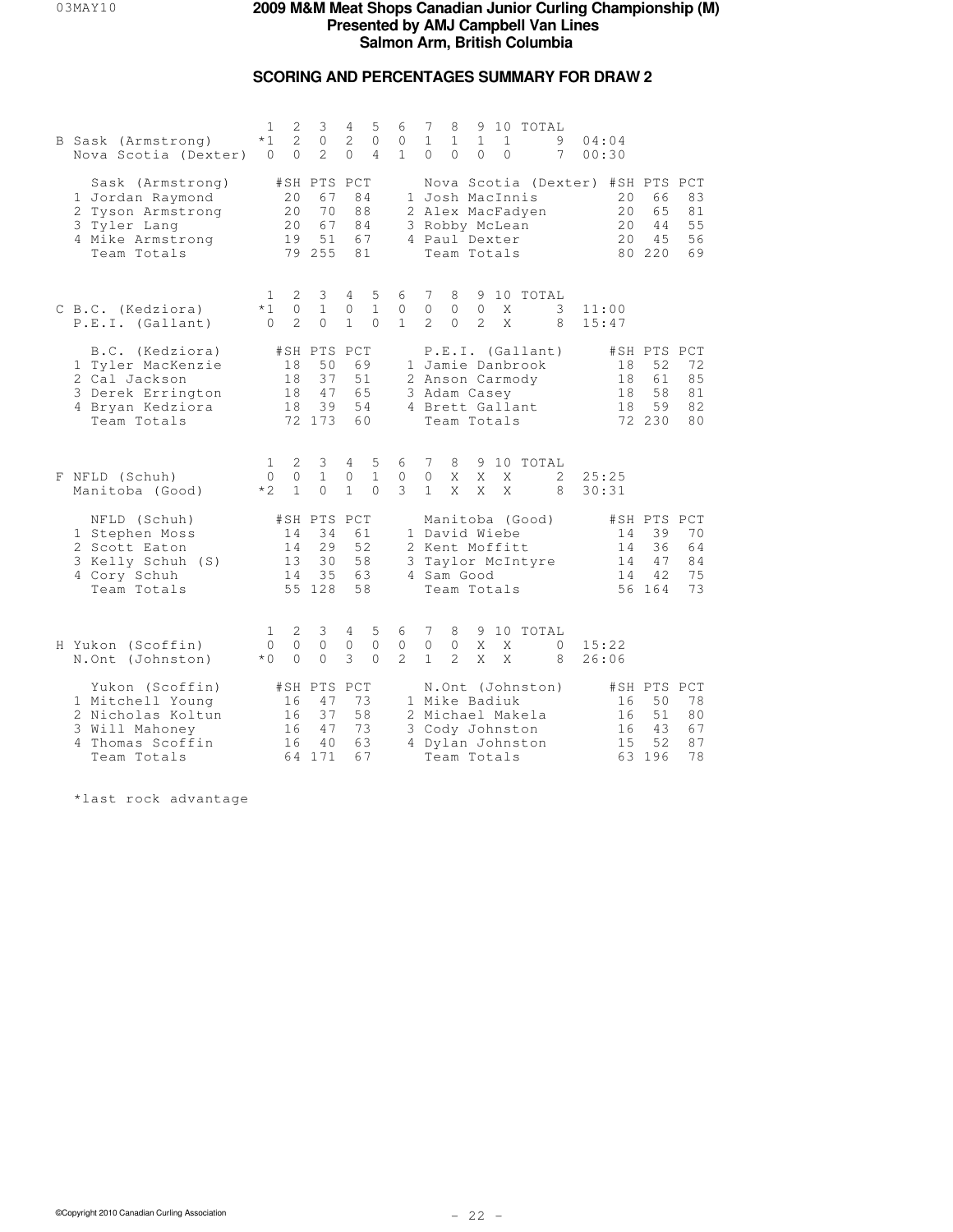# **SCORING AND PERCENTAGES SUMMARY FOR DRAW 3**

| B Quebec (Leigh)<br>Manitoba (Good)                                                                                             | 2<br>1<br>$\circ$<br>3<br>$*0$<br>$\circ$                            | 3<br>$\circ$<br>$\mathbf{1}$                  | 4<br>5<br>2<br>$\circ$<br>$\overline{2}$<br>$\circ$                  | 6<br>4<br>$\overline{0}$     | 7<br>9 10 TOTAL<br>8<br>$\mathbf{1}$<br>Χ<br>Χ<br>X<br>10<br>X<br>X<br>X<br>$\overline{\mathbf{3}}$<br>0                                      | 27:50<br>21:16                                                                                      |
|---------------------------------------------------------------------------------------------------------------------------------|----------------------------------------------------------------------|-----------------------------------------------|----------------------------------------------------------------------|------------------------------|-----------------------------------------------------------------------------------------------------------------------------------------------|-----------------------------------------------------------------------------------------------------|
| Quebec (Leigh)<br>1 Brad Hamelin<br>2 Mathieu Westphal<br>3 Benoit Vezeau<br>4 Andrew Leigh<br>Team Totals                      | #SH PTS PCT<br>14<br>14<br>14                                        | 43<br>38<br>40<br>14 45<br>56 166             | 77<br>68<br>71<br>80<br>74                                           |                              | Manitoba (Good)<br>1 David Wiebe<br>2 Kent Moffitt<br>3 Taylor McIntyre<br>4 Sam Good<br>Team Totals                                          | #SH PTS PCT<br>14<br>49<br>88<br>14<br>32<br>57<br>39<br>70<br>14<br>34<br>61<br>14<br>56 154<br>69 |
| C NFLD (Schuh)<br>Yukon (Scoffin)                                                                                               | 1<br>2<br>$*0$<br>2<br>$\circ$<br>$\overline{0}$                     | 3<br>$\circ$<br>$\circ$                       | 5<br>4<br>$\overline{c}$<br>0<br>$\mathbf{1}$<br>$\mathbf{0}$        | 6<br>0<br>$\mathbf{1}$       | $7\phantom{.0}$<br>9 10 TOTAL<br>8<br>0<br>0<br>$\mathbf{1}$<br>$\mathbf{1}$<br>6<br>$\mathbf{1}$<br>$\mathbf{1}$<br>0<br>0<br>$\overline{4}$ | 00:49<br>00:00                                                                                      |
| NFLD (Schuh)<br>1 Stephen Moss<br>2 Scott Eaton<br>3 Kelly Schuh (S)<br>4 Cory Schuh<br>Team Totals                             | 20<br>20<br>20<br>19                                                 | #SH PTS PCT<br>57<br>56<br>60<br>59<br>79 232 | 71<br>70<br>75<br>78<br>73                                           |                              | Yukon (Scoffin)<br>1 Mitchell Young<br>2 Nicholas Koltun<br>3 Will Mahoney<br>4 Thomas Scoffin<br>Team Totals                                 | #SH PTS PCT<br>20<br>52<br>65<br>20<br>46<br>57<br>20<br>58<br>73<br>19<br>52<br>68<br>79 208<br>66 |
| F Nova Scotia (Dexter) *1<br>NWT (Miller)                                                                                       | 2<br>1<br>$\circ$<br>$\circ$<br>0                                    | 3<br>$\circ$<br>$\circ$                       | 4<br>5<br>$\mathbf{2}$<br>$\mathfrak{Z}$<br>$\circ$<br>$\circ$       | 6<br>$\mathbf{2}$<br>0       | $7\phantom{.0}$<br>8<br>9 10 TOTAL<br>$\circ$<br>$\circ$<br>X<br>0<br>8<br>3<br>3<br>$\circ$<br>0<br>X                                        | 20:50<br>08:14                                                                                      |
| Nova Scotia (Dexter) #SH PTS PCT<br>1 Josh MacInnis<br>2 Alex MacFadyen<br>3 Robby McLean<br>4 Paul Dexter<br>Team Totals       | 15<br>20<br>20<br>18                                                 | 39<br>67<br>67<br>59<br>73 232                | 65<br>84<br>84<br>82<br>79                                           |                              | NWT (Miller)<br>1 David Aho<br>2 John Murray<br>3 Rob Heimbach<br>4 Colin Miller<br>Team Totals                                               | #SH PTS PCT<br>20<br>83<br>66<br>20<br>52<br>65<br>20<br>58<br>73<br>17<br>60<br>41<br>77 217<br>70 |
| H Ontario (Abbis-Mills) *0<br>N.B. (Burgess)                                                                                    | 2<br>1<br>$\circ$<br>$\mathbf{0}$<br>$\Omega$                        | 3<br>$\circ$<br>$\mathbf{1}$                  | $4 -$<br>5<br>$\overline{2}$<br>$\mathbf{1}$<br>$\Omega$<br>$\Omega$ | 6<br>$\circ$<br>3            | 7<br>9 10 TOTAL<br>8<br>$\circ$<br>$\mathbf{1}$<br>0<br>X<br>4<br>$\mathbf{1}$<br>$\overline{2}$<br>$\Omega$<br>X<br>$\overline{7}$           | 05:39<br>10:37                                                                                      |
| Ontario (Abbis-Mills) #SH PTS PCT<br>1 Terry Arnold<br>2 Scott Hindle<br>3 Scott McGregor<br>4 Bowie Abbis-Mills<br>Team Totals | 20<br>20<br>20<br>19                                                 | 48<br>50<br>53<br>42<br>79 193                | 60<br>63<br>66<br>55<br>61                                           |                              | N.B. (Burgess)<br>1 Kevin Brayshaw<br>2 Robbie Doherty<br>3 Jon Rennie (S)<br>4 Stephen Burgess<br>Team Totals                                | #SH PTS PCT<br>46<br>64<br>18<br>20<br>53<br>66<br>59<br>20<br>47<br>18<br>51<br>71<br>65<br>76 197 |
| I Alberta (Yablonski)<br>B.C. (Kedziora)                                                                                        | 2<br>1<br>$\mathbf{2}^{\prime}$<br>$*1$<br>$\overline{0}$<br>$\circ$ | 3<br>0<br>$\mathbf{1}$                        | 4<br>5<br>3<br>$\mathbf{1}$<br>$\circ$<br>$\mathbf{0}$               | 6<br>$\circ$<br>$\mathbf{0}$ | $7\phantom{.0}$<br>8<br>9 10 TOTAL<br>$\mathbf{1}$<br>X<br>X<br>X<br>8<br>$\circ$<br>X<br>X<br>X<br>$\overline{1}$                            | 31:38<br>24:20                                                                                      |
| Alberta (Yablonski) #SH PTS PCT<br>1 Derek Clark<br>2 Brad Benini<br>3 Michael Ng<br>4 Kevin Yablonski<br>Team Totals           | 14<br>14<br>14<br>14                                                 | 43<br>45<br>42<br>53<br>56 183                | 77<br>80<br>75<br>95<br>82                                           |                              | B.C. (Kedziora)<br>1 Tyler MacKenzie<br>2 Cal Jackson<br>3 Derek Errington<br>4 Bryan Kedziora<br>Team Totals                                 | #SH PTS PCT<br>84<br>14<br>47<br>14<br>40<br>71<br>14<br>32<br>57<br>14<br>33<br>59<br>56 152<br>68 |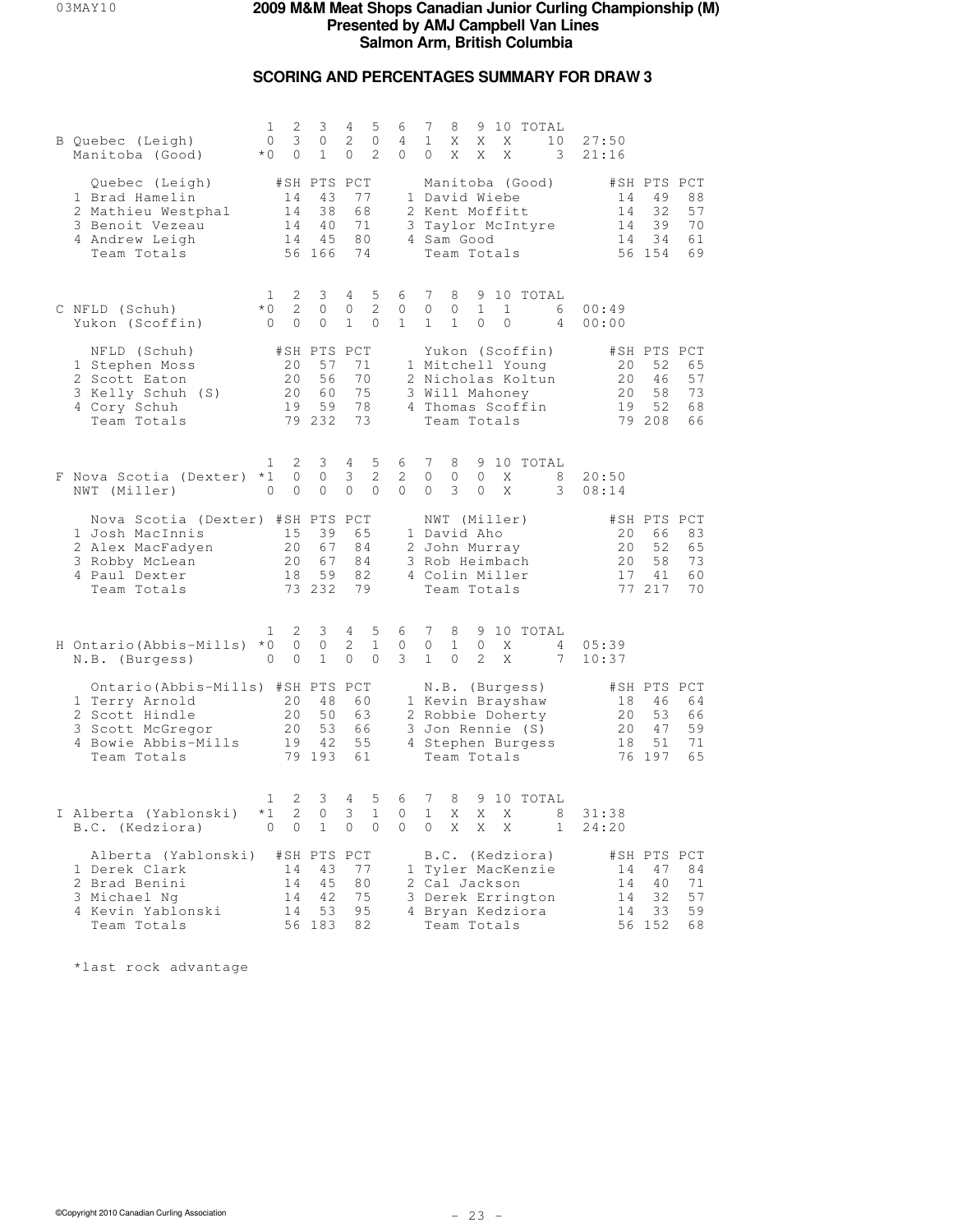# **SCORING AND PERCENTAGES SUMMARY FOR DRAW 4**

| A Manitoba (Good)<br>P.E.I. (Gallant)                                                                        | 1<br>$\circ$<br>$*1$             | 2<br>$\mathbf{1}$<br>$\Omega$ | 3<br>$\circ$<br>$\mathfrak{D}$                | 4<br>$\mathbf{0}$<br>$\mathbf{1}$ | 5<br>$\circ$<br>$\Omega$          | 6<br>2<br>$\Omega$                | 7<br>0<br>$\mathfrak{D}$      | 8<br>$\mathbf{1}$<br>$\Omega$                                     | 9<br>0<br>$\mathfrak{D}$      | X<br>$\mathsf{X}$            | 10 TOTAL                                                                     | 4<br>8              | 13:34<br>16:28 |                                                           |                                               |                            |
|--------------------------------------------------------------------------------------------------------------|----------------------------------|-------------------------------|-----------------------------------------------|-----------------------------------|-----------------------------------|-----------------------------------|-------------------------------|-------------------------------------------------------------------|-------------------------------|------------------------------|------------------------------------------------------------------------------|---------------------|----------------|-----------------------------------------------------------|-----------------------------------------------|----------------------------|
| Manitoba (Good)<br>1 David Wiebe<br>2 Kent Moffitt<br>3 Taylor McIntyre<br>4 Sam Good<br>Team Totals         |                                  | 18<br>18<br>18<br>18          | #SH PTS PCT<br>46<br>49<br>54<br>52<br>72 201 | 64<br>68<br>75<br>72<br>70        |                                   |                                   |                               | 2 Anson Carmody<br>3 Adam Casey<br>4 Brett Gallant<br>Team Totals |                               |                              | P.E.I. (Gallant)<br>1 Jamie Danbrook                                         |                     |                | 18<br>18<br>18<br>18                                      | #SH PTS PCT<br>60<br>55<br>60<br>60<br>72 235 | 83<br>76<br>83<br>83<br>82 |
| C N.Ont (Johnston)<br>Quebec (Leigh)                                                                         | 1<br>$\mathbf{1}$<br>$*$ 0       | 2<br>$\mathbf 0$<br>$\Omega$  | 3<br>$\mathbf 0$<br>$\Omega$                  | 4<br>$\Omega$<br>$\Omega$         | 5<br>$\mathbf{0}$<br>$\mathbf{1}$ | 6<br>$\mathbf{1}$<br>$\Omega$     | 7<br>$\Omega$<br>$\Omega$     | 8<br>$\circ$<br>$\mathcal{L}$                                     | 9<br>2<br>$\Omega$            | 1<br>$\Omega$                | 10 TOTAL                                                                     | 5<br>3              | 09:02<br>06:39 |                                                           |                                               |                            |
| N.Ont (Johnston)<br>1 Mike Badiuk<br>2 Michael Makela<br>3 Cody Johnston<br>4 Dylan Johnston<br>Team Totals  |                                  | 20<br>2.0<br>20<br>20         | #SH PTS<br>70<br>61<br>60<br>59<br>80 250     | PCT<br>88<br>76<br>75<br>74<br>78 |                                   | 3                                 |                               | 1 Brad Hamelin<br>Benoit Vezeau<br>4 Andrew Leigh<br>Team Totals  |                               |                              | Quebec (Leigh)<br>2 Mathieu Westphal                                         |                     |                | 20<br>20<br>20<br>17                                      | #SH PTS PCT<br>56<br>50<br>56<br>44<br>77 206 | 70<br>63<br>70<br>65<br>67 |
| E Alberta (Yablonski)<br>Ontario (Abbis-Mills)                                                               | $\mathbf{1}$<br>$*2$<br>$\Omega$ | 2<br>2<br>$\Omega$            | 3<br>2<br>$\Omega$                            | 4<br>$\circ$<br>3                 | 5<br>4<br>$\Omega$                | 6<br>$\mathbf{0}$<br>$\mathbf{1}$ | 7<br>$\mathbf{1}$<br>$\Omega$ | 8<br>X<br>X                                                       | 9<br>X<br>X                   | X<br>X                       | 10 TOTAL                                                                     | 11<br>4             | 28:49<br>23:05 |                                                           |                                               |                            |
| Alberta (Yablonski)<br>1 Derek Clark<br>2 Brad Benini<br>3 Michael Ng<br>4 Kevin Yablonski<br>Team Totals    |                                  | 14<br>14<br>14<br>14          | #SH PTS PCT<br>48<br>43<br>45<br>45<br>56 181 | 86<br>77<br>80<br>80<br>81        |                                   |                                   |                               | 1 Terry Arnold<br>2 Scott Hindle<br>Team Totals                   |                               |                              | 3 Scott McGregor                                                             | 4 Bowie Abbis-Mills |                | Ontario (Abbis-Mills) #SH PTS PCT<br>14<br>14<br>14<br>13 | 41<br>31<br>39<br>26<br>55 137                | 73<br>55<br>70<br>50<br>62 |
| J Sask (Armstrong)<br>Yukon (Scoffin)                                                                        | $\mathbf{1}$<br>$*1$<br>$\Omega$ | 2<br>$\circ$<br>$\mathbf{1}$  | 3<br>$\mathbf{1}$<br>0                        | 4<br>0<br>$\mathbf{1}$            | 5<br>$\mathbf{0}$<br>$\mathbf{1}$ | 6<br>$\mathbf{1}$<br>$\Omega$     | 7<br>$\Omega$<br>$\Omega$     | 8<br>$\circ$<br>$\mathbf{1}$                                      | 9<br>$\mathbf{1}$<br>$\Omega$ | $\mathbf{0}$<br>$\mathbf{1}$ | 10 TOTAL                                                                     | 4<br>5              | 01:31          |                                                           |                                               |                            |
| Sask (Armstrong)<br>1 Jordan Raymond<br>2 Tyson Armstrong<br>3 Tyler Lang<br>4 Mike Armstrong<br>Team Totals |                                  | 20<br>20<br>20<br>20          | #SH PTS PCT<br>59<br>62<br>52<br>50<br>80 223 | 74<br>78<br>65<br>63<br>70        |                                   | 3                                 |                               | Will Mahoney<br>Team Totals                                       |                               |                              | Yukon (Scoffin)<br>1 Mitchell Young<br>2 Nicholas Koltun<br>4 Thomas Scoffin |                     |                | 20<br>20<br>2.0<br>20                                     | #SH PTS PCT<br>64<br>60<br>58<br>69<br>80 251 | 80<br>75<br>73<br>86<br>78 |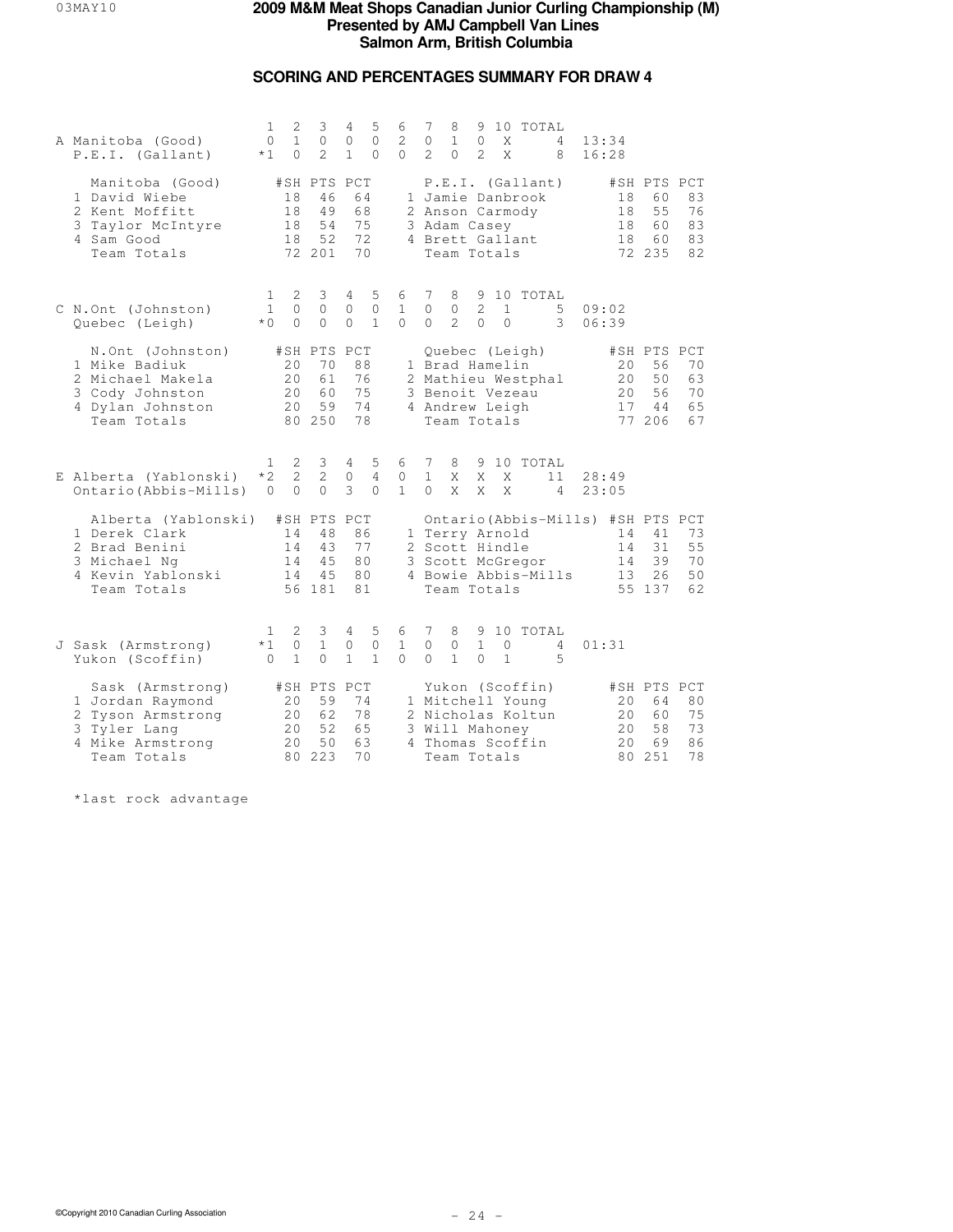# **SCORING AND PERCENTAGES SUMMARY FOR DRAW 5**

| A N.B. (Burgess)<br>Alberta (Yablonski)                                                                               | 1<br>$*1$<br>$\Omega$            | 2<br>0<br>$\mathbf{1}$         | 3<br>3<br>$\Omega$                            | 4<br>0<br>$\mathbf{1}$            | 5<br>$\mathbf{0}$<br>$\Omega$  | 6<br>$\mathbf{1}$<br>$\Omega$ | 7<br>$\circ$<br>1.            | 8<br>$\mathbf{0}$<br>$\Omega$                                                                                 | 9<br>$\circ$<br>$\Omega$     | $\circ$<br>$\mathbf{1}$      | 10 TOTAL                  | 5<br>4              | 14:24<br>10:21 |                                                             |                                               |                            |
|-----------------------------------------------------------------------------------------------------------------------|----------------------------------|--------------------------------|-----------------------------------------------|-----------------------------------|--------------------------------|-------------------------------|-------------------------------|---------------------------------------------------------------------------------------------------------------|------------------------------|------------------------------|---------------------------|---------------------|----------------|-------------------------------------------------------------|-----------------------------------------------|----------------------------|
| N.B. (Burgess)<br>1 Kevin Brayshaw<br>2 Robbie Doherty<br>3 Jon Rennie (S)<br>4 Stephen Burgess<br>Team Totals        |                                  | 20<br>2.0<br>20<br>18          | #SH PTS PCT<br>69<br>50<br>62<br>57<br>78 238 | 86<br>63<br>78<br>79<br>76        |                                |                               |                               | 1 Derek Clark<br>2 Brad Benini<br>3 Michael Ng<br>4 Kevin Yablonski<br>Team Totals                            |                              |                              |                           | Alberta (Yablonski) |                | 20<br>2.0<br>20<br>20                                       | #SH PTS PCT<br>74<br>65<br>58<br>60<br>80 257 | 93<br>81<br>73<br>75<br>80 |
| D Quebec (Leigh)<br>Ontario (Abbis-Mills)                                                                             | $\mathbf{1}$<br>$*1$<br>$\Omega$ | 2<br>$\mathbf{1}$<br>$\Omega$  | 3<br>$\Omega$<br>$\mathbf{1}$                 | 4<br>$\mathbf{1}$<br>$\Omega$     | 5<br>$\mathbf{0}$<br>3         | 6<br>0<br>$\Omega$            | 7<br>2<br>$\Omega$            | 8<br>$\circ$<br>$\mathfrak{D}$                                                                                | 9<br>2<br>$\Omega$           | $\mathbf{0}$<br>$\mathbf{1}$ | $\circ$<br>$\mathfrak{D}$ | 10 11 TOTAL         | 7<br>9         | 02:21<br>01:16                                              |                                               |                            |
| Quebec (Leigh)<br>1 Brad Hamelin<br>2 Mathieu Westphal<br>3 Benoit Vezeau<br>4 Andrew Leigh<br>Team Totals            |                                  | 22<br>22<br>22<br>21           | #SH PTS PCT<br>61<br>63<br>79<br>66<br>87 269 | 69<br>72<br>90<br>79<br>77        |                                |                               |                               | 1 Terry Arnold<br>2 Scott Hindle<br>3 Scott McGregor<br>Team Totals                                           |                              |                              |                           | 4 Bowie Abbis-Mills |                | Ontario (Abbis-Mills) #SH PTS PCT<br>22<br>2.2.<br>22<br>22 | 75<br>71<br>60<br>67<br>88 273                | 85<br>81<br>68<br>76<br>78 |
| E Nova Scotia (Dexter)<br>NFLD (Schuh)                                                                                | 1<br>$*0$<br>$\mathbf{1}$        | 2<br>$\circ$<br>$\overline{4}$ | 3<br>$\circ$<br>$\mathbf{1}$                  | 4<br>$\mathbf{1}$<br>$\Omega$     | 5<br>$\circ$<br>$\mathbf{1}$   | 6<br>$\mathbf{1}$<br>$\Omega$ | 7<br>$\mathbf{1}$<br>$\Omega$ | 8<br>$\circ$<br>$\Omega$                                                                                      | $\mathbf{0}$<br>$\mathbf{1}$ | X<br>X                       | 9 10 TOTAL                | 3<br>8              | 05:52<br>07:19 |                                                             |                                               |                            |
| Nova Scotia (Dexter) #SH PTS<br>1 Josh MacInnis<br>2 Alex MacFadyen<br>3 Robby McLean<br>4 Paul Dexter<br>Team Totals |                                  | 20<br>20<br>18<br>18           | 66<br>51<br>47<br>49<br>76 213                | PCT<br>83<br>64<br>65<br>68<br>70 |                                |                               |                               | NFLD (Schuh)<br>1 Stephen Moss<br>2 Scott Eaton<br>3 Kelly Schuh (S)<br>4 Cory Schuh<br>Team Totals           |                              |                              |                           |                     |                | 18<br>2.0<br>19<br>18                                       | #SH PTS PCT<br>59<br>76<br>65<br>57<br>75 257 | 82<br>95<br>86<br>79<br>86 |
| H NWT (Miller)<br>B.C. (Kedziora)                                                                                     | 1<br>0<br>$*4$                   | 2<br>$\mathbf{1}$<br>$\Omega$  | 3<br>$\circ$<br>$\overline{4}$                | 4<br>$\mathbf{1}$<br>$\Omega$     | 5<br>$\circ$<br>$\overline{4}$ | 6<br>$\circ$<br>$\mathcal{L}$ | 7<br>X<br>X                   | 8<br>X<br>X                                                                                                   | X<br>X                       | X<br>X                       | 9 10 TOTAL                | 2<br>14             | 33:21<br>33:55 |                                                             |                                               |                            |
| NWT (Miller)<br>1 David Aho<br>2 John Murray<br>3 Rob Heimbach<br>4 Colin Miller<br>Team Totals                       |                                  | 12<br>12<br>12<br>12           | #SH PTS<br>45<br>28<br>2.8<br>20<br>48 121    | PCT<br>94<br>58<br>58<br>42<br>63 |                                |                               |                               | B.C. (Kedziora)<br>1 Tyler MacKenzie<br>2 Cal Jackson<br>3 Derek Errington<br>4 Bryan Kedziora<br>Team Totals |                              |                              |                           |                     |                | 11<br>12<br>12<br>12                                        | #SH PTS PCT<br>39<br>29<br>42<br>43<br>47 153 | 89<br>60<br>88<br>90<br>81 |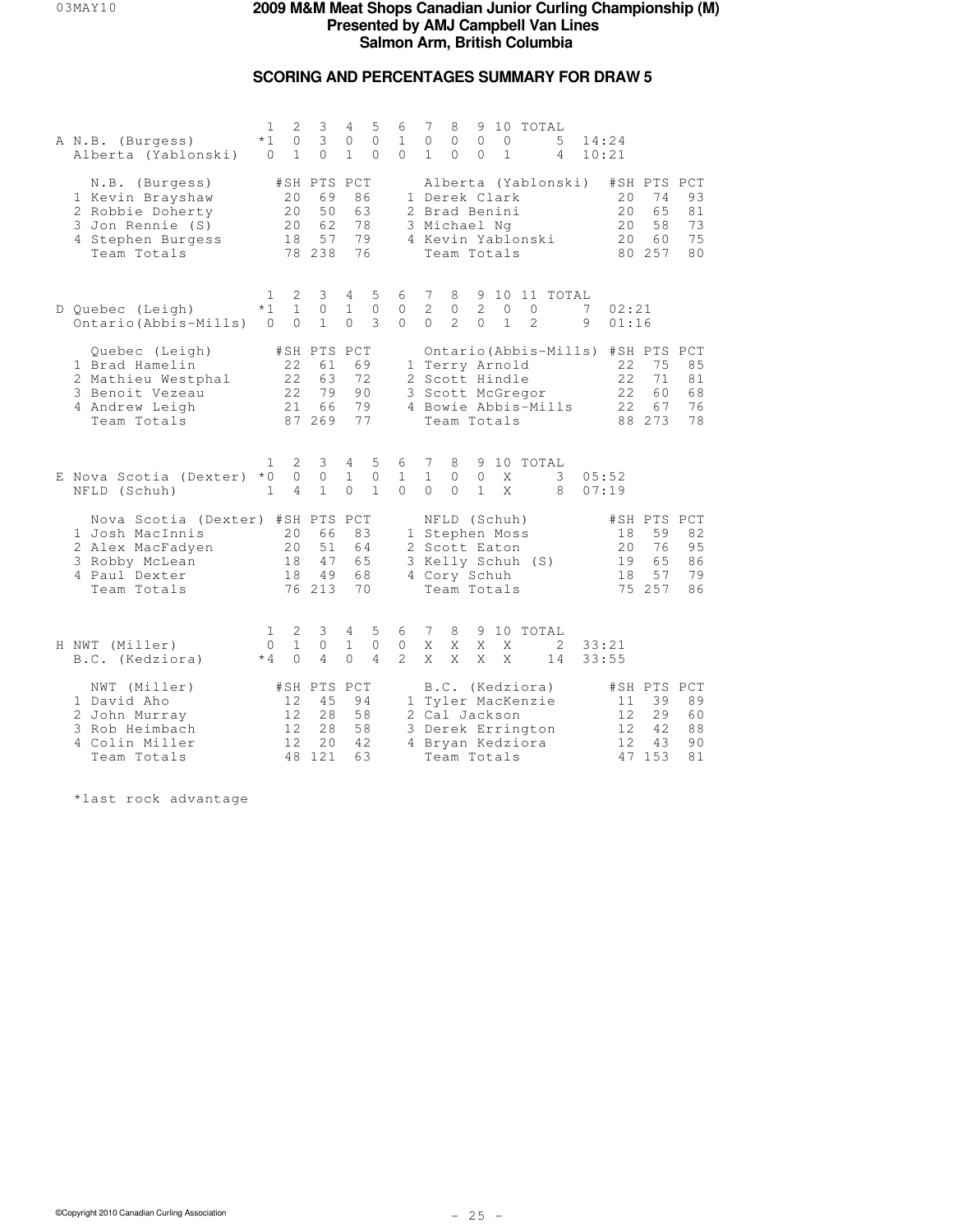# **SCORING AND PERCENTAGES SUMMARY FOR DRAW 6**

| A NFLD (Schuh)<br>Sask (Armstrong)                                                                            | 1<br>$\circ$<br>$*0$         | 2<br>0<br>$\circ$       | 3<br>$\mathbf{1}$<br>$\circ$                  | 4<br>2<br>$\Omega$         | 5<br>$\circ$<br>$\mathcal{L}$  | 6<br>$\mathbf{1}$<br>$\Omega$ | 7<br>0<br>4                                                                   | 8<br>0<br>$\mathbf{1}$         | 2<br>$\mathbf{0}$            | 1<br>$\Omega$ | 1<br>$\Omega$                      | 9 10 11 TOTAL                      | 8<br>7 | 01:17<br>02:28                                           |                                               |                            |
|---------------------------------------------------------------------------------------------------------------|------------------------------|-------------------------|-----------------------------------------------|----------------------------|--------------------------------|-------------------------------|-------------------------------------------------------------------------------|--------------------------------|------------------------------|---------------|------------------------------------|------------------------------------|--------|----------------------------------------------------------|-----------------------------------------------|----------------------------|
| NFLD (Schuh)<br>1 Stephen Moss<br>2 Scott Eaton<br>3 Kelly Schuh (S)<br>4 Cory Schuh<br>Team Totals           |                              | 22<br>22<br>22<br>22    | #SH PTS PCT<br>70<br>60<br>63<br>66<br>88 259 | 80<br>68<br>72<br>75<br>74 |                                |                               | 1 Jordan Raymond<br>2 Tyson Armstrong<br>3 Tyler Lang<br>4 Mike Armstrong     |                                | Team Totals                  |               |                                    | Sask (Armstrong)                   |        | 21<br>22<br>22<br>21                                     | #SH PTS PCT<br>66<br>57<br>67<br>57<br>86 247 | 79<br>65<br>76<br>68<br>72 |
| D Yukon (Scoffin)<br>N.B. (Burgess)                                                                           | 1<br>$\mathbf{0}$<br>$*$ 0   | 2<br>$\circ$<br>$\circ$ | 3<br>$\circ$<br>5                             | 4<br>$\circ$<br>$\circ$    | 5<br>2<br>$\Omega$             | 6<br>0<br>$\mathbf{1}$        | 7<br>$\mathbf{1}$<br>$\Omega$                                                 | 8<br>$\mathbf{1}$<br>$\Omega$  | $\circ$<br>$\mathcal{L}$     | X<br>X        |                                    | 9 10 TOTAL<br>4<br>8               |        | 06:43<br>12:30                                           |                                               |                            |
| Yukon (Scoffin)<br>1 Mitchell Young<br>2 Nicholas Koltun<br>3 Will Mahoney<br>4 Thomas Scoffin<br>Team Totals |                              | 20<br>20<br>20<br>18    | #SH PTS PCT<br>67<br>52<br>51<br>51<br>78 221 | 84<br>65<br>64<br>71<br>71 |                                |                               | 1 Kevin Brayshaw<br>2 Robbie Doherty<br>3 Jon Rennie (S)<br>4 Stephen Burgess |                                | Team Totals                  |               | N.B. (Burgess)                     |                                    |        | 17<br>20<br>20<br>18                                     | #SH PTS PCT<br>56<br>74<br>63<br>60<br>75 253 | 82<br>93<br>79<br>83<br>84 |
| E B.C. (Kedziora)<br>Manitoba (Good)                                                                          | 1<br>$\circ$<br>$*1$         | 2<br>0<br>$\mathbf{1}$  | 3<br>2<br>$\circ$                             | 4<br>$\circ$<br>3          | 5<br>$\mathbf{1}$<br>$\Omega$  | 6<br>$\mathbf{0}$<br>$\Omega$ | 7<br>$\circ$<br>$\mathbf{1}$                                                  | 8<br>3<br>$\circ$              | $\circ$<br>$\mathbf{1}$      | 3<br>$\circ$  |                                    | 9 10 TOTAL<br>9<br>$7\phantom{.0}$ |        | 01:44<br>03:51                                           |                                               |                            |
| B.C. (Kedziora)<br>1 Tyler MacKenzie<br>2 Cal Jackson<br>3 Derek Errington<br>4 Bryan Kedziora<br>Team Totals |                              | 20<br>20<br>20<br>19    | #SH PTS PCT<br>71<br>56<br>52<br>54<br>79 233 | 89<br>70<br>65<br>71<br>74 |                                | 3                             | 1 David Wiebe<br>2 Kent Moffitt<br>4 Sam Good                                 |                                | Team Totals                  |               | Manitoba (Good)<br>Taylor McIntyre |                                    |        | 20<br>20<br>20<br>20                                     | #SH PTS PCT<br>68<br>59<br>57<br>51<br>80 235 | 85<br>74<br>71<br>64<br>73 |
| G NWT (Miller)<br>N.Ont (Johnston)                                                                            | 1<br>$*1$<br>$\mathbf{0}$    | 2<br>0<br>2             | 3<br>$\mathbf{1}$<br>$\circ$                  | 4<br>$\circ$<br>$\circ$    | 5<br>$\circ$<br>$\overline{c}$ | 6<br>$\mathbf{0}$<br>$\Omega$ | 7<br>$\circ$<br>$\mathfrak{D}$                                                | 8<br>$\circ$<br>$\overline{2}$ | 9<br>$\circ$<br>$\mathbf{1}$ | X<br>X        |                                    | 10 TOTAL<br>2<br>9                 |        | 16:01<br>21:09                                           |                                               |                            |
| NWT (Miller)<br>1 David Aho<br>2 John Murray<br>3 Rob Heimbach<br>4 Colin Miller<br>Team Totals               |                              | 18<br>18<br>18<br>18    | #SH PTS PCT<br>57<br>53<br>54<br>38<br>72 202 | 79<br>74<br>75<br>53<br>70 |                                |                               | 1 Mike Badiuk<br>2 Michael Makela<br>3 Cody Johnston<br>4 Dylan Johnston      |                                | Team Totals                  |               | N.Ont (Johnston)                   |                                    |        | 18<br>18<br>18<br>17                                     | #SH PTS PCT<br>55<br>65<br>64<br>62<br>71 246 | 76<br>90<br>89<br>91<br>87 |
| J P.E.I. (Gallant)<br>Nova Scotia (Dexter) *0                                                                 | $\mathbf{1}$<br>$\mathbf{Z}$ | 2<br>U<br>$\circ$       | 3<br>3 0 0<br>$\overline{0}$                  | 4<br>$\mathbf{1}$          | 5<br>$\overline{1}$            | 6<br>3.<br>$\mathbf{0}$       | 7<br>U<br>$\mathbf{1}$                                                        | 8<br>ı<br>0                    | Χ<br>X                       | Χ<br>Χ        | 9 10 TOTAL                         | 9<br>3                             |        | 28:44<br>18:47                                           |                                               |                            |
| P.E.I. (Gallant)<br>1 Jamie Danbrook<br>2 Anson Carmody<br>3 Adam Casey<br>4 Brett Gallant<br>Team Totals     |                              | 14<br>16<br>16<br>16    | #SH PTS PCT<br>42<br>54<br>43<br>47<br>62 186 | 75<br>84<br>67<br>73<br>75 |                                |                               | 1 Josh MacInnis<br>2 Alex MacFadyen<br>3 Robby McLean<br>4 Paul Dexter        |                                | Team Totals                  |               |                                    |                                    |        | Nova Scotia (Dexter) #SH PTS PCT<br>16<br>16<br>16<br>16 | 50<br>44<br>44<br>38<br>64 176                | 78<br>69<br>69<br>59<br>69 |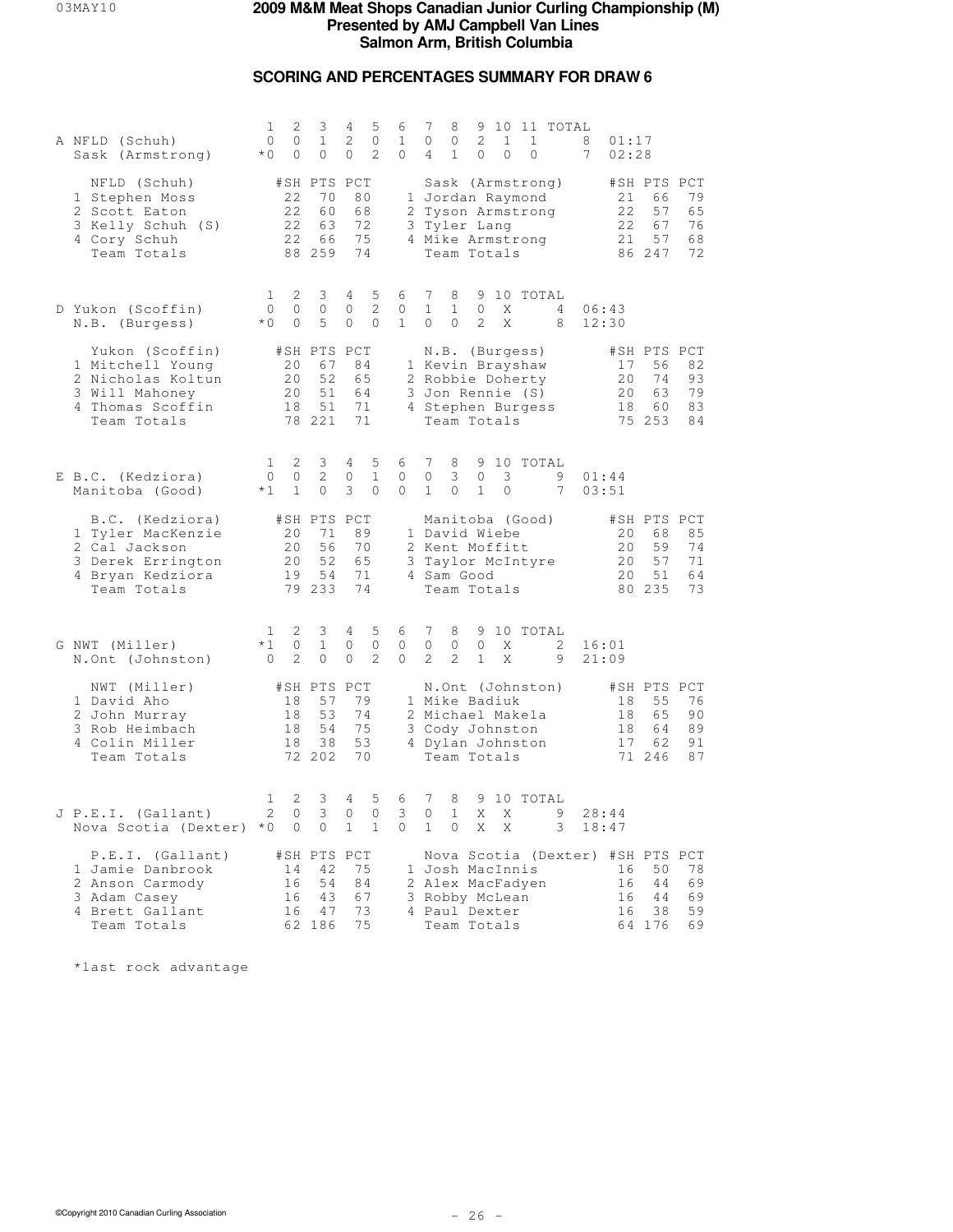# **SCORING AND PERCENTAGES SUMMARY FOR DRAW 7**

| D Manitoba (Good)<br>Alberta (Yablonski)                                                                              | $\mathbf{1}$<br>$\Omega$<br>$*2$ | 2<br>4<br>$\Omega$              | 3<br>$\circ$<br>3                             | 4<br>$\mathbf{0}$<br>$\Omega$              | 5<br>$\mathbf{1}$<br>$\Omega$   | 6<br>$\mathbf{1}$<br>$\Omega$     | 7<br>$\circ$<br>$\mathcal{L}$     | 8<br>3<br>$\Omega$                                                 | 9<br>2<br>$\Omega$             | X<br>X                         | 10 TOTAL                                                                                        | 11<br>7             | 09:23<br>11:07 |                      |                                                                     |                            |
|-----------------------------------------------------------------------------------------------------------------------|----------------------------------|---------------------------------|-----------------------------------------------|--------------------------------------------|---------------------------------|-----------------------------------|-----------------------------------|--------------------------------------------------------------------|--------------------------------|--------------------------------|-------------------------------------------------------------------------------------------------|---------------------|----------------|----------------------|---------------------------------------------------------------------|----------------------------|
| Manitoba (Good)<br>1 David Wiebe<br>2 Kent Moffitt<br>3 Taylor McIntyre<br>4 Sam Good<br>Team Totals                  |                                  | 18<br>18<br>18<br>17            | #SH PTS PCT<br>56<br>49<br>57<br>48<br>71 210 | 78<br>68<br>79<br>71<br>74                 |                                 |                                   |                                   | 1 Derek Clark<br>2 Brad Benini<br>3 Michael Ng<br>Team Totals      |                                |                                | 4 Kevin Yablonski                                                                               | Alberta (Yablonski) |                | 18<br>18<br>18<br>18 | #SH PTS PCT<br>61<br>54<br>47<br>51<br>72 213                       | 85<br>75<br>65<br>71<br>74 |
| F B.C. (Kedziora)<br>N.B. (Burgess)                                                                                   | 1<br>$*0$<br>$\mathbf{1}$        | 2<br>$\overline{2}$<br>$\Omega$ | 3<br>3<br>$\Omega$                            | 4<br>0<br>$\mathbf{1}$                     | 5<br>$\circ$<br>$\mathfrak{D}$  | 6<br>$\mathbf{1}$<br>$\Omega$     | 7<br>2<br>$\Omega$                | 8<br>0<br>$\mathcal{L}$                                            | $\circ$<br>$\mathcal{L}$       | 2<br>$\Omega$                  | 9 10 TOTAL                                                                                      | 10<br>8             | 01:54<br>03:08 |                      |                                                                     |                            |
| B.C. (Kedziora)<br>1 Tyler MacKenzie<br>2 Cal Jackson<br>3 Derek Errington<br>4 Bryan Kedziora<br>Team Totals         |                                  | 19<br>20<br>20<br>19            | #SH PTS PCT<br>55<br>56<br>55<br>46<br>78 212 | 72<br>70<br>69<br>61<br>68                 |                                 |                                   |                                   | Team Totals                                                        |                                |                                | N.B. (Burgess)<br>1 Kevin Brayshaw<br>2 Robbie Doherty<br>3 Jon Rennie (S)<br>4 Stephen Burgess |                     |                | 20<br>20<br>20<br>20 | #SH PTS PCT<br>65<br>60<br>55<br>52<br>80 232                       | 81<br>75<br>69<br>65<br>73 |
| H Nova Scotia (Dexter)<br>Quebec (Leigh)                                                                              | 1<br>$*1$<br>$\Omega$            | 2<br>$\mathbf{1}$<br>$\Omega$   | 3<br>$\circ$<br>$\mathbf{1}$                  | $\overline{4}$<br>$\mathbf{1}$<br>$\Omega$ | 5<br>2<br>$\Omega$              | 6<br>$\mathbf{0}$<br>$\mathbf{1}$ | 7<br>$\mathbf{0}$<br>$\mathbf{1}$ | 8<br>$\mathbf{1}$<br>$\Omega$                                      | 9<br>$\circ$<br>$\overline{2}$ | $\mathbf{0}$<br>$\overline{2}$ | 10 TOTAL                                                                                        | 6<br>7              | 11:59<br>08:53 |                      |                                                                     |                            |
| Nova Scotia (Dexter) #SH PTS<br>1 Josh MacInnis<br>2 Alex MacFadyen<br>3 Robby McLean<br>4 Paul Dexter<br>Team Totals |                                  | 18<br>20<br>20<br>20            | 51<br>61<br>59<br>61<br>78 232                | PCT<br>71<br>76<br>74<br>76<br>74          |                                 |                                   |                                   | 1 Brad Hamelin<br>3 Benoit Vezeau<br>4 Andrew Leigh<br>Team Totals |                                |                                | Quebec (Leigh)<br>2 Mathieu Westphal                                                            |                     |                | 20<br>20<br>20<br>20 | #SH PTS PCT<br>78<br>59<br>63<br>58<br>80 258                       | 98<br>74<br>79<br>73<br>81 |
| J NFLD (Schuh)<br>Ontario (Abbis-Mills)                                                                               | 1<br>$\Omega$<br>$*$ 0           | 2<br>$\circ$<br>$\mathbf{1}$    | 3<br>$\circ$<br>$\Omega$                      | 4<br>3<br>$\Omega$                         | 5<br>$\mathfrak{Z}$<br>$\Omega$ | 6<br>0<br>$\Omega$                | 7<br>$\circ$<br>$\mathcal{L}$     | 8<br>0<br>$\mathcal{L}$                                            | 9<br>$\mathbf{1}$<br>$\Omega$  | $\mathbf{1}$<br>$\Omega$       | 10 TOTAL                                                                                        | 8<br>5              | 00:41<br>00:10 |                      |                                                                     |                            |
| NFLD (Schuh)<br>1 Stephen Moss<br>2 Scott Eaton<br>3 Kelly Schuh (S)<br>4 Cory Schuh<br>Team Totals                   |                                  | 19<br>20<br>20<br>20<br>79      | #SH PTS<br>75<br>42<br>62<br>60<br>239        | PCT<br>99<br>53<br>78<br>75<br>76          |                                 |                                   |                                   | 1 Terry Arnold<br>2 Scott Hindle<br>Team Totals                    |                                |                                | 3 Scott McGregor<br>4 Bowie Abbis-Mills                                                         |                     |                | 20<br>20<br>19<br>19 | Ontario (Abbis-Mills) #SH PTS PCT<br>64<br>65<br>54<br>44<br>78 227 | 80<br>81<br>71<br>58<br>73 |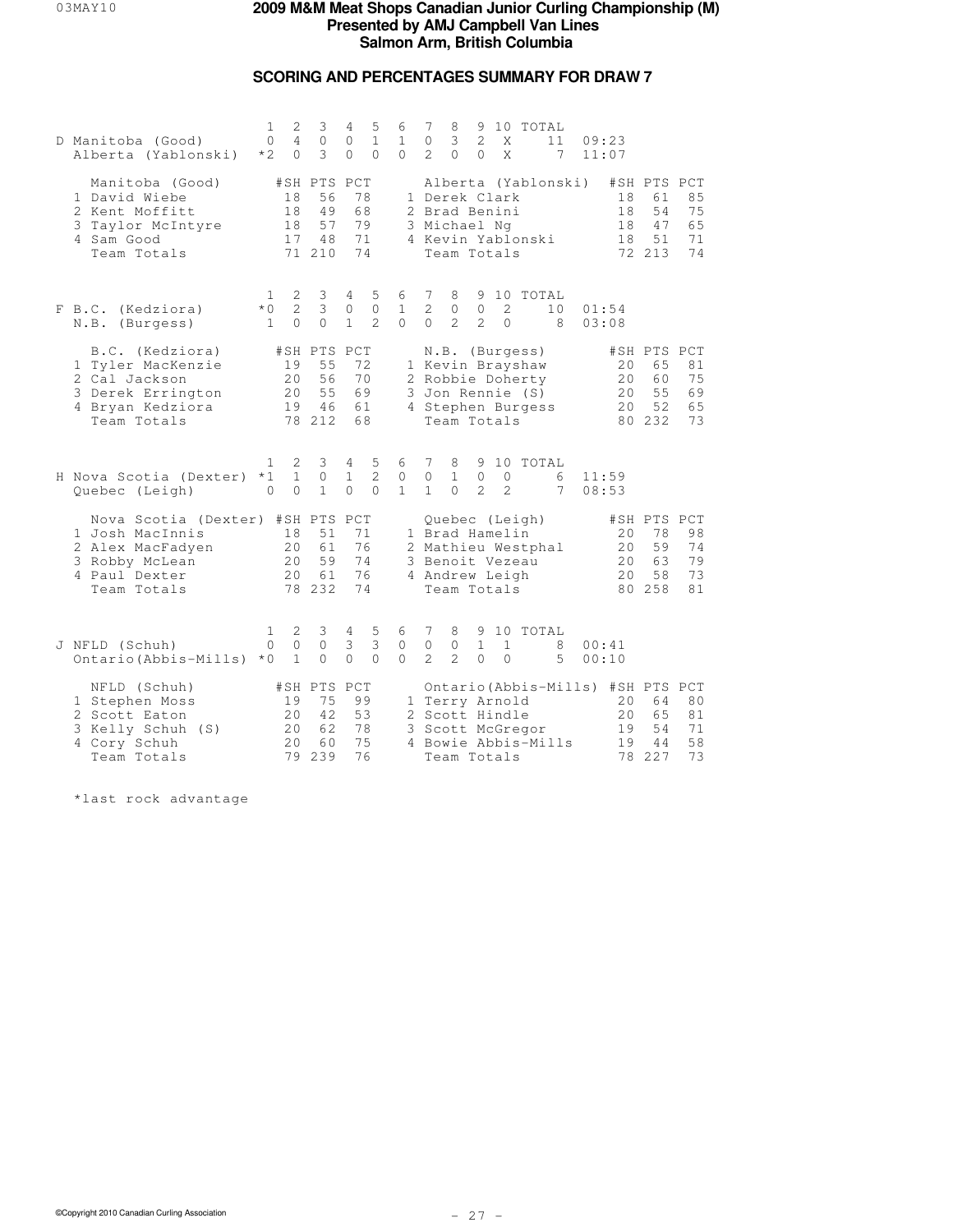# **SCORING AND PERCENTAGES SUMMARY FOR DRAW 8**

| B Alberta (Yablonski)<br>NWT (Miller)                                                                                       | $\mathbf{1}$<br>$*$ 0<br>$\mathbf{1}$ | $\mathbf{2}$<br>5<br>$\Omega$ | 3<br>$\circ$<br>$\mathfrak{D}$                | 4<br>$\mathbf{1}$<br>$\Omega$     | 5<br>3<br>$\Omega$            | 6<br>$\circ$<br>$\mathbf{1}$  | 7<br>2<br>$\Omega$               | 8<br>3<br>$\Omega$                                                                                            | X<br>X                       | X<br>X                   |                          | 9 10 TOTAL<br>14<br>$\overline{4}$ | 25:18<br>20:52 |                          |                                               |                                   |
|-----------------------------------------------------------------------------------------------------------------------------|---------------------------------------|-------------------------------|-----------------------------------------------|-----------------------------------|-------------------------------|-------------------------------|----------------------------------|---------------------------------------------------------------------------------------------------------------|------------------------------|--------------------------|--------------------------|------------------------------------|----------------|--------------------------|-----------------------------------------------|-----------------------------------|
| Alberta (Yablonski)<br>1 Derek Clark<br>2 Brad Benini<br>3 Michael Ng<br>4 Kevin Yablonski<br>Team Totals                   |                                       | 16<br>16<br>16<br>16          | #SH PTS PCT<br>55<br>45<br>53<br>49<br>64 202 | 86<br>70<br>83<br>77<br>79        |                               |                               |                                  | NWT (Miller)<br>1 David Aho<br>2 John Murray<br>3 Rob Heimbach<br>4 Colin Miller<br>Team Totals               |                              |                          |                          |                                    |                | 16<br>16<br>16<br>1.5    | #SH PTS PCT<br>55<br>42<br>41<br>32<br>63 170 | 86<br>66<br>64<br>53<br>67        |
| F Ontario (Abbis-Mills)<br>Yukon (Scoffin)                                                                                  | 1.<br>$*0$<br>$\Omega$                | 2<br>$\circ$<br>$\mathbf{1}$  | 3<br>$\overline{4}$<br>$\Omega$               | $4 -$<br>$\mathbf{1}$<br>$\Omega$ | 5<br>3<br>$\Omega$            | 6<br>0<br>$2^{1}$             | 7<br>$7\phantom{.0}$<br>$\Omega$ | 8<br>X<br>X                                                                                                   | X<br>X                       | X<br>X                   |                          | 9 10 TOTAL<br>15<br>3              | 30:39<br>23:58 |                          |                                               |                                   |
| Ontario (Abbis-Mills) #SH PTS<br>1 Terry Arnold<br>2 Scott Hindle<br>3 Scott McGregor<br>4 Bowie Abbis-Mills<br>Team Totals |                                       | 14<br>14<br>14<br>12          | 45<br>50<br>49<br>40<br>54 184                | PCT<br>80<br>89<br>88<br>83<br>85 |                               |                               |                                  | Yukon (Scoffin)<br>1 Mitchell Young<br>2 Nicholas Koltun<br>3 Will Mahoney<br>4 Thomas Scoffin<br>Team Totals |                              |                          |                          |                                    |                | 14<br>14<br>14<br>14     | #SH PTS<br>44<br>39<br>41<br>31<br>56 155     | PCT<br>79<br>70<br>73<br>55<br>69 |
| G Sask (Armstrong)<br>Manitoba (Good)                                                                                       | 1<br>$*2$<br>$\Omega$                 | 2<br>$\mathbf{1}$<br>$\Omega$ | 3<br>$\mathbf{1}$<br>$\Omega$                 | 4<br>0<br>$\Omega$                | 5<br>$\circ$<br>$\mathcal{L}$ | 6<br>$\mathbf{1}$<br>$\Omega$ | 7<br>$\circ$<br>$\Omega$         | 8<br>$\circ$<br>$\mathbf{1}$                                                                                  | 9<br>$\circ$<br>$\mathbf{1}$ | $\mathbf{1}$<br>$\Omega$ |                          | 10 TOTAL<br>6<br>4                 | 03:41<br>04:43 |                          |                                               |                                   |
| Sask (Armstrong)<br>1 Jordan Raymond<br>2 Tyson Armstrong<br>3 Tyler Lang<br>4 Mike Armstrong<br>Team Totals                |                                       | 20<br>20<br>20<br>20          | #SH PTS PCT<br>54<br>57<br>66<br>62<br>80 239 | 68<br>71<br>83<br>78<br>75        |                               | 3                             |                                  | Manitoba (Good)<br>1 David Wiebe<br>2 Kent Moffitt<br>Taylor McIntyre<br>4 Sam Good<br>Team Totals            |                              |                          |                          |                                    |                | 20<br>20<br>20<br>19     | #SH PTS PCT<br>67<br>55<br>59<br>54<br>79 235 | 84<br>69<br>74<br>71<br>74        |
| I N.Ont (Johnston)<br>P.E.I. (Gallant)                                                                                      | $\mathbf{1}$<br>$\Omega$<br>$*3$      | 2<br>$\mathbf{1}$<br>$\Omega$ | 3<br>$\mathbf{1}$<br>$\Omega$                 | 4<br>$\mathbf{1}$<br>$\Omega$     | 5<br>$\circ$<br>$\mathbf{1}$  | 6<br>3<br>$\Omega$            | 7<br>$\circ$<br>3                | 8<br>0<br>$\mathbf{1}$                                                                                        | 9<br>$\mathbf{1}$<br>$\circ$ | $\mathbf{1}$<br>$\Omega$ | $\mathbf{1}$<br>$\Omega$ | 10 11 TOTAL                        | 9<br>8         | 01:23<br>02:34           |                                               |                                   |
| N.Ont (Johnston)<br>1 Mike Badiuk<br>2 Michael Makela<br>3 Cody Johnston<br>4 Dylan Johnston<br>Team Totals                 |                                       | 22<br>22<br>2.2.<br>2.1       | #SH PTS PCT<br>68<br>64<br>48<br>61<br>87 241 | 77<br>73<br>55<br>73<br>69        |                               |                               |                                  | 1 Jamie Danbrook<br>2 Anson Carmody<br>3 Adam Casey<br>4 Brett Gallant<br>Team Totals                         |                              |                          |                          | P.E.I. (Gallant)                   |                | 22<br>22<br>2.2.<br>2.2. | #SH PTS PCT<br>76<br>74<br>60<br>64<br>88 274 | 86<br>84<br>68<br>73<br>78        |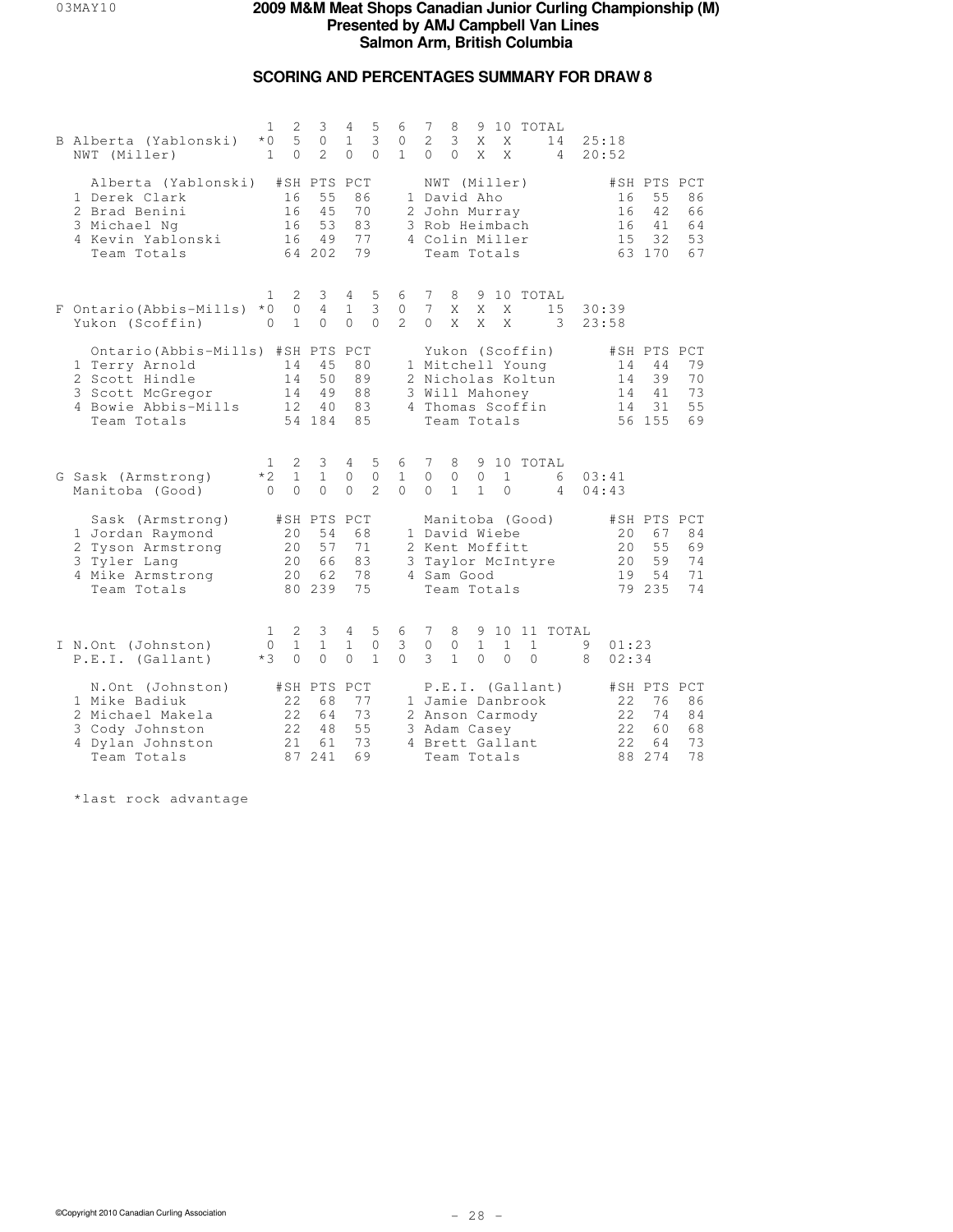## **SCORING AND PERCENTAGES SUMMARY FOR DRAW 9**

| B P.E.I. (Gallant)<br>Quebec (Leigh)                                                                           | 2<br>1<br>$*3$<br>$\mathbf{1}$<br>$\circ$<br>0       | 3<br>0<br>2                                   | 4<br>5<br>$\mathbf{1}$<br>$\mathbb O$<br>0<br>$\mathbf{1}$  | 7<br>8<br>9 10 TOTAL<br>6<br>3<br>4<br>0<br>X<br>Χ<br>12<br>21:26<br>$\circ$<br>2<br>$\circ$<br>X<br>5<br>17:50<br>X                                                                                   |                            |
|----------------------------------------------------------------------------------------------------------------|------------------------------------------------------|-----------------------------------------------|-------------------------------------------------------------|--------------------------------------------------------------------------------------------------------------------------------------------------------------------------------------------------------|----------------------------|
| P.E.I. (Gallant)<br>1 Jamie Danbrook<br>2 Anson Carmody<br>3 Adam Casey<br>4 Brett Gallant<br>Team Totals      | 16<br>16<br>16<br>16                                 | #SH PTS PCT<br>52<br>39<br>51<br>53<br>64 195 | 81<br>61<br>80<br>83<br>76                                  | #SH PTS PCT<br>Quebec (Leigh)<br>1 Brad Hamelin<br>16<br>47<br>16<br>38<br>2 Mathieu Westphal<br>3 Benoit Vezeau<br>16<br>35<br>4 Andrew Leigh<br>38<br>16<br>64 158<br>Team Totals                    | 73<br>59<br>55<br>59<br>62 |
| D NWT (Miller)<br>NFLD (Schuh)                                                                                 | 2<br>1<br>$*$ 0<br>2<br>$\circ$<br>$\circ$           | 3<br>$\circ$<br>$\mathbf{1}$                  | 5<br>4<br>$\mathbf{0}$<br>0<br>$\mathbf{1}$<br>$\mathbf{1}$ | 7<br>9<br>10 11 TOTAL<br>6<br>8<br>3<br>2<br>$\mathbf{1}$<br>$\circ$<br>$\mathbf{0}$<br>0<br>8<br>01:29<br>$\overline{c}$<br>0<br>$\circ$<br>$\mathbf{1}$<br>$\mathbf{1}$<br>$7^{\circ}$<br>00:50<br>0 |                            |
| NWT (Miller)<br>1 David Aho<br>2 John Murray<br>3 Rob Heimbach<br>4 Colin Miller<br>Team Totals                | 21<br>22<br>22<br>22                                 | #SH PTS PCT<br>67<br>56<br>55<br>54<br>87 232 | 80<br>64<br>63<br>61<br>67                                  | NFLD (Schuh)<br>#SH PTS PCT<br>1 Stephen Moss<br>22<br>68<br>2 Scott Eaton<br>22<br>60<br>3 Kelly Schuh (S)<br>22<br>60<br>22<br>4 Cory Schuh<br>63<br>88 251<br>Team Totals                           | 77<br>68<br>68<br>72<br>71 |
| E N.Ont (Johnston)<br>Sask (Armstrong)                                                                         | 2<br>$\mathbf{1}$<br>2<br>$\circ$<br>$*2$<br>$\circ$ | 3<br>0<br>$\mathbf{1}$                        | 5<br>4<br>1<br>0<br>$\circ$<br>$\overline{4}$               | 7<br>10 11 TOTAL<br>6<br>8<br>9<br>2<br>$\mathbf{1}$<br>$\mathbf{1}$<br>1<br>0<br>$\mathbf{1}$<br>9<br>02:33<br>$\circ$<br>$\circ$<br>$\mathbf{1}$<br>$\Omega$<br>$\Omega$<br>$\circ$<br>8<br>00:18    |                            |
| N.Ont (Johnston)<br>1 Mike Badiuk<br>2 Michael Makela<br>3 Cody Johnston<br>4 Dylan Johnston<br>Team Totals    | 22<br>22<br>22<br>21                                 | #SH PTS PCT<br>80<br>59<br>72<br>60<br>87 271 | 91<br>67<br>82<br>71<br>78                                  | Sask (Armstrong)<br>#SH PTS PCT<br>1 Jordan Raymond<br>22<br>69<br>2 Tyson Armstrong<br>22<br>54<br>3 Tyler Lang<br>22<br>70<br>22<br>48<br>4 Mike Armstrong<br>Team Totals<br>88 241                  | 78<br>61<br>80<br>55<br>68 |
| G B.C. (Kedziora)<br>Yukon (Scoffin)                                                                           | $\mathbf{1}$<br>2<br>$*2$<br>0<br>$\circ$<br>0       | 3<br>0<br>$\mathbf{1}$                        | 5<br>4<br>3<br>0<br>0<br>$\mathbf{1}$                       | 7<br>6<br>8<br>9<br>10 TOTAL<br>3<br>$\mathbf{1}$<br>X<br>9<br>0<br>Χ<br>23:30<br>0<br>$\circ$<br>2<br>X<br>X<br>4<br>18:17                                                                            |                            |
| B.C. (Kedziora)<br>1 Tyler MacKenzie<br>2 Cal Jackson<br>3 Derek Errington<br>4 Bryan Kedziora<br>Team Totals  | 14<br>16<br>16<br>16                                 | #SH PTS PCT<br>48<br>39<br>50<br>56<br>62 193 | 86<br>61<br>78<br>88<br>78                                  | Yukon (Scoffin)<br>#SH PTS PCT<br>1 Mitchell Young<br>55<br>16<br>2 Nicholas Koltun<br>16<br>36<br>43<br>3 Will Mahoney<br>16<br>4 Thomas Scoffin<br>16<br>41<br>Team Totals<br>64 175                 | 86<br>56<br>67<br>64<br>68 |
| I N.B. (Burgess)<br>Nova Scotia (Dexter) *0                                                                    | 2<br>1<br>$\circ$<br>$\mathbf 1$<br>0                | 3<br>$\mathbf{1}$<br>0                        | 4<br>5<br>0<br>$\mathbf{1}$<br>$\mathbf{1}$<br>$\Omega$     | 7<br>6<br>8<br>9<br>10 TOTAL<br>$\mathbf{1}$<br>$\circ$<br>$\circ$<br>$\Omega$<br>1<br>5<br>08:45<br>$\Omega$<br>$\mathbf{1}$<br>$\Omega$<br>$\mathbf{1}$<br>3<br>05:29<br>0                           |                            |
| N.B. (Burgess)<br>1 Kevin Brayshaw<br>2 Robbie Doherty<br>3 Jon Rennie (S)<br>4 Stephen Burgess<br>Team Totals | 19<br>20<br>19<br>20                                 | #SH PTS PCT<br>60<br>70<br>54<br>59<br>78 243 | 79<br>88<br>71<br>74<br>78                                  | Nova Scotia (Dexter) #SH PTS PCT<br>1 Josh MacInnis<br>20<br>65<br>2 Alex MacFadyen<br>54<br>19<br>3 Robby McLean<br>20<br>57<br>20<br>57<br>4 Paul Dexter<br>79 233<br>Team Totals                    | 81<br>71<br>71<br>71<br>74 |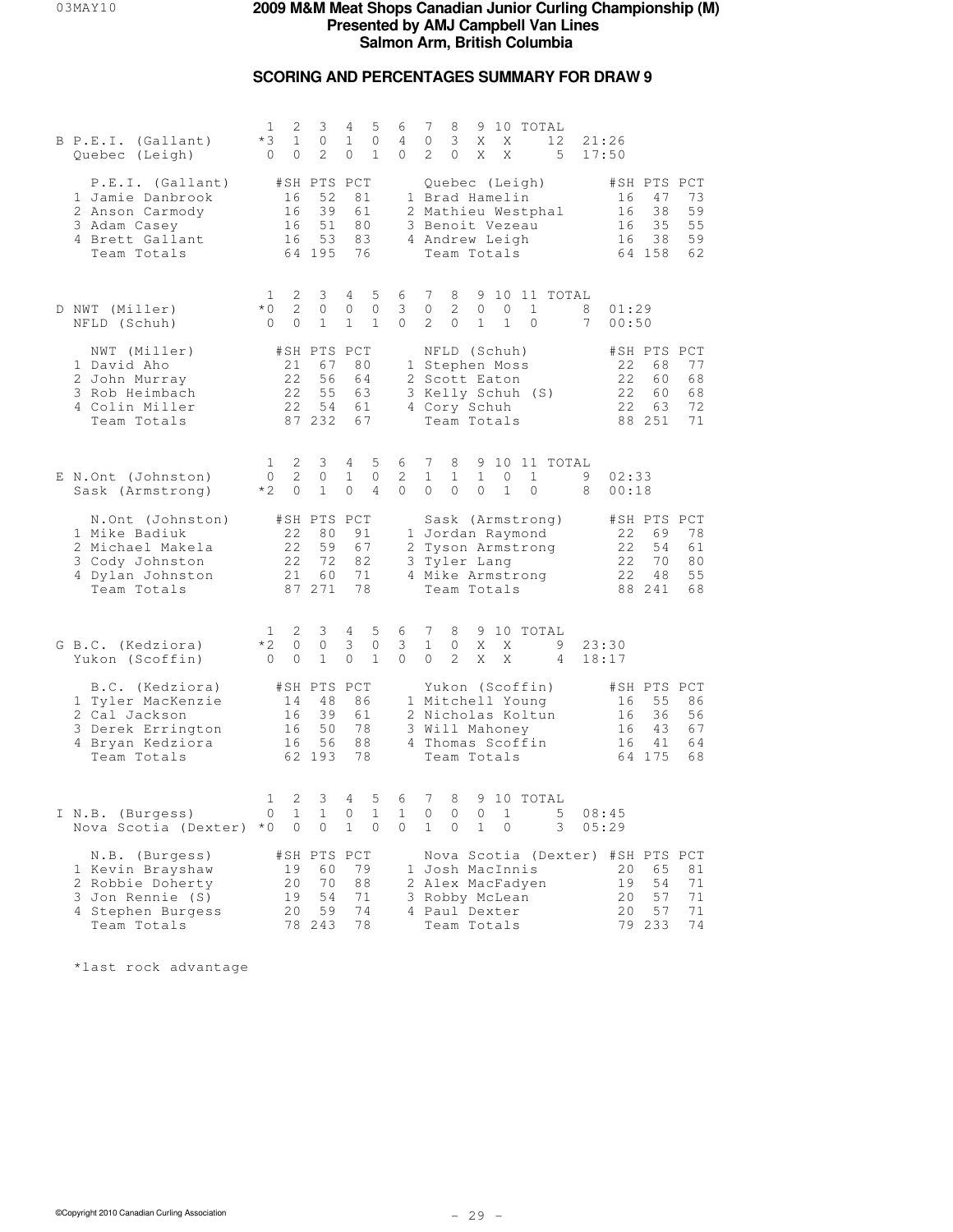# **SCORING AND PERCENTAGES SUMMARY FOR DRAW 10**

|  | B NFLD (Schuh)<br>B.C. (Kedziora)                                                                                         | 1<br>$*$ 0<br>$\mathbf{1}$             | 2<br>$\mathbf{1}$<br>$\Omega$  | 3<br>$\circ$<br>$\mathfrak{D}$                | 4<br>$\mathbf{1}$<br>$\Omega$ | 5<br>$\mathbf{0}$<br>3            | 6<br>$\mathbf{1}$<br>$\Omega$ | 7<br>$\mathbf{0}$<br>$\mathcal{L}$ | 8<br>0<br>3                                                                                                   | X<br>X                        | X<br>X                        | 9 10 TOTAL | 3<br>11                          | 15:32<br>17:05                                             |                                               |                                        |
|--|---------------------------------------------------------------------------------------------------------------------------|----------------------------------------|--------------------------------|-----------------------------------------------|-------------------------------|-----------------------------------|-------------------------------|------------------------------------|---------------------------------------------------------------------------------------------------------------|-------------------------------|-------------------------------|------------|----------------------------------|------------------------------------------------------------|-----------------------------------------------|----------------------------------------|
|  | NFLD (Schuh)<br>1 Stephen Moss<br>2 Scott Eaton<br>3 Kelly Schuh (S)<br>4 Cory Schuh<br>Team Totals                       |                                        | 16<br>16<br>16<br>16           | #SH PTS PCT<br>57<br>45<br>43<br>28<br>64 173 | 89<br>70<br>67<br>44<br>68    |                                   |                               |                                    | B.C. (Kedziora)<br>1 Tyler MacKenzie<br>2 Cal Jackson<br>3 Derek Errington<br>4 Bryan Kedziora<br>Team Totals |                               |                               |            |                                  | 15<br>16<br>16<br>16                                       | #SH PTS PCT<br>40<br>53<br>40<br>47<br>63 180 | 67<br>83<br>63<br>73<br>71             |
|  | E Yukon (Scoffin)<br>Alberta (Yablonski)                                                                                  | 1.<br>$*1$<br>$\Omega$                 | 2<br>$\circ$<br>$\overline{2}$ | 3<br>$\mathbf{1}$<br>$\Omega$                 | 4<br>$\circ$<br>$\mathbf{1}$  | 5<br>$\mathbf{1}$<br>$\Omega$     | 6<br>$\circ$<br>$2^{1}$       | 7<br>$\circ$<br>$\mathbf{1}$       | 8<br>$\mathbf{2}^{\prime}$<br>$\Omega$                                                                        | 9<br>$\mathbf{1}$<br>$\Omega$ | $\mathbb O$<br>$\overline{2}$ |            | 10 TOTAL<br>6<br>8               | 01:13<br>06:36                                             |                                               |                                        |
|  | Yukon (Scoffin)<br>1 Mitchell Young<br>2 Nicholas Koltun<br>3 Will Mahoney<br>4 Thomas Scoffin<br>Team Totals             |                                        | 20<br>20<br>20<br>20           | #SH PTS PCT<br>68<br>47<br>49<br>50<br>80 214 | 85<br>59<br>61<br>63<br>67    |                                   |                               |                                    | 1 Derek Clark<br>2 Brad Benini<br>3 Michael Ng<br>4 Kevin Yablonski<br>Team Totals                            |                               |                               |            | Alberta (Yablonski)              | 20<br>20<br>20<br>19                                       | #SH PTS PCT<br>66<br>53<br>57<br>58<br>79 234 | 83<br>66<br>71<br>76<br>74             |
|  | G Nova Scotia (Dexter)<br>Ontario (Abbis-Mills)                                                                           | 1.<br>$*$ 0<br>$\overline{0}$          | 2<br>$\circ$<br>$\Omega$       | 3<br>$\circ$<br>3                             | 4<br>1<br>$\Omega$            | 5<br>2<br>$\Omega$                | 6<br>$\mathbf{0}$<br>3        | 7<br>2<br>$\bigcap$                | 8<br>$\circ$<br>$\mathbf{1}$                                                                                  | $\circ$<br>$\mathbf{1}$       | X<br>X                        |            | 9 10 TOTAL<br>5<br>8             | 05:19<br>07:30                                             |                                               |                                        |
|  | Nova Scotia (Dexter) #SH PTS PCT<br>1 Josh MacInnis<br>2 Alex MacFadyen<br>3 Robby McLean<br>4 Paul Dexter<br>Team Totals |                                        | 20<br>20<br>20<br>19           | 74<br>59<br>60<br>54<br>79 247                | 93<br>74<br>75<br>71<br>78    |                                   |                               |                                    | 1 Terry Arnold<br>2 Scott Hindle<br>3 Scott McGregor<br>Team Totals                                           |                               |                               |            | 4 Bowie Abbis-Mills              | Ontario (Abbis-Mills) #SH PTS PCT<br>19<br>20<br>2.0<br>20 | 57<br>69<br>62<br>64<br>79 252                | 75<br>86<br>78<br>8 <sub>0</sub><br>80 |
|  | J Manitoba (Good)<br>NWT (Miller)                                                                                         | $\mathbf{1}$<br>$\Omega$<br>$*$ $\cap$ | 2<br>$\mathbf{1}$<br>$\Omega$  | 3<br>$\mathbf{1}$<br>$\Omega$                 | 4<br>2<br>$\Omega$            | 5<br>$\mathbf{0}$<br>$\mathbf{1}$ | 6<br>$\circ$<br>$\cap$        | 7<br>3<br>$\Omega$                 | 8<br>4<br>$\Omega$                                                                                            | X<br>X                        | X<br>X                        |            | 9 10 TOTAL<br>11<br>$\mathbf{1}$ | 24:26<br>18:03                                             |                                               |                                        |
|  | Manitoba (Good)<br>1 David Wiebe<br>2 Kent Moffitt<br>3 Taylor McIntyre<br>4 Sam Good<br>Team Totals                      |                                        | 16<br>16<br>16<br>16           | #SH PTS PCT<br>39<br>41<br>55<br>61<br>64 196 | 61<br>64<br>86<br>95<br>77    |                                   |                               |                                    | NWT (Miller)<br>1 David Aho<br>2 John Murray<br>3 Rob Heimbach<br>4 Colin Miller<br>Team Totals               |                               |                               |            |                                  | 16<br>16<br>16<br>16<br>64                                 | #SH PTS PCT<br>53<br>33<br>47<br>24<br>157    | 83<br>52<br>73<br>38<br>61             |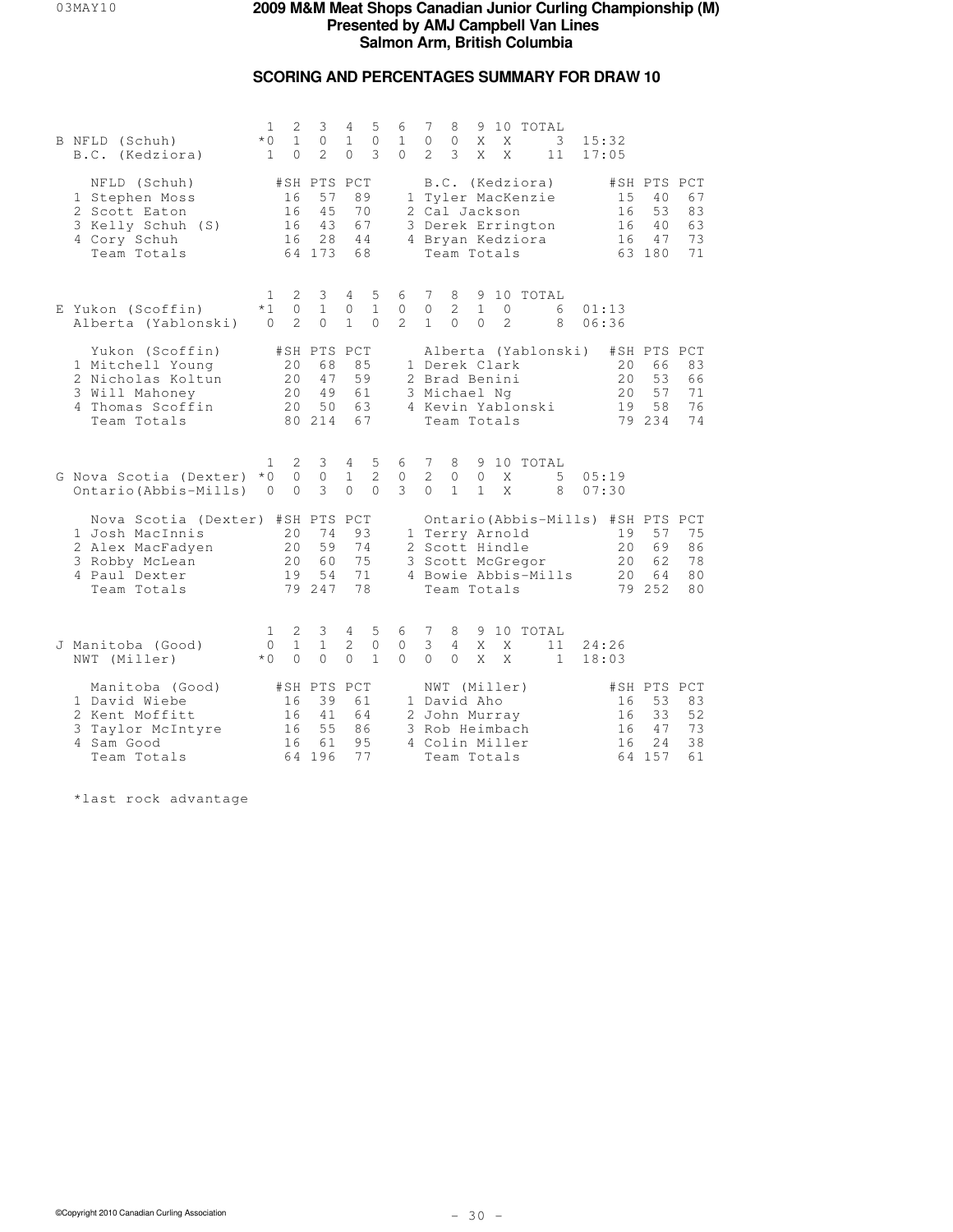# **SCORING AND PERCENTAGES SUMMARY FOR DRAW 11**

| A Quebec (Leigh)<br>NFLD (Schuh)                                                                              | 1<br>$\circ$<br>$*3$            | 2<br>$\overline{2}$<br>$\Omega$ | 3<br>0<br>$\mathbf{1}$                        | 4<br>0<br>$\mathbf{1}$          | 5<br>$\mathbf{1}$<br>$\Omega$     | 6<br>$\circ$<br>$\mathbf{1}$  | 7<br>$\mathbf{1}$<br>$\Omega$ | 8<br>0<br>$\mathbf{1}$        | $\overline{c}$<br>$\Omega$                                                                | 2<br>$\Omega$                | 9 10 TOTAL<br>8<br>7                  |                                  | 05:47<br>01:49             |                                               |                                   |
|---------------------------------------------------------------------------------------------------------------|---------------------------------|---------------------------------|-----------------------------------------------|---------------------------------|-----------------------------------|-------------------------------|-------------------------------|-------------------------------|-------------------------------------------------------------------------------------------|------------------------------|---------------------------------------|----------------------------------|----------------------------|-----------------------------------------------|-----------------------------------|
| Quebec (Leigh)<br>1 Brad Hamelin<br>2 Mathieu Westphal<br>3 Benoit Vezeau<br>4 Andrew Leigh<br>Team Totals    |                                 | 20<br>20<br>20<br>20            | #SH PTS PCT<br>47<br>53<br>49<br>54<br>80 203 | 59<br>66<br>61<br>68<br>63      |                                   |                               |                               |                               | NFLD (Schuh)<br>1 Stephen Moss<br>2 Scott Eaton<br>4 Cory Schuh<br>Team Totals            |                              | 3 Kelly Schuh (S)                     |                                  | 20<br>20<br>20<br>19       | #SH PTS PCT<br>57<br>50<br>56<br>52<br>79 215 | 71<br>63<br>70<br>68<br>68        |
| C P.E.I. (Gallant)<br>N.B. (Burgess)                                                                          | 1<br>$*2$<br>$\Omega$           | 2<br>$\circ$<br>$\overline{2}$  | 3<br>$\mathbf{1}$<br>$\Omega$                 | 4<br>$\overline{4}$<br>$\Omega$ | 5<br>$\mathbf{1}$<br>$\Omega$     | 6<br>0<br>$\mathbf{1}$        | 7<br>X<br>X                   | 8<br>X<br>X                   | 9<br>X<br>X                                                                               | X<br>X                       | 10 TOTAL<br>8<br>3                    |                                  | 36:09<br>33:24             |                                               |                                   |
| P.E.I. (Gallant)<br>1 Jamie Danbrook<br>2 Anson Carmody<br>3 Adam Casey<br>4 Brett Gallant<br>Team Totals     |                                 | 12<br>12<br>12<br>12            | #SH PTS PCT<br>39<br>37<br>34<br>38<br>48 148 | 81<br>77<br>71<br>79            | 77                                |                               |                               |                               | N.B. (Burgess)<br>1 Kevin Brayshaw<br>2 Robbie Doherty<br>3 Jon Rennie (S)<br>Team Totals |                              | 4 Stephen Burgess                     |                                  | 12<br>12<br>12<br>12       | #SH PTS<br>46<br>44<br>39<br>23<br>48 152     | PCT<br>96<br>92<br>81<br>48<br>79 |
| F N.Ont (Johnston)<br>Nova Scotia (Dexter)                                                                    | 1.<br>$*1$<br>$\mathbf{0}$      | 2<br>$\circ$<br>2               | 3<br>0<br>$\mathbf{1}$                        | 4<br>$\mathbf{1}$<br>$\Omega$   | 5<br>$\mathbf{0}$<br>$\mathbf{1}$ | 6<br>$\mathbf{0}$<br>3        | 7<br>2<br>$\Omega$            | 8<br>$\circ$<br>$\mathbf{1}$  | $\overline{2}$<br>$\Omega$                                                                | $\mathbf{0}$<br>$\mathbf{1}$ | 9 10 TOTAL<br>6<br>9                  |                                  | 08:22<br>08:37             |                                               |                                   |
| N.Ont (Johnston)<br>1 Mike Badiuk<br>2 Michael Makela<br>3 Cody Johnston<br>4 Dylan Johnston<br>Team Totals   |                                 | 20<br>20<br>19<br>20            | #SH PTS PCT<br>66<br>64<br>60<br>50<br>79 240 | 83<br>80<br>79<br>63<br>76      |                                   |                               |                               |                               | 1 Josh MacInnis<br>2 Alex MacFadyen<br>3 Robby McLean<br>4 Paul Dexter<br>Team Totals     |                              |                                       | Nova Scotia (Dexter) #SH PTS PCT | 18<br>20<br>2.0<br>19      | 56<br>70<br>65<br>52<br>77 243                | 78<br>88<br>81<br>68<br>79        |
| J B.C. (Kedziora)<br>Sask (Armstrong)                                                                         | 1<br>$\mathbf{1}$<br>$*$ $\cap$ | 2<br>$\Omega$<br>$\mathbf{1}$   | 3<br>$\mathbf{1}$<br>$\Omega$                 | 4<br>0<br>$\mathcal{L}$         | 5<br>$\circ$<br>$\mathbf{1}$      | 6<br>$\mathbf{0}$<br>$\Omega$ | 7<br>$\mathbf{1}$<br>$\Omega$ | 8<br>$\mathbf{1}$<br>$\Omega$ | 9<br>$\Omega$<br>$\mathcal{L}$                                                            | X<br>X                       | 10 TOTAL<br>4<br>6                    |                                  | 02:50<br>10:12             |                                               |                                   |
| B.C. (Kedziora)<br>1 Tyler MacKenzie<br>2 Cal Jackson<br>3 Derek Errington<br>4 Bryan Kedziora<br>Team Totals |                                 | 19<br>20<br>20<br>19<br>78      | #SH PTS PCT<br>55<br>51<br>49<br>59<br>214    | 64<br>61<br>78<br>69            | 72                                | 3                             |                               |                               | 1 Jordan Raymond<br>Tyler Lang<br>4 Mike Armstrong<br>Team Totals                         |                              | Sask (Armstrong)<br>2 Tyson Armstrong |                                  | 19<br>20<br>20<br>19<br>78 | #SH PTS PCT<br>57<br>52<br>46<br>56<br>211    | 75<br>65<br>57<br>74<br>68        |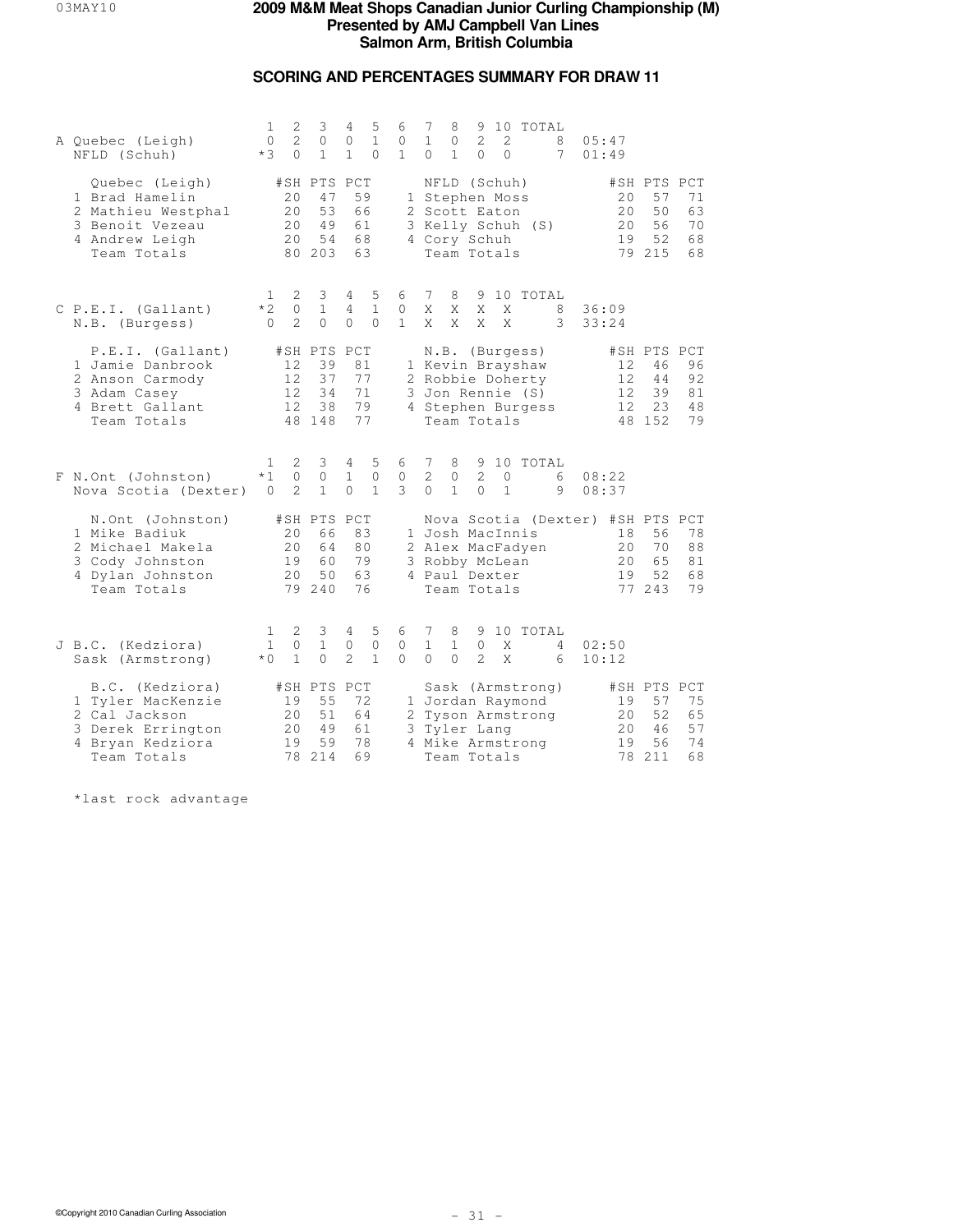# **SCORING AND PERCENTAGES SUMMARY FOR DRAW 12**

| A Alberta (Yablonski)<br>N.Ont (Johnston)                                                                                       | 2<br>1<br>2<br>$*$ 0<br>$\circ$<br>0     | 3<br>$\overline{4}$<br>0                      | 4<br>5<br>2<br>$\circ$<br>$\mathbf{1}$<br>0            | 6<br>0<br>3              | 7<br>10 TOTAL<br>8<br>9<br>2<br>$\mathbf{0}$<br>Χ<br>Χ<br>10<br>$\mathbf{1}$<br>X<br>5<br>0<br>Χ                                                    | 26:04<br>21:49                                                                                      |
|---------------------------------------------------------------------------------------------------------------------------------|------------------------------------------|-----------------------------------------------|--------------------------------------------------------|--------------------------|-----------------------------------------------------------------------------------------------------------------------------------------------------|-----------------------------------------------------------------------------------------------------|
| Alberta (Yablonski) #SH PTS PCT<br>1 Derek Clark<br>2 Brad Benini<br>3 Michael Ng<br>4 Kevin Yablonski<br>Team Totals           | 16<br>16<br>16<br>16                     | 54<br>52<br>51<br>58<br>64 215                | 84<br>81<br>80<br>91<br>84                             |                          | N.Ont (Johnston)<br>1 Mike Badiuk<br>2 Michael Makela<br>3 Cody Johnston<br>4 Dylan Johnston<br>Team Totals                                         | #SH PTS PCT<br>81<br>16<br>52<br>16<br>54<br>84<br>52<br>16<br>81<br>34<br>53<br>16<br>64 192<br>75 |
| C NWT (Miller)<br>Sask (Armstrong)                                                                                              | 2<br>1<br>$*0$<br>0<br>$\mathbf{0}$<br>0 | 3<br>0<br>0                                   | 5<br>4<br>$\mathbf{1}$<br>1<br>0<br>$\mathbf{0}$       | 6<br>0<br>$\mathbf{1}$   | 7<br>9 10 TOTAL<br>8<br>$\mathbf{1}$<br>$\mathbf{1}$<br>$\circ$<br>0<br>$\overline{4}$<br>$\Omega$<br>$\Omega$<br>$\mathbf{1}$<br>$\mathbf{1}$<br>3 | 08:02<br>04:40                                                                                      |
| NWT (Miller)<br>1 David Aho<br>2 John Murray<br>3 Rob Heimbach<br>4 Colin Miller<br>Team Totals                                 | 19<br>20<br>20<br>19                     | #SH PTS PCT<br>58<br>56<br>55<br>64<br>78 233 | 76<br>70<br>69<br>84<br>75                             |                          | Sask (Armstrong)<br>1 Jordan Raymond<br>2 Tyson Armstrong<br>3 Tyler Lang<br>4 Mike Armstrong<br>Team Totals                                        | #SH PTS PCT<br>20<br>68<br>85<br>20<br>78<br>62<br>20<br>65<br>81<br>20<br>73<br>58<br>80 253<br>79 |
| E Ontario (Abbis-Mills) *0<br>P.E.I. (Gallant)                                                                                  | 2<br>1<br>0<br>$\mathbf{1}$<br>0         | 3<br>0<br>$\mathbf{1}$                        | 5<br>4<br>$\mathbf{1}$<br>$\circ$<br>$\mathbf{1}$<br>0 | 6<br>$\mathbf{0}$<br>3   | 7<br>8<br>9 10 TOTAL<br>$\overline{2}$<br>X<br>3<br>$\mathbf{0}$<br>X<br>3<br>$\circ$<br>X<br>X<br>9                                                | 16:58<br>22:37                                                                                      |
| Ontario (Abbis-Mills) #SH PTS PCT<br>1 Terry Arnold<br>2 Scott Hindle<br>3 Scott McGregor<br>4 Bowie Abbis-Mills<br>Team Totals | 16<br>16<br>16<br>16                     | 50<br>38<br>44<br>46<br>64 178                | 78<br>59<br>69<br>72<br>70                             |                          | P.E.I. (Gallant)<br>1 Jamie Danbrook<br>2 Anson Carmody<br>3 Adam Casey<br>4 Brett Gallant<br>Team Totals                                           | #SH PTS PCT<br>57<br>89<br>16<br>52<br>16<br>81<br>16<br>51<br>80<br>56<br>88<br>16<br>64 216<br>84 |
| G Quebec (Leigh)<br>N.B. (Burgess)                                                                                              | 2<br>1<br>$\mathbf 1$<br>0<br>$*$ 0<br>0 | 3<br>0<br>$\mathbf{1}$                        | 4<br>5<br>0<br>$\mathbf{1}$<br>$\Omega$<br>$\Omega$    | 6<br>0<br>$\overline{2}$ | 7<br>8<br>9 10 TOTAL<br>$\mathbf{1}$<br>$\circ$<br>$\mathbf{0}$<br>X<br>3<br>$\mathbf{1}$<br>$\Omega$<br>3<br>X<br>7                                | 20:23<br>15:14                                                                                      |
| Quebec (Leigh)<br>1 Brad Hamelin<br>2 Mathieu Westphal<br>3 Benoit Vezeau<br>4 Andrew Leigh<br>Team Totals                      | 18<br>18<br>18<br>18                     | #SH PTS PCT<br>48<br>50<br>53<br>59<br>72 210 | 67<br>69<br>74<br>82<br>73                             |                          | N.B. (Burgess)<br>1 Kevin Brayshaw<br>2 Robbie Doherty<br>3 Jon Rennie (S)<br>4 Stephen Burgess<br>Team Totals                                      | #SH PTS PCT<br>18<br>62<br>86<br>58<br>81<br>18<br>18<br>61<br>85<br>16<br>51<br>80<br>70 232<br>83 |
| I Manitoba (Good)<br>Yukon (Scoffin)                                                                                            | 2<br>1<br>$\Omega$<br>0<br>$*1$<br>0     | 3<br>2<br>0                                   | 5<br>4<br>$\overline{c}$<br>$\Omega$<br>2<br>0         | 6<br>2<br>$\circ$        | 7<br>8<br>9 10 TOTAL<br>$\mathcal{L}$<br>$\mathcal{L}$<br>X<br>Χ<br>10<br>$\circ$<br>$\circ$<br>X<br>X<br>$\overline{\phantom{a}}$                  | 27:14<br>27:09                                                                                      |
| Manitoba (Good)<br>1 David Wiebe<br>2 Kent Moffitt<br>3 Taylor McIntyre<br>4 Sam Good<br>Team Totals                            | 16<br>16<br>16<br>16                     | #SH PTS PCT<br>45<br>51<br>51<br>54<br>64 201 | 70<br>80<br>80<br>84<br>79                             |                          | Yukon (Scoffin)<br>1 Mitchell Young<br>2 Nicholas Koltun<br>3 Will Mahoney<br>4 Thomas Scoffin<br>Team Totals                                       | #SH PTS PCT<br>57<br>89<br>16<br>72<br>46<br>16<br>16<br>35<br>55<br>35<br>55<br>16<br>64 173<br>68 |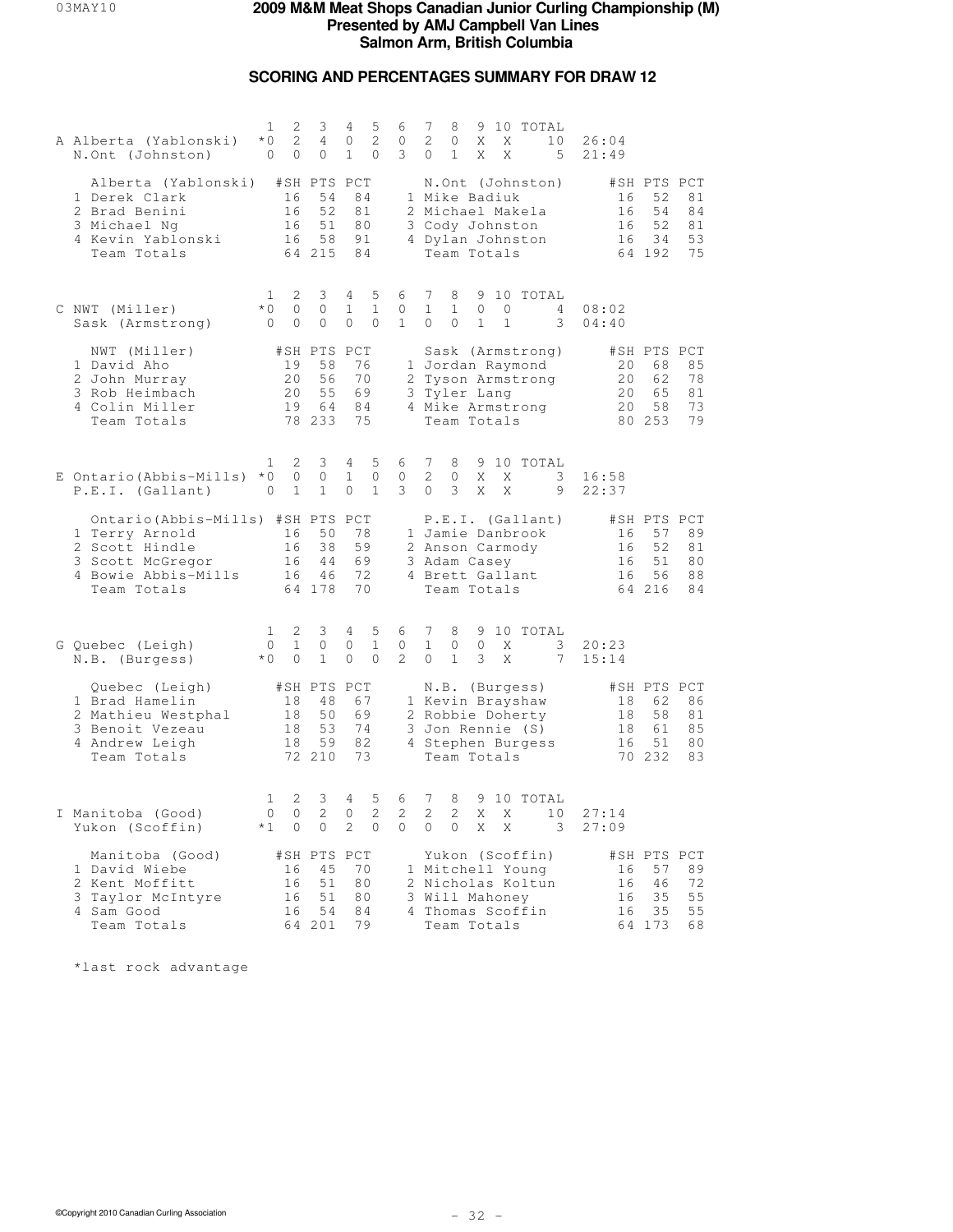# **SCORING AND PERCENTAGES SUMMARY FOR DRAW 13**

| B NWT (Miller)<br>Yukon (Scoffin)                                                                                         | 1<br>$\circ$<br>$*2$                  | $\mathbf{2}$<br>$\circ$<br>$\Omega$ | 3<br>$\circ$<br>$\Omega$                      | 4<br>$\mathbf{1}$<br>$\Omega$   | 5<br>$\circ$<br>$\Omega$         | 6<br>$\circ$<br>$\Omega$        | 7<br>$\circ$<br>$\Omega$                    | 8<br>$\circ$<br>$\Omega$                                                                                      | 9<br>$\mathbb O$<br>$\mathfrak{D}$ | $\circ$<br>$\Omega$     |                          | 10 TOTAL<br>$\mathbf{1}$<br>$\overline{4}$ | 08:31<br>16:11 |                            |                                               |                            |
|---------------------------------------------------------------------------------------------------------------------------|---------------------------------------|-------------------------------------|-----------------------------------------------|---------------------------------|----------------------------------|---------------------------------|---------------------------------------------|---------------------------------------------------------------------------------------------------------------|------------------------------------|-------------------------|--------------------------|--------------------------------------------|----------------|----------------------------|-----------------------------------------------|----------------------------|
| NWT (Miller)<br>1 David Aho<br>2 John Murray<br>3 Rob Heimbach<br>4 Colin Miller<br>Team Totals                           |                                       | 2.0<br>20<br>20<br>18               | #SH PTS PCT<br>64<br>47<br>66<br>52<br>78 229 | 80<br>59<br>83<br>72<br>73      |                                  |                                 |                                             | Yukon (Scoffin)<br>1 Mitchell Young<br>2 Nicholas Koltun<br>3 Will Mahoney<br>4 Thomas Scoffin<br>Team Totals |                                    |                         |                          |                                            |                | 18<br>20<br>20<br>19       | #SH PTS PCT<br>61<br>63<br>70<br>59<br>77 253 | 85<br>79<br>88<br>78<br>82 |
| D Nova Scotia (Dexter)<br>B.C. (Kedziora)                                                                                 | $\mathbf{1}$<br>$*$ 0<br>$\Omega$     | 2<br>$\mathbf 0$<br>$\Omega$        | 3<br>$\circ$<br>$\Omega$                      | 4<br>$\overline{2}$<br>$\Omega$ | 5<br>$\mathbb O$<br>$\mathbf{1}$ | 6<br>$\mathbf{2}$<br>$\Omega$   | $7\phantom{.0}$<br>$\mathbf{1}$<br>$\Omega$ | 8<br>$\circ$<br>$\mathcal{L}$                                                                                 | 9<br>$\mathbf{1}$<br>$\Omega$      | Χ<br>X                  |                          | 10 TOTAL<br>6<br>3                         | 13:23<br>02:59 |                            |                                               |                            |
| Nova Scotia (Dexter) #SH PTS PCT<br>1 Josh MacInnis<br>2 Alex MacFadyen<br>3 Robby McLean<br>4 Paul Dexter<br>Team Totals |                                       | 18<br>20<br>20<br>18                | 63<br>63<br>71<br>68<br>76 265                | 88<br>79<br>89<br>94<br>87      |                                  |                                 |                                             | B.C. (Kedziora)<br>1 Tyler MacKenzie<br>2 Cal Jackson<br>3 Derek Errington<br>4 Bryan Kedziora<br>Team Totals |                                    |                         |                          |                                            |                | 20<br>2.0<br>20<br>19      | #SH PTS PCT<br>73<br>63<br>58<br>58<br>79 252 | 91<br>79<br>73<br>76<br>80 |
| H P.E.I. (Gallant)<br>NFLD (Schuh)                                                                                        | $\mathbf{1}$<br>$*$ 0<br>$\mathbf{1}$ | 2<br>$\mathbf{1}$<br>$\Omega$       | 3<br>0<br>$\mathbf{1}$                        | 4<br>$\mathbf{1}$<br>$\Omega$   | 5<br>$\circ$<br>$\mathcal{L}$    | 6<br>$\overline{c}$<br>$\Omega$ | 7<br>$\mathbf{1}$<br>$\Omega$               | 8<br>0<br>$\mathfrak{D}$                                                                                      | 9<br>$\mathbf{2}$<br>$\Omega$      | $\circ$<br>$\mathbf{1}$ | $\mathbf{1}$<br>$\Omega$ | 10 11 TOTAL                                | 8<br>7         | 02:53<br>00:33             |                                               |                            |
| P.E.I. (Gallant)<br>1 Jamie Danbrook<br>2 Anson Carmody<br>3 Adam Casey<br>4 Brett Gallant<br>Team Totals                 |                                       | 2.2.<br>22<br>22<br>21              | #SH PTS PCT<br>81<br>67<br>71<br>73<br>87 292 | 92<br>76<br>81<br>87<br>84      |                                  |                                 |                                             | NFLD (Schuh)<br>1 Micheal Hiram<br>2 Scott Eaton<br>3 Kelly Schuh (S)<br>4 Cory Schuh<br>Team Totals          |                                    |                         |                          |                                            |                | 22<br>22<br>2.2.<br>22     | #SH PTS PCT<br>75<br>70<br>52<br>72<br>88 269 | 85<br>80<br>59<br>82<br>76 |
| J N.B. (Burgess)<br>N.Ont (Johnston)                                                                                      | 1<br>$\circ$<br>$*$ 0                 | 2<br>$\circ$<br>$\mathbf{1}$        | 3<br>$\mathbf{1}$<br>$\Omega$                 | 4<br>0<br>$\overline{4}$        | 5<br>$\circ$<br>$\mathbf{1}$     | 6<br>$\mathbf{1}$<br>$\Omega$   | 7<br>2<br>$\Omega$                          | 8<br>$\circ$<br>$\overline{2}$                                                                                | 9<br>X<br>X                        | X<br>X                  |                          | 10 TOTAL<br>4<br>8                         | 19:39<br>15:21 |                            |                                               |                            |
| N.B. (Burgess)<br>1 Kevin Brayshaw<br>2 Robbie Doherty<br>3 Jon Rennie (S)<br>4 Stephen Burgess<br>Team Totals            |                                       | 16<br>16<br>16<br>16                | #SH PTS PCT<br>59<br>38<br>34<br>33<br>64 164 | 92<br>59<br>53<br>52<br>64      |                                  |                                 |                                             | 1 Mike Badiuk<br>2 Michael Makela<br>3 Cody Johnston<br>4 Dylan Johnston<br>Team Totals                       |                                    |                         |                          | N.Ont (Johnston)                           |                | 16<br>16<br>16<br>15<br>63 | #SH PTS PCT<br>56<br>45<br>45<br>39<br>185    | 88<br>70<br>70<br>65<br>73 |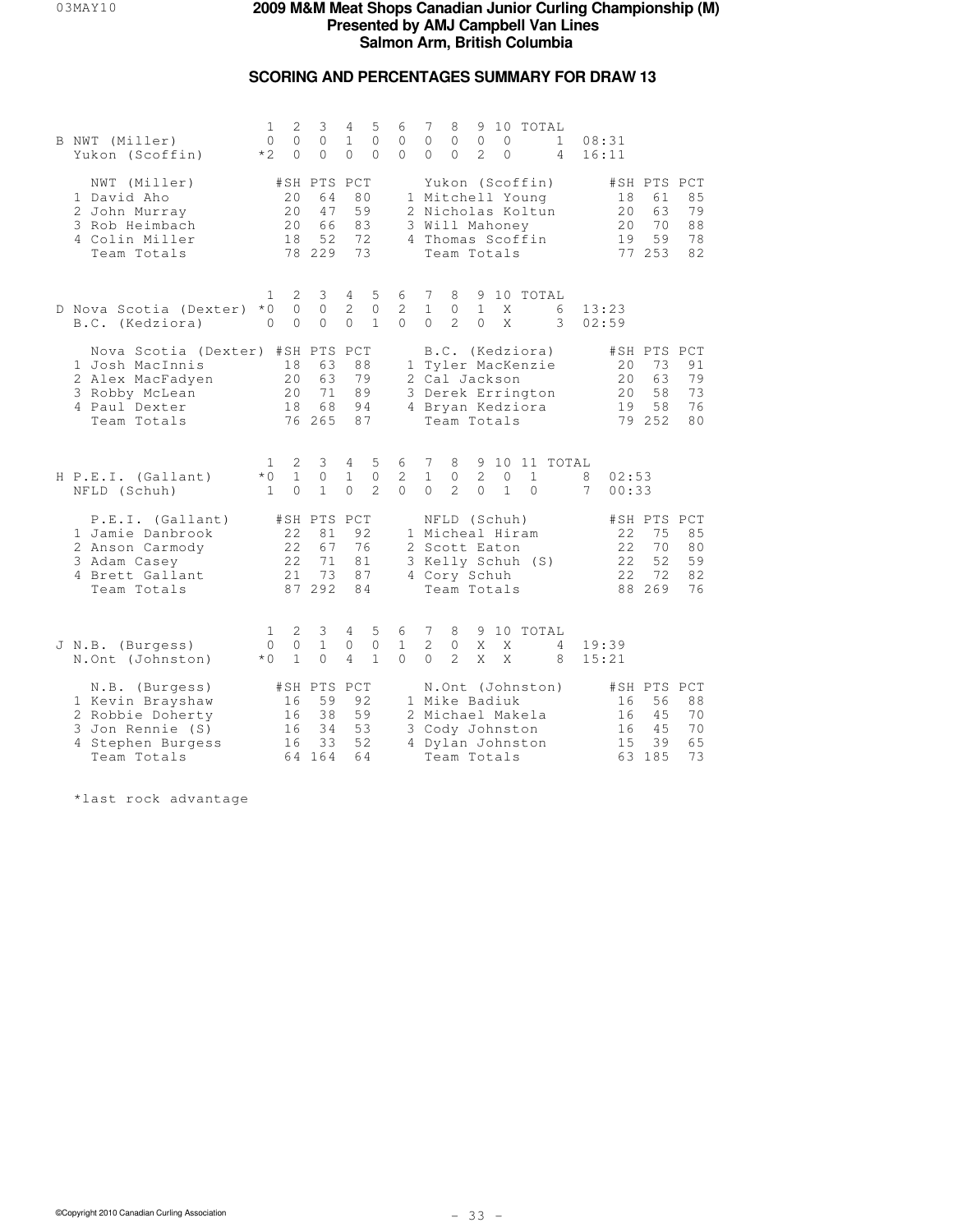## **SCORING AND PERCENTAGES SUMMARY FOR DRAW 14**

| A Yukon (Scoffin)<br>Nova Scotia (Dexter)                                                                     | 1<br>$*$ $\cap$<br>2                   | 2<br>$\mathbf{1}$<br>$\Omega$ | 3<br>$\Omega$<br>$\Omega$                     | 4<br>$\mathbf{1}$<br>$\Omega$  | 5<br>$\Omega$<br>$\mathbf{1}$ | 6<br>$\mathbf{0}$<br>$\mathbf{1}$  | 7<br>$\Omega$<br>$\Omega$                                              | 8<br>$\overline{2}$<br>$\Omega$ | 9<br>$\mathbf{1}$<br>$\Omega$ | $\mathbf{1}$<br>$\Omega$      | 10 TOTAL<br>6<br>$\overline{4}$                          | 00:19<br>02:57 |                       |                                               |                            |
|---------------------------------------------------------------------------------------------------------------|----------------------------------------|-------------------------------|-----------------------------------------------|--------------------------------|-------------------------------|------------------------------------|------------------------------------------------------------------------|---------------------------------|-------------------------------|-------------------------------|----------------------------------------------------------|----------------|-----------------------|-----------------------------------------------|----------------------------|
| Yukon (Scoffin)<br>1 Mitchell Young<br>2 Nicholas Koltun<br>3 Will Mahoney<br>4 Thomas Scoffin<br>Team Totals |                                        | 20<br>20<br>20<br>20          | #SH PTS PCT<br>65<br>53<br>59<br>66<br>80 243 | 66<br>74<br>83                 | 81<br>76                      |                                    | 1 Josh MacInnis<br>2 Alex MacFadyen<br>3 Robby McLean<br>4 Paul Dexter |                                 |                               | Team Totals                   | Nova Scotia (Dexter) #SH PTS PCT                         |                | 20<br>20<br>20<br>20  | 69<br>66<br>66<br>56<br>80 257                | 86<br>83<br>83<br>70<br>80 |
| C Manitoba (Good)<br>Ontario (Abbis-Mills)                                                                    | $\mathbf{1}$<br>$\Omega$<br>$*2$       | 2<br>2<br>$\mathbf 0$         | 3<br>$\mathbf{1}$<br>$\circ$                  | 4<br>$\mathbf{1}$<br>$\Omega$  | 5<br>$\Omega$<br>$\Omega$     | 6<br>$\mathbf{0}$<br>$\mathcal{L}$ | 7<br>$\overline{4}$<br>$\Omega$                                        | 8<br>$\mathcal{L}$<br>$\Omega$  | 9<br>X<br>X                   | X<br>X                        | 10 TOTAL<br>10<br>4                                      | 21:19<br>18:14 |                       |                                               |                            |
| Manitoba (Good)<br>1 David Wiebe<br>2 Kent Moffitt<br>Taylor McIntyre<br>3<br>4 Sam Good<br>Team Totals       |                                        | 16<br>16<br>16<br>16          | #SH PTS PCT<br>54<br>43<br>43<br>48<br>64 188 | 84<br>67<br>73                 | 67<br>75                      | 3                                  | 1 Terry Arnold<br>2 Scott Hindle                                       |                                 |                               | Scott McGregor<br>Team Totals | Ontario (Abbis-Mills) #SH PTS PCT<br>4 Bowie Abbis-Mills |                | 16<br>16<br>16<br>16  | 50<br>49<br>47<br>35<br>64 181                | 78<br>77<br>73<br>55<br>71 |
| H Sask (Armstrong)<br>Alberta (Yablonski)                                                                     | $\mathbf{1}$<br>$*$ $\cap$<br>$\Omega$ | 2<br>3<br>$\Omega$            | 3<br>$\circ$<br>$\overline{2}$                | $4 -$<br>2<br>$\Omega$         | 5<br>$\mathbf{1}$<br>$\Omega$ | 6<br>$\mathbf{0}$<br>$\mathbf{1}$  | 7<br>$\Omega$<br>$\Omega$                                              | 8<br>$\Omega$<br>$\mathbf{1}$   | 9<br>$\mathbf{1}$<br>$\Omega$ | X<br>X                        | 10 TOTAL<br>7<br>4                                       | 07:56<br>12:12 |                       |                                               |                            |
| Sask (Armstrong)<br>1 Jordan Raymond<br>2 Tyson Armstrong<br>3 Tyler Lang<br>4 Mike Armstrong<br>Team Totals  |                                        | 17<br>20<br>2.0<br>19         | #SH PTS<br>53<br>58<br>57<br>53<br>76 221     | PCT<br>78<br>73<br>71<br>73    | 70                            |                                    | 1 Derek Clark<br>2 Brad Benini<br>3 Michael Ng<br>4 Kevin Yablonski    |                                 |                               | Team Totals                   | Alberta (Yablonski)                                      |                | 20<br>2.0<br>20<br>19 | #SH PTS PCT<br>66<br>62<br>52<br>57<br>79 237 | 83<br>78<br>65<br>75<br>75 |
| I NWT (Miller)<br>Quebec (Leigh)                                                                              | 1<br>$\Omega$<br>$*1$                  | 2<br>0<br>$\overline{2}$      | 3<br>$\circ$<br>$\mathbf{1}$                  | 4<br>$\circ$<br>$\overline{2}$ | 5<br>$\mathbf{0}$<br>3        | 6<br>2<br>$\Omega$                 | 7<br>$\circ$<br>4                                                      | 8<br>$\overline{2}$<br>$\Omega$ | 9<br>X<br>X                   | X<br>X                        | 10 TOTAL<br>4<br>13                                      | 14:56          | 27:17                 |                                               |                            |
| NWT (Miller)<br>1 David Aho<br>2 John Murray<br>3 Rob Heimbach<br>4 Colin Miller<br>Team Totals               |                                        | 16<br>16<br>16<br>16          | #SH PTS<br>57<br>44<br>38<br>29<br>64 168     | PCT<br>69<br>45<br>66          | 89<br>59                      |                                    | 1 Brad Hamelin<br>3 Benoit Vezeau<br>4 Andrew Leigh                    |                                 |                               | Quebec (Leigh)<br>Team Totals | 2 Mathieu Westphal                                       |                | 14<br>16<br>16<br>16  | #SH PTS PCT<br>44<br>44<br>53<br>49<br>62 190 | 79<br>69<br>83<br>77<br>77 |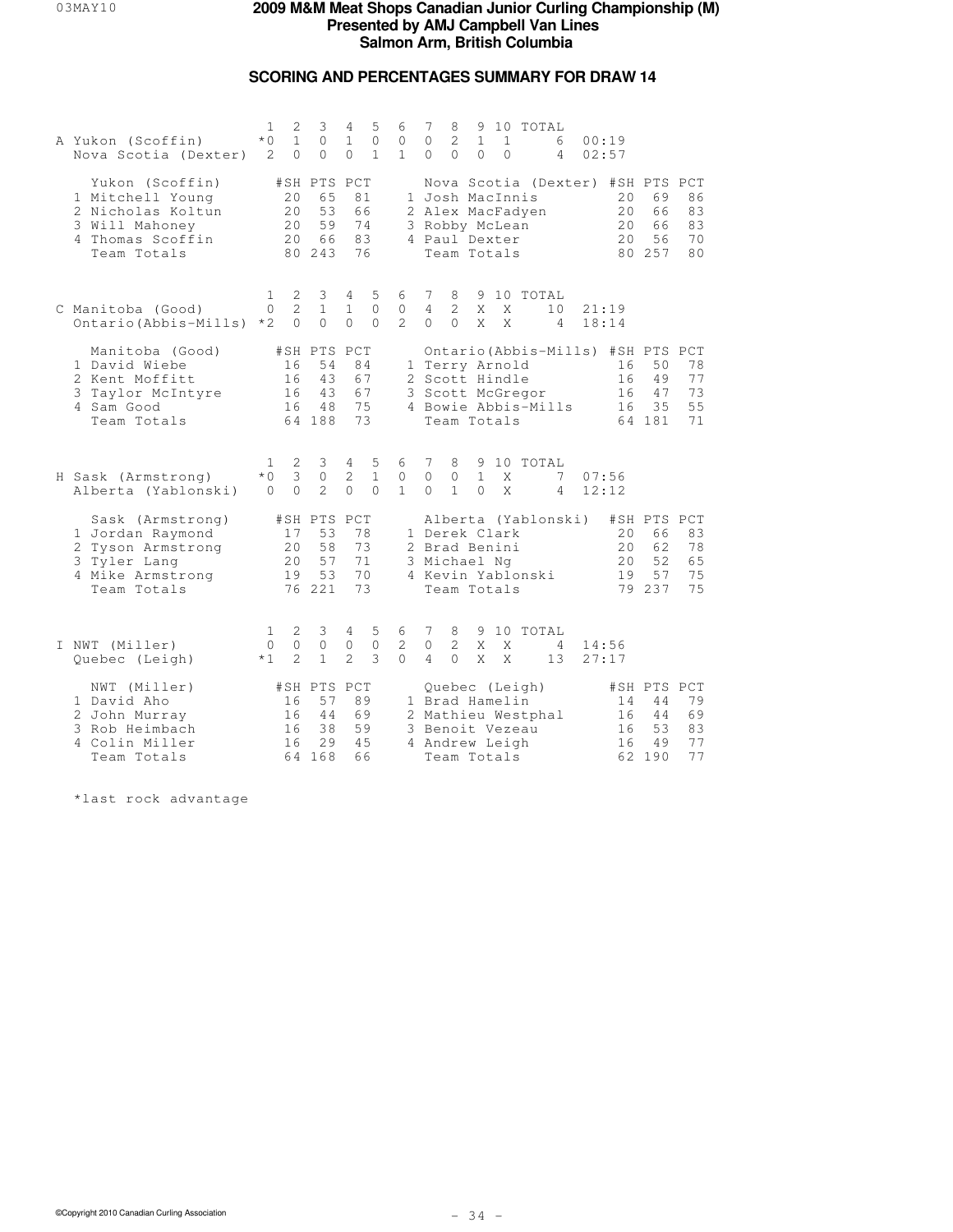### **SCORING AND PERCENTAGES SUMMARY FOR DRAW 15**

| A Ontario (Abbis-Mills) *2<br>B.C. (Kedziora)                                                                                   | 2<br>1<br>0<br>2<br>0                                                  | 3<br>$\mathbf{1}$<br>$\circ$                  | 4<br>5<br>0<br>$\mathbf{1}$<br>2<br>0                         | 6<br>$\mathbf{1}$<br>0 | 7<br>8<br>9 10 TOTAL<br>7<br>0<br>0<br>$\mathbf{1}$<br>$\mathbf{1}$<br>00:09<br>2<br>0<br>$\circ$<br>$\circ$<br>00:57<br>6                                                                                            |
|---------------------------------------------------------------------------------------------------------------------------------|------------------------------------------------------------------------|-----------------------------------------------|---------------------------------------------------------------|------------------------|-----------------------------------------------------------------------------------------------------------------------------------------------------------------------------------------------------------------------|
| Ontario (Abbis-Mills) #SH PTS PCT<br>1 Terry Arnold<br>2 Scott Hindle<br>3 Scott McGregor<br>4 Bowie Abbis-Mills<br>Team Totals | 20<br>20<br>20<br>20                                                   | 68<br>48<br>52<br>54<br>80 222                | 85<br>60<br>65<br>68<br>69                                    |                        | B.C. (Kedziora)<br>#SH PTS PCT<br>20<br>59<br>74<br>1 Tyler MacKenzie<br>2 Cal Jackson<br>20<br>53<br>66<br>57<br>3 Derek Errington<br>20<br>71<br>4 Bryan Kedziora<br>20<br>43<br>54<br>Team Totals<br>80 212<br>66  |
| D N.Ont (Johnston)<br>Manitoba (Good)                                                                                           | 1<br>2<br>$*2$<br>0<br>$\overline{2}$<br>$\Omega$                      | 3<br>$\mathbf{1}$<br>$\Omega$                 | 4<br>5<br>$\mathbf{1}$<br>0<br>$\mathbf{1}$<br>$\Omega$       | 6<br>0<br>0            | 7<br>9 10 11 TOTAL<br>8<br>0<br>$\mathbf{1}$<br>$\circ$<br>$\circ$<br>1<br>00:52<br>6<br>$\Omega$<br>$5 -$<br>00:40<br>1<br>$\Omega$<br>1<br>$\Omega$                                                                 |
| N.Ont (Johnston)<br>1 Mike Badiuk<br>2 Michael Makela<br>3 Cody Johnston<br>4 Dylan Johnston<br>Team Totals                     | 22<br>22<br>22<br>21                                                   | #SH PTS PCT<br>75<br>75<br>71<br>76<br>87 297 | 85<br>85<br>81<br>90<br>85                                    |                        | Manitoba (Good)<br>#SH PTS PCT<br>1 David Wiebe<br>75<br>85<br>22<br>22<br>77<br>2 Kent Moffitt<br>68<br>3 Taylor McIntyre<br>22<br>70<br>80<br>77<br>4 Sam Good<br>22<br>88<br>Team Totals<br>88 290<br>82           |
| F Sask (Armstrong)<br>Quebec (Leigh)                                                                                            | 1<br>2<br>$*0$<br>2<br>$\mathbf{1}$<br>$\circ$                         | 3<br>$\circ$<br>$\overline{4}$                | 5<br>4<br>2<br>$\mathbf{0}$<br>2<br>$\Omega$                  | 6<br>0<br>$\mathbf{1}$ | 7<br>8<br>9 10 TOTAL<br>0<br>$\mathbf{1}$<br>X<br>$-5$<br>X<br>16:09<br>2<br>$\Omega$<br>X<br>X<br>10<br>21:13                                                                                                        |
| Sask (Armstrong)<br>1 Jordan Raymond<br>2 Tyson Armstrong<br>3 Tyler Lang<br>4 Mike Armstrong<br>Team Totals                    | 16<br>16<br>16<br>16                                                   | #SH PTS PCT<br>50<br>39<br>45<br>30<br>64 164 | 78<br>61<br>70<br>47<br>64                                    |                        | #SH PTS PCT<br>Quebec (Leigh)<br>1 Brad Hamelin<br>14<br>44<br>79<br>2 Mathieu Westphal<br>47<br>73<br>16<br>41<br>64<br>3 Benoit Vezeau<br>16<br>4 Andrew Leigh<br>16<br>51<br>80<br>62 183<br>74<br>Team Totals     |
| G Alberta (Yablonski)<br>P.E.I. (Gallant)                                                                                       | 2<br>$\mathbf{1}$<br>0<br>0<br>2<br>$*0$                               | 3<br>$\mathbf{1}$<br>$\circ$                  | 5<br>$\overline{4}$<br>1<br>$\mathbf{0}$<br>0<br>$\mathbf{1}$ | 6<br>$\mathbf{1}$<br>0 | $7\phantom{.0}$<br>9 10 TOTAL<br>8<br>3<br>$\mathbf{1}$<br>7<br>0<br>Χ<br>08:13<br>$\circ$<br>$\mathbf{1}$<br>$\circ$<br>X<br>$\overline{4}$<br>06:43                                                                 |
| Alberta (Yablonski)<br>1 Derek Clark<br>2 Brad Benini<br>3 Michael Ng<br>4 Kevin Yablonski<br>Team Totals                       | 18<br>20<br>20<br>19                                                   | #SH PTS PCT<br>62<br>57<br>52<br>60<br>77 231 | 86<br>71<br>65<br>79<br>75                                    |                        | P.E.I. (Gallant)<br>#SH PTS PCT<br>1 Jamie Danbrook<br>20<br>60<br>75<br>20<br>39<br>49<br>2 Anson Carmody<br>68<br>3 Adam Casey<br>20<br>54<br>4 Brett Gallant<br>19<br>46<br>61<br>Team Totals<br>79 199<br>63      |
| I NFLD (Schuh)<br>N.B. (Burgess)                                                                                                | 2<br>$\mathbf{1}$<br>$\mathbf{1}$<br>$*1$<br>$\overline{0}$<br>$\circ$ | 3<br>$\mathbf{1}$<br>$\circ$                  | 4<br>5<br>0<br>$\mathbf{1}$<br>$\mathbf{1}$<br>$\mathbf{0}$   | 6<br>$\mathbf{1}$<br>0 | 7<br>8<br>9 10 TOTAL<br>$\overline{2}$<br>0<br>X<br>X<br>7<br>16:15<br>2<br>$\circ$<br>X<br>X<br>3<br>19:39                                                                                                           |
| NFLD (Schuh)<br>1 Micheal Hiram<br>2 Scott Eaton<br>3 Kelly Schuh (S)<br>4 Cory Schuh<br>Team Totals                            | #SH PTS<br>16<br>16<br>16<br>16                                        | 60<br>43<br>51<br>46<br>64 200                | PCT<br>94<br>67<br>80<br>72<br>78                             |                        | #SH PTS PCT<br>N.B. (Burgess)<br>70<br>1 Kevin Brayshaw<br>16<br>45<br>77<br>2 Robbie Doherty<br>49<br>16<br>3 Jon Rennie (S)<br>16<br>29<br>45<br>4 Stephen Burgess<br>15<br>40<br>67<br>63 163<br>Team Totals<br>65 |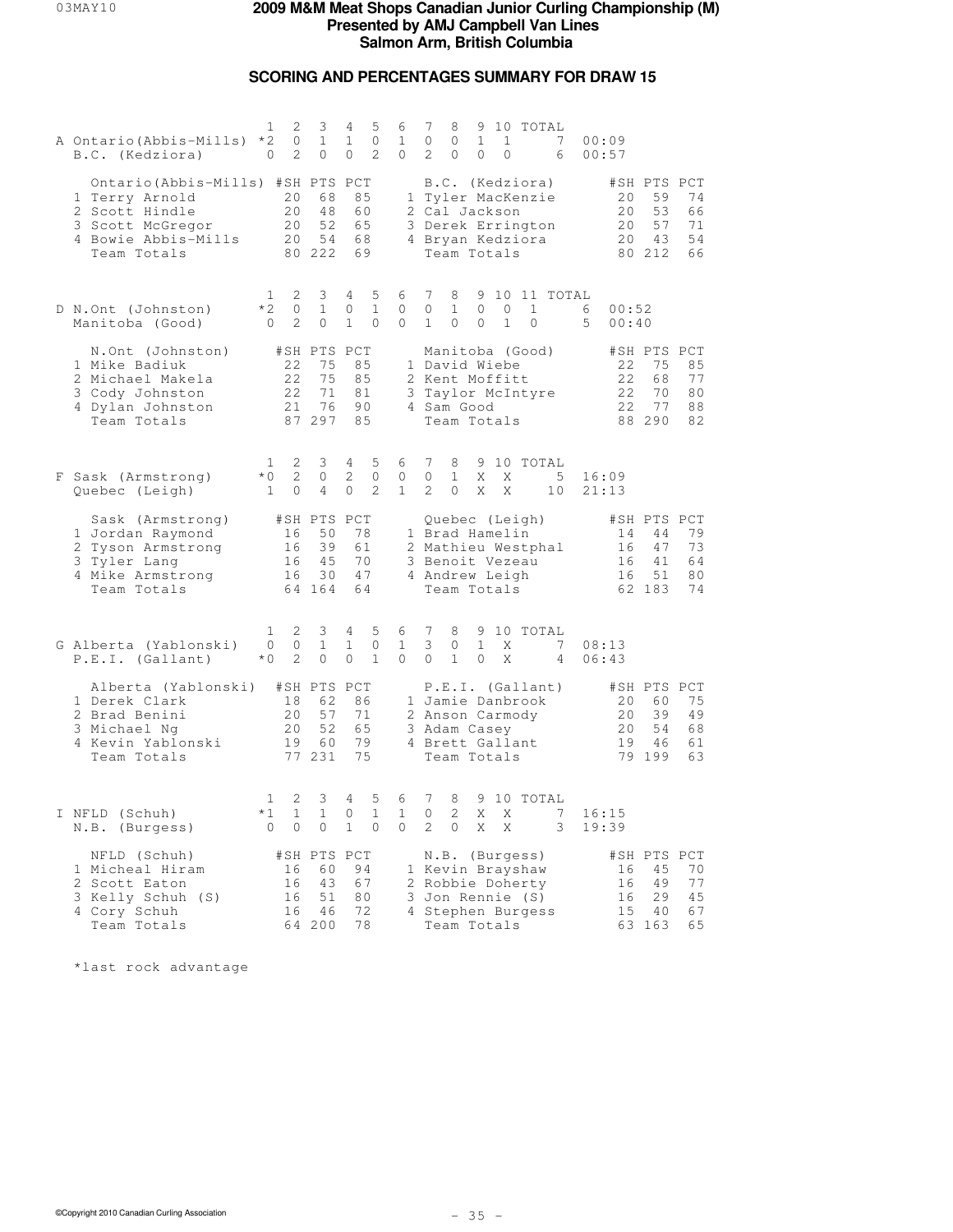# **SCORING AND PERCENTAGES SUMMARY FOR DRAW 16**

|  | B N.B. (Burgess)<br>Sask (Armstrong)                                                                                        | 1<br>$\circ$<br>$*1$             | 2<br>$\mathbf{1}$<br>$\Omega$ | 3<br>$\circ$<br>3                             | 4<br>$\mathbf 1$<br>$\Omega$          | 5<br>$\mathbf{1}$<br>$\Omega$   | 6<br>0<br>3                   | 7<br>$\circ$<br>$\mathbf{1}$                                     | 8<br>2<br>$\Omega$              | X<br>X                        | X<br>X | 9 10 TOTAL                                                                    | 5<br>8             | 24:37<br>28:35                                                 |                                               |                            |
|--|-----------------------------------------------------------------------------------------------------------------------------|----------------------------------|-------------------------------|-----------------------------------------------|---------------------------------------|---------------------------------|-------------------------------|------------------------------------------------------------------|---------------------------------|-------------------------------|--------|-------------------------------------------------------------------------------|--------------------|----------------------------------------------------------------|-----------------------------------------------|----------------------------|
|  | N.B. (Burgess)<br>1 Kevin Brayshaw<br>2 Robbie Doherty<br>3 Jon Rennie (S)<br>4 Stephen Burgess<br>Team Totals              |                                  | 16<br>16<br>16<br>16          | #SH PTS PCT<br>57<br>50<br>54<br>43<br>64 204 | 89<br>78<br>84<br>67<br>80            |                                 |                               | 3 Tyler Lang                                                     | Team Totals                     |                               |        | Sask (Armstrong)<br>1 Jordan Raymond<br>2 Tyson Armstrong<br>4 Mike Armstrong |                    | 14<br>16<br>16<br>16                                           | #SH PTS PCT<br>41<br>46<br>43<br>54<br>62 184 | 73<br>72<br>67<br>84<br>74 |
|  | D Ontario (Abbis-Mills)<br>NWT (Miller)                                                                                     | 1<br>$*3$<br>$\Omega$            | 2<br>$\circ$<br>$\mathbf{1}$  | 3<br>$\circ$<br>$\Omega$                      | $4\phantom{0}$<br>$\circ$<br>$\Omega$ | 5<br>$\overline{c}$<br>$\Omega$ | 6<br>$\circ$<br>$\mathbf{1}$  | 7<br>$\circ$<br>$\Omega$                                         | 8<br>$\overline{4}$<br>$\Omega$ | $\circ$<br>$\mathcal{L}$      | X<br>X | 9 10 TOTAL                                                                    | 9<br>4             | 20:19<br>12:11                                                 |                                               |                            |
|  | Ontario (Abbis-Mills) #SH PTS<br>1 Terry Arnold<br>2 Scott Hindle<br>3 Scott McGregor<br>4 Bowie Abbis-Mills<br>Team Totals |                                  | 16<br>18<br>18<br>18          | 50<br>52<br>55<br>70<br>70 227                | PCT<br>78<br>72<br>76<br>97<br>81     |                                 |                               | 1 David Aho<br>2 John Murray<br>3 Rob Heimbach<br>4 Colin Miller | NWT (Miller)<br>Team Totals     |                               |        |                                                                               |                    | 18<br>18<br>18<br>18                                           | #SH PTS PCT<br>59<br>35<br>50<br>46<br>72 190 | 82<br>49<br>69<br>64<br>66 |
|  | F Yukon (Scoffin)<br>P.E.I. (Gallant)                                                                                       | $\mathbf{1}$<br>$\Omega$<br>$*1$ | 2<br>$\mathbf{1}$<br>$\Omega$ | 3<br>$\Omega$<br>$\mathbf{1}$                 | 4<br>0<br>$\mathbf{1}$                | 5<br>$\mathbf{1}$<br>$\Omega$   | 6<br>$\mathbf{1}$<br>$\Omega$ | 7<br>$\circ$<br>3                                                | 8<br>$\mathbf{1}$<br>$\cap$     | $\circ$<br>2.                 | X<br>X | 9 10 TOTAL                                                                    | 4<br>8             | 08:06<br>11:52                                                 |                                               |                            |
|  | Yukon (Scoffin)<br>1 Mitchell Young<br>2 Nicholas Koltun<br>3 Will Mahoney<br>4 Thomas Scoffin<br>Team Totals               |                                  | 18<br>18<br>18<br>18          | #SH PTS PCT<br>62<br>37<br>45<br>48<br>72 192 | 86<br>51<br>63<br>67<br>67            |                                 |                               | 3 Adam Casey<br>4 Brett Gallant                                  | Team Totals                     |                               |        | P.E.I. (Gallant)<br>1 Jamie Danbrook<br>2 Anson Carmody                       |                    | 18<br>18<br>18<br>18                                           | #SH PTS PCT<br>65<br>57<br>44<br>54<br>72 220 | 90<br>79<br>61<br>75<br>76 |
|  | G Manitoba (Good)<br>Nova Scotia (Dexter)                                                                                   | 1<br>$*2$<br>$\Omega$            | 2<br>$\mathbf{1}$<br>$\Omega$ | 3<br>$\circ$<br>$\Omega$                      | 4<br>0<br>$\mathbf{1}$                | 5<br>$\mathbf{1}$<br>$\Omega$   | 6<br>$\mathbf{1}$<br>$\Omega$ | 7<br>$\mathbf{1}$<br>$\Omega$                                    | 8<br>$\circ$<br>$\mathbf{1}$    | 9<br>$\mathbf{1}$<br>$\Omega$ | X<br>X | 10 TOTAL                                                                      | 7<br>$\mathcal{L}$ | 16:12<br>09:38                                                 |                                               |                            |
|  | Manitoba (Good)<br>1 David Wiebe<br>2 Kent Moffitt<br>3 Taylor McIntyre<br>4 Sam Good<br>Team Totals                        |                                  | 18<br>18<br>18<br>18          | #SH PTS PCT<br>48<br>53<br>37<br>53<br>72 191 | 67<br>74<br>51<br>74<br>66            |                                 |                               | 1 Josh MacInnis<br>3 Robby McLean<br>4 Paul Dexter               | Team Totals                     |                               |        | 2 Alex MacFadyen                                                              |                    | Nova Scotia (Dexter) #SH PTS PCT<br>18<br>18<br>18<br>17<br>71 | 57<br>45<br>54<br>34<br>190                   | 79<br>63<br>75<br>50<br>67 |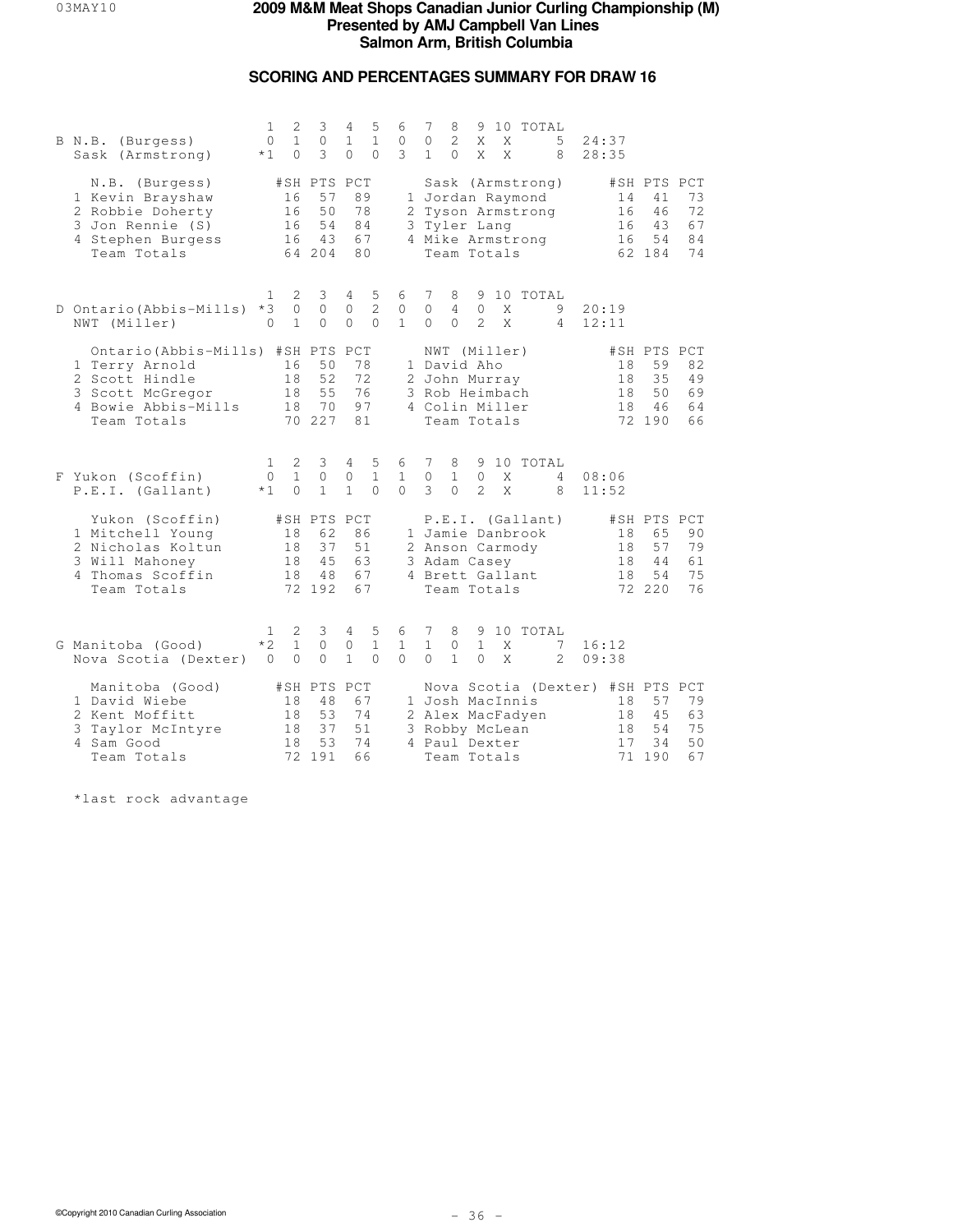# **SCORING AND PERCENTAGES SUMMARY FOR DRAW 17**

| C B.C. (Kedziora)<br>N.Ont (Johnston)                                                                          | 2<br>1<br>$\circ$<br>$\circ$<br>$\mathbf{1}$<br>$*$ 0        | 3<br>$\mathbf{1}$<br>$\Omega$                 | 5<br>4<br>$\circ$<br>$\mathbf{1}$<br>5<br>$\Omega$             | 6<br>$\mathbf{1}$<br>$\Omega$    | 7<br>9 10 TOTAL<br>8<br>$\circ$<br>X<br>X<br>X<br>3<br>3<br>X<br>X<br>X<br>9                                                                               | 22:35<br>27:36              |                                                                             |
|----------------------------------------------------------------------------------------------------------------|--------------------------------------------------------------|-----------------------------------------------|----------------------------------------------------------------|----------------------------------|------------------------------------------------------------------------------------------------------------------------------------------------------------|-----------------------------|-----------------------------------------------------------------------------|
| B.C. (Kedziora)<br>1 Tyler MacKenzie<br>2 Cal Jackson<br>3 Derek Errington<br>4 Bryan Kedziora<br>Team Totals  | 14<br>14<br>14<br>14                                         | #SH PTS PCT<br>51<br>41<br>34<br>31<br>56 157 | 91<br>73<br>61<br>55<br>70                                     |                                  | N.Ont (Johnston)<br>1 Mike Badiuk<br>2 Michael Makela<br>3 Cody Johnston<br>4 Dylan Johnston<br>Team Totals                                                | 14<br>14<br>14<br>14        | #SH PTS PCT<br>39<br>70<br>44<br>79<br>45<br>80<br>89<br>50<br>79<br>56 178 |
| F Alberta (Yablonski)<br>NFLD (Schuh)                                                                          | 2<br>1<br>3<br>$\circ$<br>$*1$<br>$\Omega$                   | 3<br>$\mathbf{1}$<br>$\Omega$                 | 5<br>4<br>3<br>$\circ$<br>$\mathcal{L}$<br>$\Omega$            | 6<br>$\circ$<br>$\cap$           | 7<br>8<br>9 10 TOTAL<br>$\overline{4}$<br>X<br>X<br>X<br>11<br>$\Omega$<br>X<br>X<br>X<br>3                                                                | 28:22<br>24:06              |                                                                             |
| Alberta (Yablonski)<br>1 Derek Clark<br>2 Brad Benini<br>3 Michael Ng<br>4 Kevin Yablonski<br>Team Totals      | 14<br>14<br>14<br>14                                         | #SH PTS PCT<br>40<br>48<br>51<br>45<br>56 184 | 71<br>86<br>91<br>80<br>82                                     |                                  | NFLD (Schuh)<br>1 Stephen Moss<br>2 Scott Eaton<br>3 Kelly Schuh (S)<br>4 Cory Schuh<br>Team Totals                                                        | 14<br>14<br>14<br>14        | #SH PTS PCT<br>75<br>42<br>40<br>71<br>77<br>43<br>50<br>28<br>56 153<br>68 |
| H N.B. (Burgess)<br>Manitoba (Good)                                                                            | 2<br>$\mathbf{1}$<br>$*2$<br>$\circ$<br>$\Omega$<br>$\Omega$ | 3<br>$\circ$<br>$\mathbf{1}$                  | 5<br>4<br>$\mathbf{1}$<br>$\mathbf{0}$<br>$\Omega$<br>$\Omega$ | 6<br>$\mathbb O$<br>$\mathbf{1}$ | 7<br>10 TOTAL<br>8<br>9<br>$\circ$<br>$\mathbf{1}$<br>$\circ$<br>$\circ$<br>4<br>$\Omega$<br>$\mathbf{1}$<br>$\Omega$<br>$\circ$<br>3                      | 15:11<br>13:51              |                                                                             |
| N.B. (Burgess)<br>1 Kevin Brayshaw<br>2 Robbie Doherty<br>3 Jon Rennie (S)<br>4 Stephen Burgess<br>Team Totals | 20<br>20<br>2.0<br>20                                        | #SH PTS PCT<br>56<br>64<br>65<br>68<br>80 253 | 70<br>80<br>81<br>85<br>79                                     |                                  | Manitoba (Good)<br>1 David Wiebe<br>2 Kent Moffitt<br>3 Taylor McIntyre<br>4 Sam Good<br>Team Totals                                                       | 20<br>20<br>2.0<br>20<br>80 | #SH PTS PCT<br>64<br>80<br>56<br>70<br>90<br>72<br>69<br>86<br>261<br>82    |
| J Yukon (Scoffin)<br>Quebec (Leigh)                                                                            | 2<br>$\mathbf{1}$<br>$*1$<br>$\circ$<br>$\Omega$<br>$\Omega$ | 3<br>$\circ$<br>0                             | 5<br>4<br>$\circ$<br>$\circ$<br>$\overline{c}$<br>$\Omega$     | 6<br>$\mathbf{1}$<br>$\Omega$    | 7<br>10 TOTAL<br>8<br>9<br>$\circ$<br>$\mathbf{1}$<br>$\mathbf{0}$<br>0<br>3<br>$\mathbf{1}$<br>$\mathbf{1}$<br>$\mathbf{0}$<br>$\Omega$<br>$\overline{4}$ | 13:17<br>21:49              |                                                                             |
| Yukon (Scoffin)<br>1 Mitchell Young<br>2 Nicholas Koltun<br>3 Will Mahoney<br>4 Thomas Scoffin<br>Team Totals  | 20<br>20<br>20<br>20                                         | #SH PTS PCT<br>68<br>59<br>46<br>57<br>80 230 | 85<br>74<br>57<br>71<br>72                                     |                                  | Quebec (Leigh)<br>1 Brad Hamelin<br>2 Mathieu Westphal<br>3 Benoit Vezeau<br>4 Andrew Leigh<br>Team Totals                                                 | 19<br>20<br>20<br>19        | #SH PTS PCT<br>75<br>57<br>91<br>73<br>73<br>91<br>83<br>63<br>78 266<br>85 |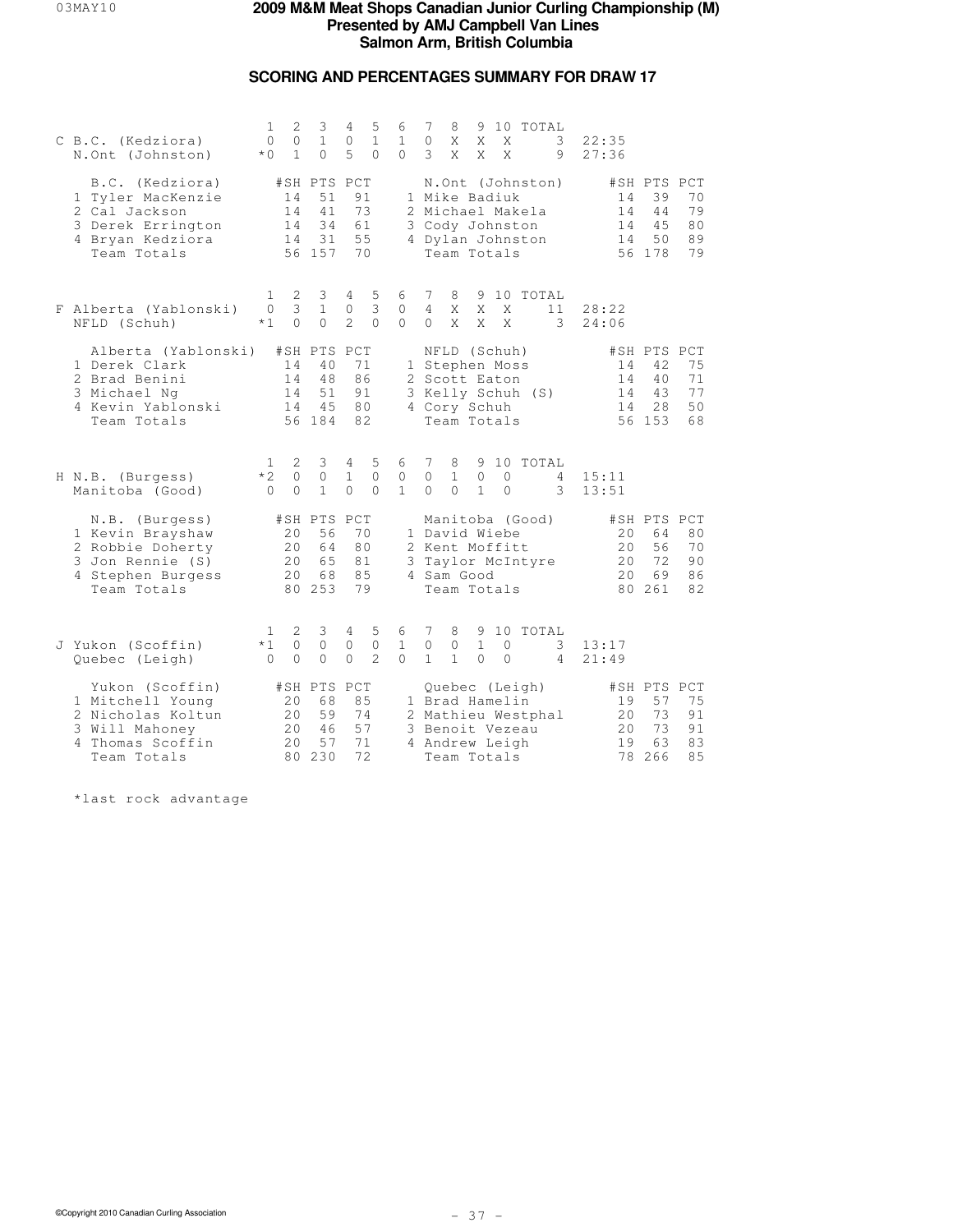## **SCORING AND PERCENTAGES SUMMARY FOR DRAW 18**

| A P.E.I. (Gallant)<br>NWT (Miller)                                                                                        | 2<br>1<br>$*4$<br>0<br>2<br>$\Omega$                  | 3<br>5<br>0                                               | 5<br>4<br>2<br>0<br>2<br>$\mathbf{0}$                       | 6<br>0<br>$\mathbf{1}$          | 7<br>9 10 TOTAL<br>8<br>2<br>0<br>X<br>Χ<br>13<br>27:56<br>$\Omega$<br>0<br>X<br>X<br>5 <sup>5</sup><br>15:10                                                                                                           |
|---------------------------------------------------------------------------------------------------------------------------|-------------------------------------------------------|-----------------------------------------------------------|-------------------------------------------------------------|---------------------------------|-------------------------------------------------------------------------------------------------------------------------------------------------------------------------------------------------------------------------|
| P.E.I. (Gallant)<br>1 Jamie Danbrook<br>2 Anson Carmody<br>3 Adam Casey<br>4 Brett Gallant<br>Team Totals                 | 14<br>16<br>16                                        | #SH PTS PCT<br>47<br>53<br>58<br>15 46<br>61 204          | 84<br>83<br>91<br>77<br>84                                  |                                 | NWT (Miller)<br>#SH PTS PCT<br>1 David Aho<br>45<br>70<br>16<br>2 John Murray<br>16<br>22<br>34<br>3 Rob Heimbach<br>16<br>43<br>67<br>32<br>50<br>4 Colin Miller<br>16<br>Team Totals<br>64 142<br>55                  |
| C Nova Scotia (Dexter) *1<br>Alberta (Yablonski)                                                                          | 2<br>1<br>0<br>2<br>0                                 | 3<br>$\mathbf{1}$<br>0                                    | 5<br>4<br>$\mathbf{0}$<br>0<br>$\mathbf{1}$<br>$\mathbf{1}$ | 6<br>2<br>0                     | 7<br>9 10 TOTAL<br>8<br>$\circ$<br>3<br>$\circ$<br>$\mathbf{1}$<br>8<br>02:04<br>$\overline{2}$<br>0<br>$\mathbf{1}$<br>7<br>14:24<br>0                                                                                 |
| Nova Scotia (Dexter) #SH PTS PCT<br>1 Josh MacInnis<br>2 Alex MacFadyen<br>3 Robby McLean<br>4 Paul Dexter<br>Team Totals | 20<br>20<br>20                                        | 69<br>51<br>63<br>20<br>47<br>80 230                      | 86<br>64<br>79<br>59<br>72                                  |                                 | Alberta (Yablonski)<br>#SH PTS PCT<br>1 Derek Clark<br>20<br>54<br>68<br>20<br>75<br>2 Brad Benini<br>60<br>3 Michael Ng<br>20<br>55<br>69<br>20<br>4 Kevin Yablonski<br>56<br>70<br>Team Totals<br>80 225<br>70        |
| E Quebec (Leigh)<br>B.C. (Kedziora)                                                                                       | 2<br>1<br>$\circ$<br>4<br>$*3$<br>$\circ$             | 3<br>$\mathbf{1}$<br>$\circ$                              | 5<br>4<br>$\mathbf{1}$<br>0<br>3<br>$\circ$                 | 6<br>0<br>$\circ$               | 7<br>9 10 TOTAL<br>8<br>$\circ$<br>0<br>0<br>X<br>6<br>14:23<br>3<br>9<br>0<br>$\mathbf{0}$<br>X<br>10:25                                                                                                               |
| Quebec (Leigh)<br>1 Brad Hamelin<br>2 Mathieu Westphal<br>3 Benoit Vezeau<br>4 Andrew Leigh<br>Team Totals                | 20<br>20<br>20<br>18                                  | #SH PTS PCT<br>58<br>57<br>58<br>54<br>78 227             | 73<br>71<br>73<br>75<br>73                                  |                                 | B.C. (Kedziora)<br>#SH PTS PCT<br>1 Tyler MacKenzie<br>18<br>49<br>68<br>2 Cal Jackson<br>20<br>83<br>66<br>84<br>3 Derek Errington<br>20<br>67<br>79<br>4 Bryan Kedziora<br>19<br>60<br>Team Totals<br>77 242<br>79    |
| G N.Ont (Johnston)<br>NFLD (Schuh)                                                                                        | $\mathbf{1}$<br>2<br>$\circ$<br>0<br>$*$ 0<br>$\circ$ | 3<br>0<br>0                                               | 5<br>4<br>$\mathbf{2}$<br>0<br>3<br>$\mathbf{0}$            | 6<br>0<br>0                     | 7<br>8<br>9 10 TOTAL<br>$\mathbf{2}$<br>$\mathbf{1}$<br>$\circ$<br>$\circ$<br>5<br>02:39<br>2<br>$\circ$<br>0<br>$\mathbf{1}$<br>11:33<br>6                                                                             |
| N.Ont (Johnston)<br>1 Mike Badiuk<br>2 Michael Makela<br>3 Cody Johnston<br>4 Dylan Johnston<br>Team Totals               | 20<br>20                                              | #SH PTS PCT<br>59<br>51<br>20<br>64<br>20<br>67<br>80 241 | 74<br>64<br>80<br>84<br>75                                  |                                 | NFLD (Schuh)<br>#SH PTS PCT<br>1 Stephen Moss<br>20<br>65<br>81<br>53<br>2 Scott Eaton<br>20<br>66<br>3 Kelly Schuh (S)<br>20<br>57<br>71<br>19<br>63<br>4 Cory Schuh<br>48<br>79 223<br>71<br>Team Totals              |
| I Sask (Armstrong)<br>Ontario (Abbis-Mills) *0                                                                            | 2<br>1<br>$\mathbf{1}$<br>0<br>3                      | 3<br>$\mathbf{1}$<br>0                                    | 5<br>4<br>$\mathbf{0}$<br>0<br>2<br>$\mathbf{1}$            | 6<br>0<br>$\mathbf{2}^{\prime}$ | 7<br>8<br>9 10 TOTAL<br>2<br>0<br>Χ<br>X<br>$\frac{4}{3}$<br>13:28<br>$\circ$<br>3<br>X<br>X<br>17:59<br>11                                                                                                             |
| Sask (Armstrong)<br>1 Jordan Raymond<br>2 Tyson Armstrong<br>3 Tyler Lang<br>4 Mike Armstrong<br>Team Totals              | 16<br>16<br>16<br>16                                  | #SH PTS PCT<br>46<br>41<br>38<br>35<br>64 160             | 72<br>64<br>59<br>55<br>63                                  |                                 | Ontario (Abbis-Mills) #SH PTS PCT<br>90<br>1 Terry Arnold<br>15<br>54<br>2 Scott Hindle<br>16<br>45<br>70<br>69<br>3 Scott McGregor<br>16<br>44<br>4 Bowie Abbis-Mills<br>16<br>48<br>75<br>63 191<br>76<br>Team Totals |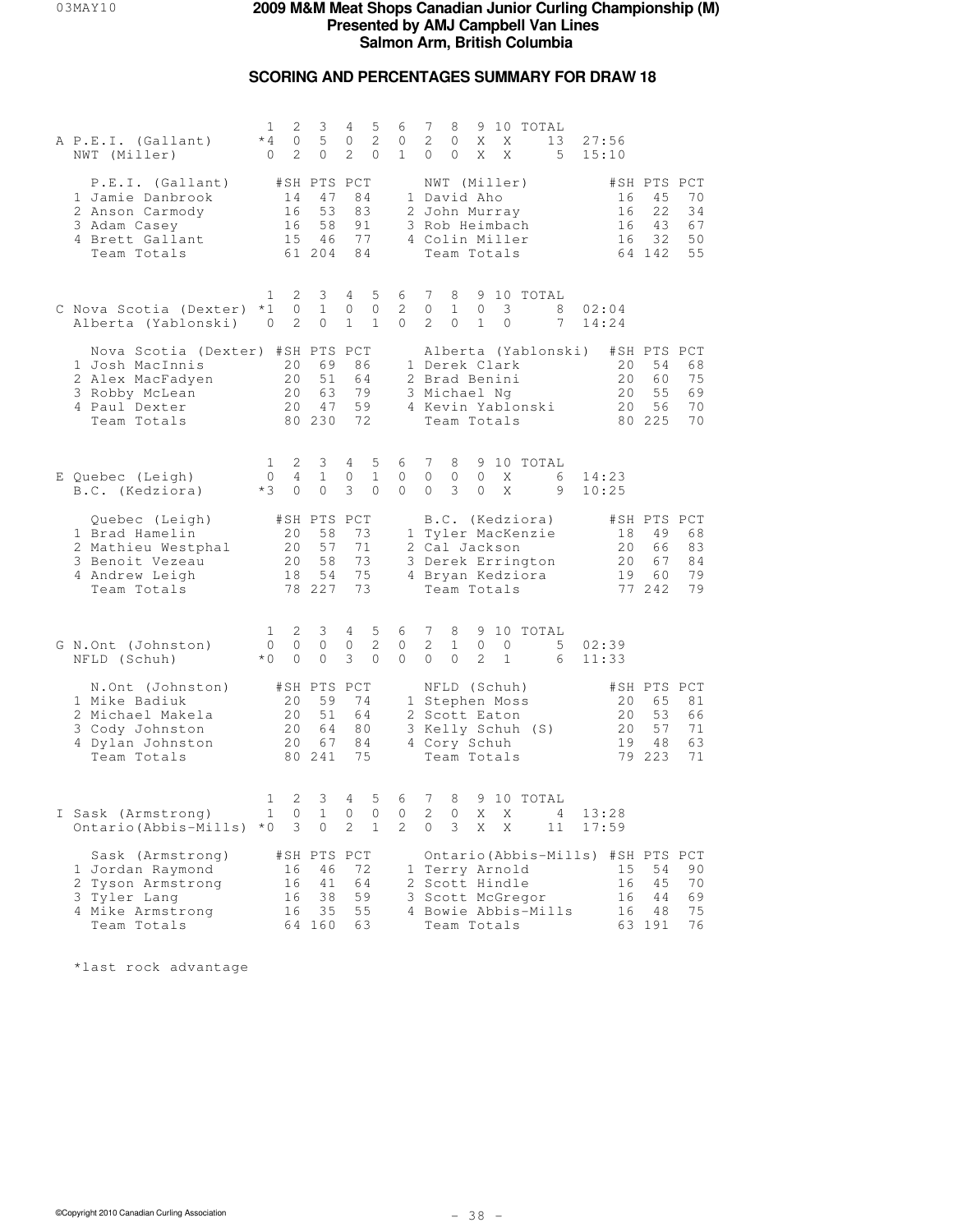# **SCORING AND PERCENTAGES SUMMARY FOR DRAW 19**

| C Alberta (Yablonski)<br>P.E.I. (Gallant) | $0\quad 0$<br>$*2 \t2 \t0$ | $1 \t2 \t3$ | $\Omega$<br>$\mathcal{A}$ | $\bigcirc$ | $\sim$ 1 |  | 0 X X        | 45678910TOTAL<br>0 3 0 3 X X 13 25:57 | 3, 25:54 |             |    |
|-------------------------------------------|----------------------------|-------------|---------------------------|------------|----------|--|--------------|---------------------------------------|----------|-------------|----|
| Alberta (Yablonski)                       |                            | #SH PTS PCT |                           |            |          |  |              | P.E.I. (Gallant)                      |          | #SH PTS PCT |    |
| 1 Derek Clark                             |                            | 16 47       | 73                        |            |          |  |              | 1 Jamie Danbrook                      | 15       | 44          | 73 |
| 2 Brad Benini                             |                            | 16 43 67    |                           |            |          |  |              | 2 Anson Carmody                       | 16       | $55 -$      | 86 |
| 3 Michael Ng                              | 16                         |             | 46 72                     |            |          |  | 3 Adam Casey |                                       | 16       | 55          | 86 |
| 4 Kevin Yablonski                         |                            | 16 38       | 59                        |            |          |  |              | 4 Brett Gallant                       | 16       | 49          | 77 |
| Team Totals                               | 64                         | 174         | 68                        |            |          |  | Team Totals  |                                       | 63       | 203         | 81 |